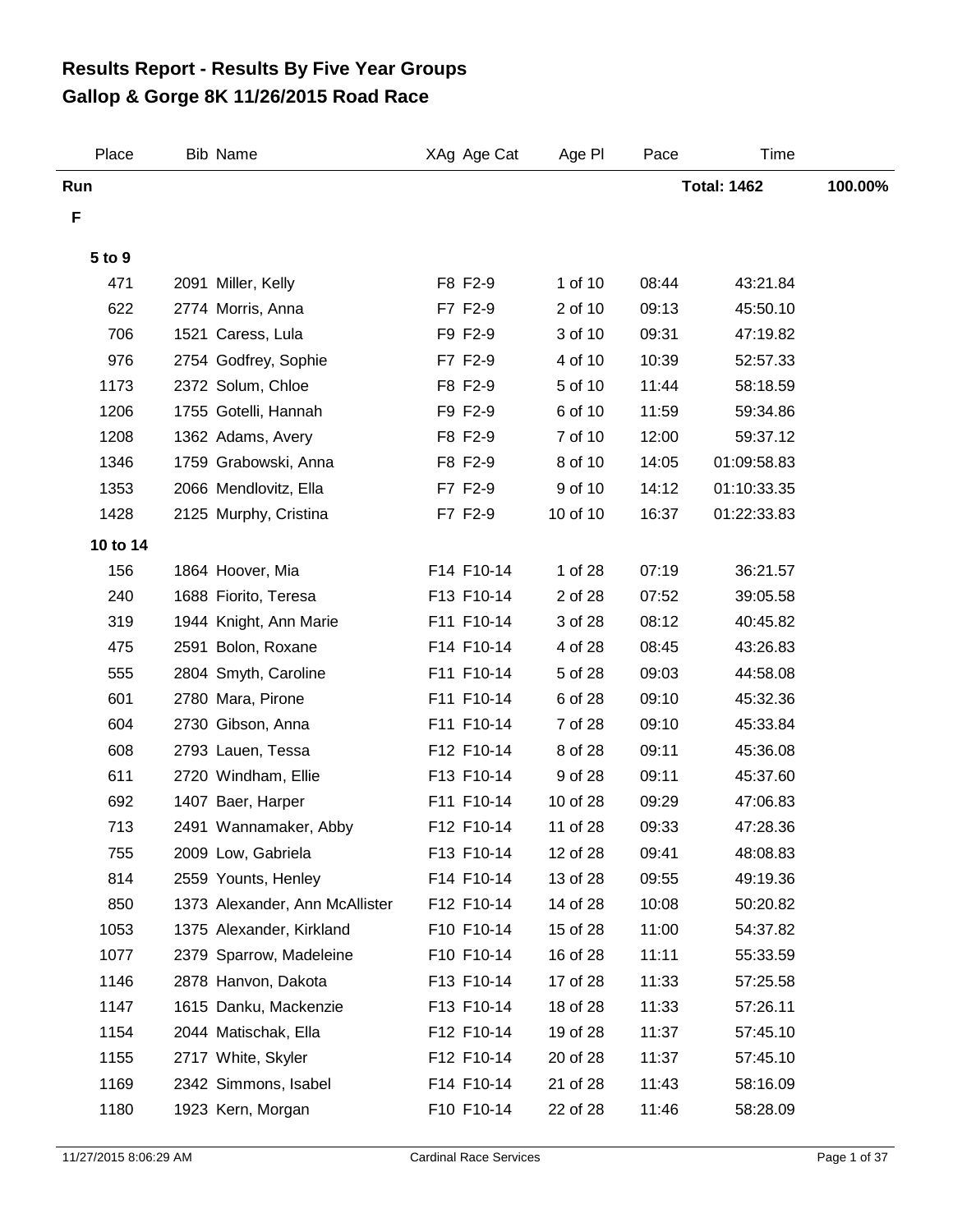| Place    | <b>Bib Name</b>           | XAg Age Cat | Age PI   | Pace  | <b>Time</b> |  |
|----------|---------------------------|-------------|----------|-------|-------------|--|
| 1319     | 2129 Murphy, Sophia       | F12 F10-14  | 23 of 28 | 13:24 | 01:06:38.07 |  |
| 1355     | 1951 Kopczynski, Caroline | F14 F10-14  | 24 of 28 | 14:12 | 01:10:36.08 |  |
| 1360     | 2265 Rodriguez, Isabel    | F10 F10-14  | 25 of 28 | 14:18 | 01:11:05.09 |  |
| 1373     | 2734 Lee, Sophia          | F12 F10-14  | 26 of 28 | 14:37 | 01:12:38.09 |  |
| 1416     | 2371 Solum, Amelia        | F12 F10-14  | 27 of 28 | 16:09 | 01:20:14.83 |  |
| 1452     | 2707 Taylor, Emma         | F10 F10-14  | 28 of 28 | 18:07 | 01:30:01.10 |  |
| 15 to 19 |                           |             |          |       |             |  |
| 64       | 2825 Speizer, Simone      | F17 F15-19  | 1 of 41  | 06:42 | 33:16.82    |  |
| 71       | 1705 Foster, Riley        | f19 F15-19  | 2 of 41  | 06:47 | 33:43.07    |  |
| 91       | 1566 Cohen, Lena          | F15 F15-19  | 3 of 41  | 06:57 | 34:34.32    |  |
| 109      | 2393 Steele, Annie        | F17 F15-19  | 4 of 41  | 07:02 | 34:58.57    |  |
| 225      | 2448 Thomas, Meredith     | F19 F15-19  | 5 of 41  | 07:47 | 38:43.33    |  |
| 255      | 1930 Killenberg, Eva      | F17 F15-19  | 6 of 41  | 07:57 | 39:30.31    |  |
| 276      | 2527 Wilhelm, Mackenzie   | F15 F15-19  | 7 of 41  | 08:02 | 39:55.83    |  |
| 297      | 2092 Miller, Leigh        | F15 F15-19  | 8 of 41  | 08:07 | 40:22.57    |  |
| 444      | 1815 Hawkins, Brandon     | F19 F15-19  | 9 of 41  | 08:39 | 42:59.09    |  |
| 495      | 1821 Heck, Rainie         | F17 F15-19  | 10 of 41 | 08:51 | 43:58.83    |  |
| 583      | 2023 Macleod, Kirstin     | f19 F15-19  | 11 of 41 | 09:07 | 45:18.10    |  |
| 596      | 2850 Kraut, Hannah        | F19 F15-19  | 12 of 41 | 09:09 | 45:27.57    |  |
| 602      | 2906 Reuland, Frances     | F19 F15-19  | 13 of 41 | 09:10 | 45:33.10    |  |
| 606      | 1509 Calhoun, Audrey      | F15 F15-19  | 14 of 41 | 09:10 | 45:35.07    |  |
| 632      | 1729 Gaylord, Alison      | F17 F15-19  | 15 of 41 | 09:15 | 45:57.32    |  |
| 699      | 1774 Grill, Chloe         | F16 F15-19  | 16 of 41 | 09:30 | 47:12.10    |  |
| 749      | 2189 Parker, Allie        | F18 F15-19  | 17 of 41 | 09:40 | 48:00.33    |  |
| 815      | 2558 Younts, Chandler     | F17 F15-19  | 18 of 41 | 09:55 | 49:19.57    |  |
| 862      | 1671 Erikson, Anya        | F16 F15-19  | 19 of 41 | 10:10 | 50:33.08    |  |
| 888      | 2082 Millar, Ally         | F15 F15-19  | 20 of 41 | 10:15 | 50:58.71    |  |
| 893      | 2913 sharpless, leigh     | f16 F15-19  | 21 of 41 | 10:17 | 51:05.82    |  |
| 922      | 2179 Padden, Amanda       | f17 F15-19  | 22 of 41 | 10:28 | 52:02.60    |  |
| 925      | 2139 nanney, grace        | f16 F15-19  | 23 of 41 | 10:28 | 52:03.35    |  |
| 942      | 2335 Shull, Emily         | F18 F15-19  | 24 of 41 | 10:33 | 52:27.07    |  |
| 953      | 1443 Boggess, Emma        | F17 F15-19  | 25 of 41 | 10:36 | 52:38.83    |  |
| 954      | 2376 Sorgi, Kate          | F17 F15-19  | 26 of 41 | 10:36 | 52:38.83    |  |
| 955      | 2898 mcdonald, anne       | F17 F15-19  | 27 of 41 | 10:36 | 52:39.05    |  |
| 974      | 1541 childers, paige      | f18 F15-19  | 28 of 41 | 10:39 | 52:57.07    |  |
| 1106     | 1607 Cullen, Rachel       | F15 F15-19  | 29 of 41 | 11:20 | 56:17.59    |  |
| 1150     | 1749 Gonzalas, Catalina   | F16 F15-19  | 30 of 41 | 11:34 | 57:27.57    |  |
| 1179     | 1921 Kern, Kayla          | F16 F15-19  | 31 of 41 | 11:45 | 58:25.34    |  |
| 1266     | 1571 Coleman, Anna        | F19 F15-19  | 32 of 41 | 12:38 | 01:02:48.34 |  |
| 1267     | 1415 Baldauf, Madi        | F16 F15-19  | 33 of 41 | 12:38 | 01:02:48.59 |  |
| 1284     | 2369 Soll, Emmy           | F15 F15-19  | 34 of 41 | 12:54 | 01:04:07.33 |  |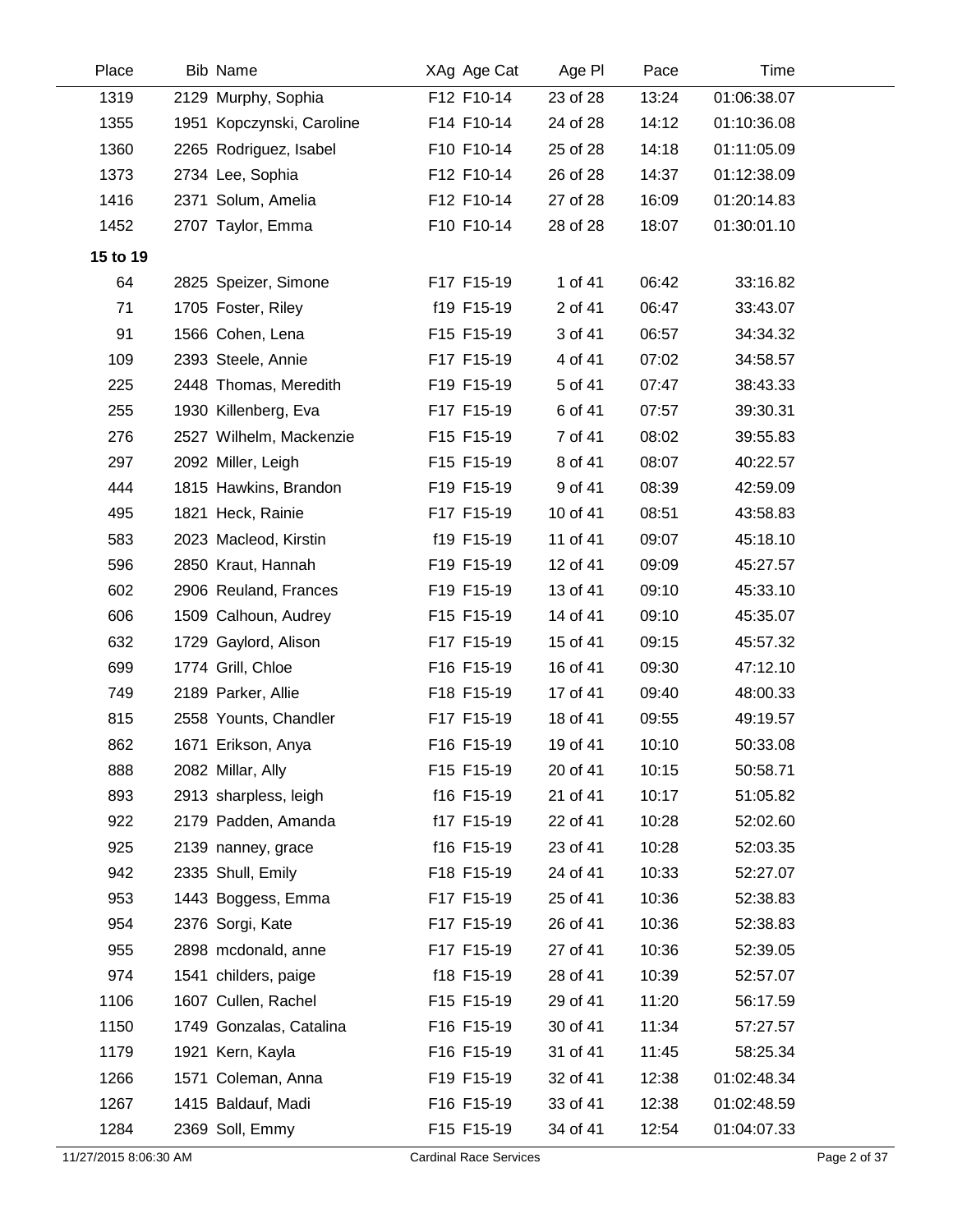| Place    | <b>Bib Name</b>           | XAg Age Cat | Age PI   | Pace  | Time        |
|----------|---------------------------|-------------|----------|-------|-------------|
| 1335     | 2745 Kolk, Christine      | F19 F15-19  | 35 of 41 | 13:51 | 01:08:51.57 |
| 1336     | 2746 Fields, Maddie       | F19 F15-19  | 36 of 41 | 13:51 | 01:08:51.57 |
| 1354     | 1954 Kopczynski, Kenzie   | F18 F15-19  | 37 of 41 | 14:12 | 01:10:34.34 |
| 1420     | 2689 Riggsbee, Laura      | F16 F15-19  | 38 of 41 | 16:20 | 01:21:10.83 |
| 1425     | 2883 Wolf, Marin          | F16 F15-19  | 39 of 41 | 16:31 | 01:22:07.33 |
| 1426     | 1366 Adams, Margaret      | F17 F15-19  | 40 of 41 | 16:31 | 01:22:07.33 |
| 1430     | 2908 Bocko, Annie         | F17 F15-19  | 41 of 41 | 16:40 | 01:22:48.08 |
| 20 to 24 |                           |             |          |       |             |
| 14       | 2653 Kerwin, Sarah        | F22 F20-24  | 1 of 58  | 06:08 | 30:27.09    |
| 45       | 2777 Phillips, Alexa      | F20 F20-24  | 2 of 58  | 06:32 | 32:29.33    |
| 167      | 1486 Buck, Kelley         | F20 F20-24  | 3 of 58  | 07:22 | 36:38.58    |
| 204      | 2344 Simmons, Sydney      | F22 F20-24  | 4 of 58  | 07:39 | 38:03.07    |
| 278      | 2020 Lyu, Jennifer        | F20 F20-24  | 5 of 58  | 08:03 | 39:59.83    |
| 288      | 1866 Hornbeck, Melissa    | F24 F20-24  | 6 of 58  | 08:05 | 40:12.09    |
| 328      | 1792 Hamilton, Christine  | F21 F20-24  | 7 of 58  | 08:14 | 40:53.83    |
| 333      | 1372 Aldrich, Kathryn     | F23 F20-24  | 8 of 58  | 08:15 | 40:58.08    |
| 346      | 1645 Dohlman, Camilla     | F20 F20-24  | 9 of 58  | 08:17 | 41:11.82    |
| 374      | 1996 Lillie, Margaret     | F24 F20-24  | 10 of 58 | 08:23 | 41:41.10    |
| 376      | 1743 Gimpert, Rachel      | F22 F20-24  | 11 of 58 | 08:24 | 41:45.33    |
| 379      | 1826 Heffron, Rebecca     | F24 F20-24  | 12 of 58 | 08:25 | 41:51.33    |
| 383      | 2302 Schmid, Emma         | F21 F20-24  | 13 of 58 | 08:26 | 41:56.84    |
| 401      | 1690 Fischetti, Katherine | F24 F20-24  | 14 of 58 | 08:29 | 42:12.07    |
| 422      | 2636 herndon, delaney     | f20 F20-24  | 15 of 58 | 08:34 | 42:32.82    |
| 425      | 1744 Gimpert, Rebecca     | F24 F20-24  | 16 of 58 | 08:34 | 42:36.83    |
| 439      | 2618 Finn, Caitlin        | F24 F20-24  | 17 of 58 | 08:37 | 42:50.82    |
| 472      | 2531 Willcox, Alexandra   | F20 F20-24  | 18 of 58 | 08:44 | 43:23.07    |
| 510      | 1392 Anscher, Samantha    | F23 F20-24  | 19 of 58 | 08:55 | 44:16.83    |
| 567      | 1808 Hartman, Evelyn      | F23 F20-24  | 20 of 58 | 09:05 | 45:10.10    |
| 568      | 2437 Teague, Lauren       | F22 F20-24  | 21 of 58 | 09:05 | 45:10.33    |
| 569      | 2174 O'Sullivan, Maddie   | F23 F20-24  | 22 of 58 | 09:05 | 45:10.35    |
| 582      | 1953 Kopczynski, Kayla    | F20 F20-24  | 23 of 58 | 09:07 | 45:16.59    |
| 668      | 1706 Franklin, Jessica    | F24 F20-24  | 24 of 58 | 09:23 | 46:39.57    |
| 764      | 2173 Osterberg, Jamie     | F23 F20-24  | 25 of 58 | 09:43 | 48:17.08    |
| 779      | 2227 Preyer, Ellie        | f23 F20-24  | 26 of 58 | 09:46 | 48:34.10    |
| 795      | 1673 Ervin, Lindsey       | F23 F20-24  | 27 of 58 | 09:50 | 48:50.09    |
| 796      | 1458 Branton, Margaret    | F22 F20-24  | 28 of 58 | 09:50 | 48:52.61    |
| 818      | 2400 Stein, Leah          | F22 F20-24  | 29 of 58 | 09:56 | 49:22.32    |
| 825      | 2230 Prinzhorn, Ashley    | F20 F20-24  | 30 of 58 | 09:58 | 49:34.33    |
| 875      | 2278 Rosen, Millie        | F24 F20-24  | 31 of 58 | 10:14 | 50:51.10    |
| 945      | 1526 Carson, Claire       | F22 F20-24  | 32 of 58 | 10:34 | 52:32.33    |
| 977      | 1540 childers, gabrielle  | f21 F20-24  | 33 of 58 | 10:39 | 52:57.36    |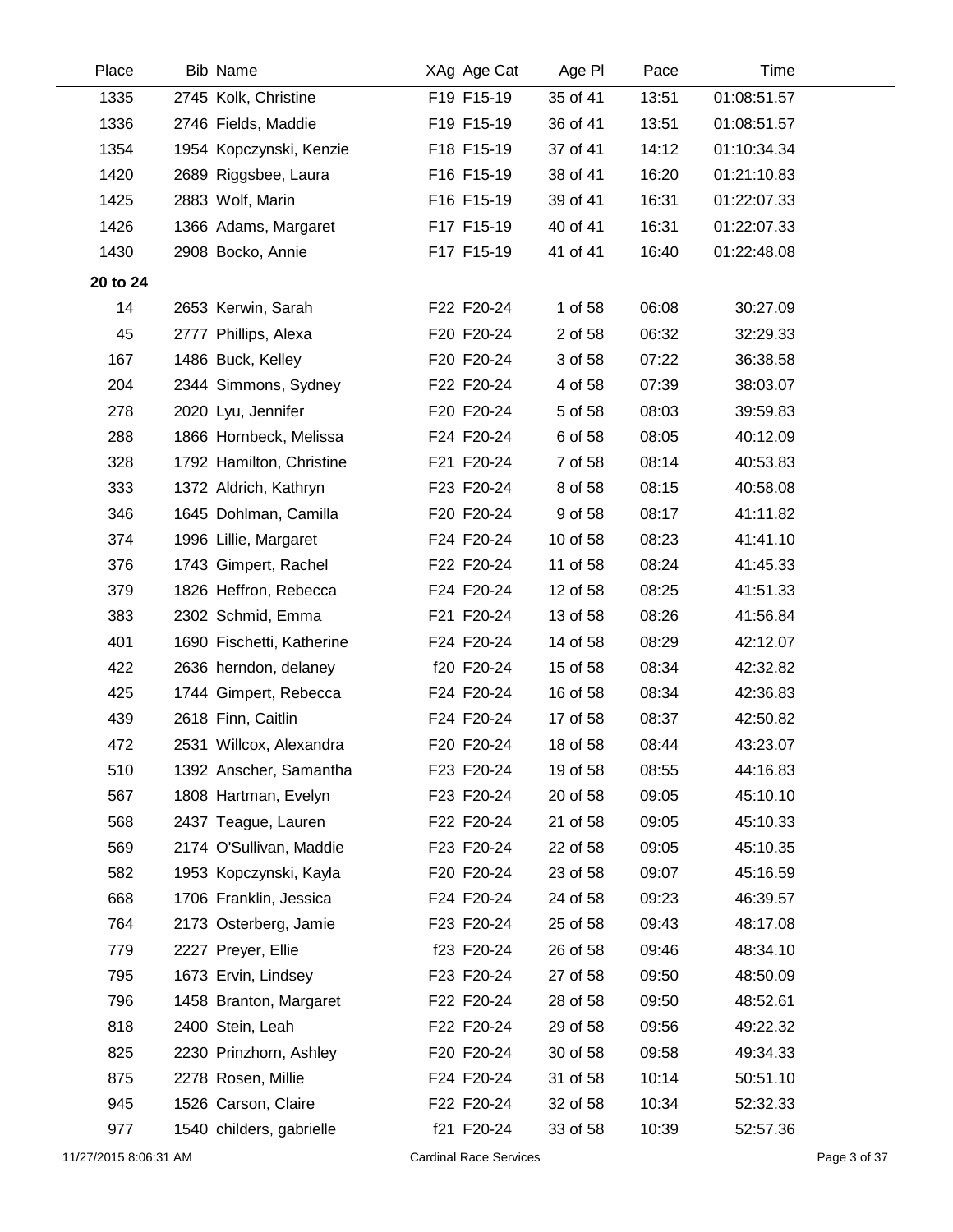| Place    | <b>Bib Name</b>              | XAg Age Cat | Age PI   | Pace  | Time        |  |
|----------|------------------------------|-------------|----------|-------|-------------|--|
| 981      | 1460 Brecher, Juliana        | F24 F20-24  | 34 of 58 | 10:42 | 53:11.57    |  |
| 993      | 2763 Kamman, Aliza           | F22 F20-24  | 35 of 58 | 10:45 | 53:28.10    |  |
| 1027     | 2161 Nylander-French, Mikela | F21 F20-24  | 36 of 58 | 10:55 | 54:13.33    |  |
| 1049     | 1859 Holt, Amanda            | F23 F20-24  | 37 of 58 | 10:59 | 54:36.34    |  |
| 1096     | 2742 Olsen, Chantal          | F24 F20-24  | 38 of 58 | 11:19 | 56:12.33    |  |
| 1122     | 2305 Schneider, Caroline     | F21 F20-24  | 39 of 58 | 11:27 | 56:52.83    |  |
| 1138     | 2671 Marron, Alanna          | F23 F20-24  | 40 of 58 | 11:32 | 57:17.57    |  |
| 1141     | 2512 WHALEN, carolyn         | F22 F20-24  | 41 of 58 | 11:32 | 57:21.32    |  |
| 1182     | 1961 Lachiewicz, MaryClaire  | F24 F20-24  | 42 of 58 | 11:47 | 58:34.58    |  |
| 1186     | 2134 Musso, Melanie          | F23 F20-24  | 43 of 58 | 11:47 | 58:35.10    |  |
| 1188     | 2132 Musso, Jennifer         | F22 F20-24  | 44 of 58 | 11:48 | 58:37.85    |  |
| 1224     | 1481 Brunner, Molly          | F24 F20-24  | 45 of 58 | 12:09 | 01:00:23.35 |  |
| 1225     | 2687 Revelle, Emily          | F23 F20-24  | 46 of 58 | 12:10 | 01:00:28.61 |  |
| 1264     | 1611 Cunningham, Jessye      | F24 F20-24  | 47 of 58 | 12:38 | 01:02:47.33 |  |
| 1305     | 2550 Woodward, Kerri         | F24 F20-24  | 48 of 58 | 13:12 | 01:05:36.32 |  |
| 1327     | 1455 Branton, Caroline       | F24 F20-24  | 49 of 58 | 13:41 | 01:08:02.84 |  |
| 1364     | 2642 Hunt, Mckenna           | F20 F20-24  | 50 of 58 | 14:34 | 01:12:24.34 |  |
| 1382     | 2841 Pottenger, Tatum        | F23 F20-24  | 51 of 58 | 14:48 | 01:13:35.33 |  |
| 1393     | 2562 Yu, Angela              | F23 F20-24  | 52 of 58 | 15:27 | 01:16:44.83 |  |
| 1395     | 2555 Xu, Alice               | F23 F20-24  | 53 of 58 | 15:27 | 01:16:46.34 |  |
| 1407     | 2542 Wolf, Cara              | F21 F20-24  | 54 of 58 | 15:34 | 01:17:20.34 |  |
| 1408     | 1659 Edwards, Mary           | F20 F20-24  | 55 of 58 | 15:36 | 01:17:29.59 |  |
| 1419     | 2287 Sale, Skyla             | F22 F20-24  | 56 of 58 | 16:20 | 01:21:09.32 |  |
| 1439     | 2747 Fields, Taylor          | F22 F20-24  | 57 of 58 | 17:11 | 01:25:24.33 |  |
| 1443     | 2927 Kent, Emily             | F21 F20-24  | 58 of 58 | 17:30 | 01:26:59.07 |  |
| 25 to 29 |                              |             |          |       |             |  |
| 23       | 2016 lutz, michelle          | f26 F25-29  | 1 of 90  | 06:15 | 31:05.83    |  |
| 25       | 2789 Hale, Meredith          | F29 F25-29  | 2 of 90  | 06:16 | 31:10.83    |  |
| 35       | 1622 Davis, Mickey           | F25 F25-29  | 3 of 90  | 06:25 | 31:55.09    |  |
| 110      | 1547 Chu, Danielle           | F28 F25-29  | 4 of 90  | 07:03 | 34:59.83    |  |
| 111      | 2502 Weiner, Lia             | F26 F25-29  | 5 of 90  | 07:03 | 35:01.82    |  |
| 132      | 2518 White, Hayley           | F29 F25-29  | 6 of 90  | 07:11 | 35:41.83    |  |
| 165      | 1435 Black, Kathleen         | F27 F25-29  | 7 of 90  | 07:22 | 36:37.33    |  |
| 168      | 1588 Corsi, Ryeon            | F28 F25-29  | 8 of 90  | 07:24 | 36:47.82    |  |
| 171      | 1892 jones, anna             | f26 F25-29  | 9 of 90  | 07:25 | 36:51.32    |  |
| 203      | 1984 Lemanski, Julie         | F25 F25-29  | 10 of 90 | 07:39 | 38:02.84    |  |
| 220      | 2398 Stein, Elizabeth        | F25 F25-29  | 11 of 90 | 07:46 | 38:37.76    |  |
| 235      | 2035 Marion, Summer          | F29 F25-29  | 12 of 90 | 07:51 | 38:59.07    |  |
| 251      | 1572 Coleman, Sara           | F27 F25-29  | 13 of 90 | 07:55 | 39:19.59    |  |
| 258      | 2458 Trailhead, Daizy        | F27 F25-29  | 14 of 90 | 07:59 | 39:39.57    |  |
| 259      | 2051 McDaniel, Jane          | F28 F25-29  | 15 of 90 | 07:59 | 39:41.08    |  |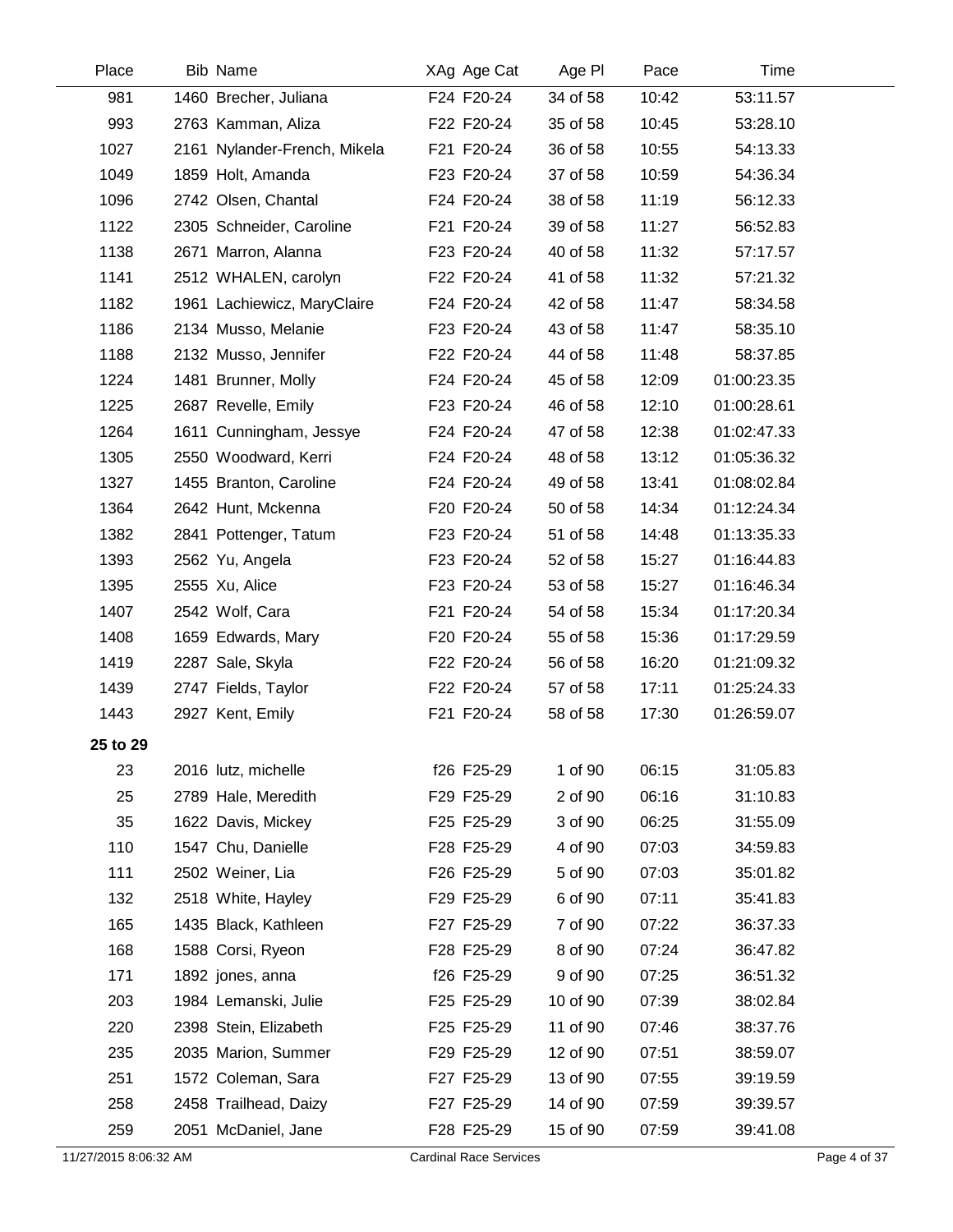| Place | <b>Bib Name</b>             | XAg Age Cat | Age PI   | Pace  | Time     |  |
|-------|-----------------------------|-------------|----------|-------|----------|--|
| 305   | 1577 Conklin, Kristi        | F25 F25-29  | 16 of 90 | 08:09 | 40:31.33 |  |
| 330   | 1568 Colaianni, Gabby       | F28 F25-29  | 17 of 90 | 08:14 | 40:55.58 |  |
| 360   | 2367 Smith-Overman, Brianna | F27 F25-29  | 18 of 90 | 08:20 | 41:25.57 |  |
| 364   | 1370 Albrecht, Sarah        | F26 F25-29  | 19 of 90 | 08:21 | 41:28.82 |  |
| 373   | 2238 Rapp, Laura            | F26 F25-29  | 20 of 90 | 08:23 | 41:41.09 |  |
| 395   | 1736 Ghio, Kathleen         | F26 F25-29  | 21 of 90 | 08:29 | 42:07.34 |  |
| 411   | 2192 Parrott, Lauren        | F26 F25-29  | 22 of 90 | 08:31 | 42:18.82 |  |
| 447   | 2515 Wherry, Robin          | F28 F25-29  | 23 of 90 | 08:40 | 43:02.07 |  |
| 469   | 1850 Hoerner, Erin          | F26 F25-29  | 24 of 90 | 08:43 | 43:21.08 |  |
| 492   | 1693 Fisher, Stephanie      | F26 F25-29  | 25 of 90 | 08:51 | 43:56.83 |  |
| 497   | 1416 Banta, Julie           | F26 F25-29  | 26 of 90 | 08:51 | 44:00.34 |  |
| 513   | 1412 Baker, Katie           | F27 F25-29  | 27 of 90 | 08:56 | 44:21.59 |  |
| 517   | 1882 Jafari, Mia            | F29 F25-29  | 28 of 90 | 08:57 | 44:26.58 |  |
| 522   | 2767 Fayle, Hillary         | F27 F25-29  | 29 of 90 | 08:58 | 44:35.83 |  |
| 547   | 2248 Revelle, Rachael       | F29 F25-29  | 30 of 90 | 09:02 | 44:52.34 |  |
| 588   | 2557 Youngblood, Megan      | F29 F25-29  | 31 of 90 | 09:07 | 45:20.11 |  |
| 623   | 2933 Stocks, Katie          | F25 F25-29  | 32 of 90 | 09:13 | 45:50.84 |  |
| 652   | 2514 WHALEN, krista         | F26 F25-29  | 33 of 90 | 09:20 | 46:25.68 |  |
| 656   | 2741 Parsons, Cara          | F29 F25-29  | 34 of 90 | 09:21 | 46:29.59 |  |
| 665   | 1834 Hernandez, Jennifer    | F29 F25-29  | 35 of 90 | 09:23 | 46:37.34 |  |
| 678   | 1537 Cheves, Avery          | F26 F25-29  | 36 of 90 | 09:26 | 46:51.34 |  |
| 687   | 1506 Calabrese, Emma        | F27 F25-29  | 37 of 90 | 09:28 | 47:01.33 |  |
| 691   | 2718 Wiggins, Farrell       | F26 F25-29  | 38 of 90 | 09:28 | 47:04.83 |  |
| 696   | 2075 Meyer, Colleen         | F27 F25-29  | 39 of 90 | 09:29 | 47:10.11 |  |
| 708   | 1456 Branton, Elizabeth     | F26 F25-29  | 40 of 90 | 09:32 | 47:21.57 |  |
| 736   | 1430 Bernard, Kristen       | F27 F25-29  | 41 of 90 | 09:37 | 47:48.09 |  |
| 743   | 2487 Walters, Hannah        | F26 F25-29  | 42 of 90 | 09:38 | 47:54.33 |  |
| 744   | 1750 Gooch, Meredith        | F29 F25-29  | 43 of 90 | 09:38 | 47:55.09 |  |
| 776   | 2169 Olsen, Marie           | F25 F25-29  | 44 of 90 | 09:46 | 48:31.58 |  |
| 802   | 2274 Romeyn, Leslie         | F27 F25-29  | 45 of 90 | 09:52 | 48:59.83 |  |
| 803   | 1484 Brydon-Corton, Marissa | F27 F25-29  | 46 of 90 | 09:52 | 49:00.34 |  |
| 806   | 2362 Smith, Samantha        | F27 F25-29  | 47 of 90 | 09:52 | 49:01.82 |  |
| 808   | 2126 murphy, kaitlyn        | F29 F25-29  | 48 of 90 | 09:53 | 49:04.85 |  |
| 810   | 2567 Zhou, Yinggiu          | F29 F25-29  | 49 of 90 | 09:54 | 49:10.83 |  |
| 828   | 2137 Nadolski, Lindsey      | F28 F25-29  | 50 of 90 | 09:59 | 49:35.58 |  |
| 833   | 1730 Gazette, Jacqueline    | F26 F25-29  | 51 of 90 | 10:02 | 49:50.36 |  |
| 856   | 1470 Broscious, Rachael     | F25 F25-29  | 52 of 90 | 10:09 | 50:25.57 |  |
| 869   | 2213 Plummer, Rachel        | F26 F25-29  | 53 of 90 | 10:13 | 50:45.85 |  |
| 908   | 1406 Baer, Anne             | F27 F25-29  | 54 of 90 | 10:23 | 51:35.10 |  |
| 911   | 2693 Ruedig, Nellie         | F26 F25-29  | 55 of 90 | 10:23 | 51:37.34 |  |
| 918   | 1543 Chilukuri, Sunila      | F25 F25-29  | 56 of 90 | 10:27 | 51:55.85 |  |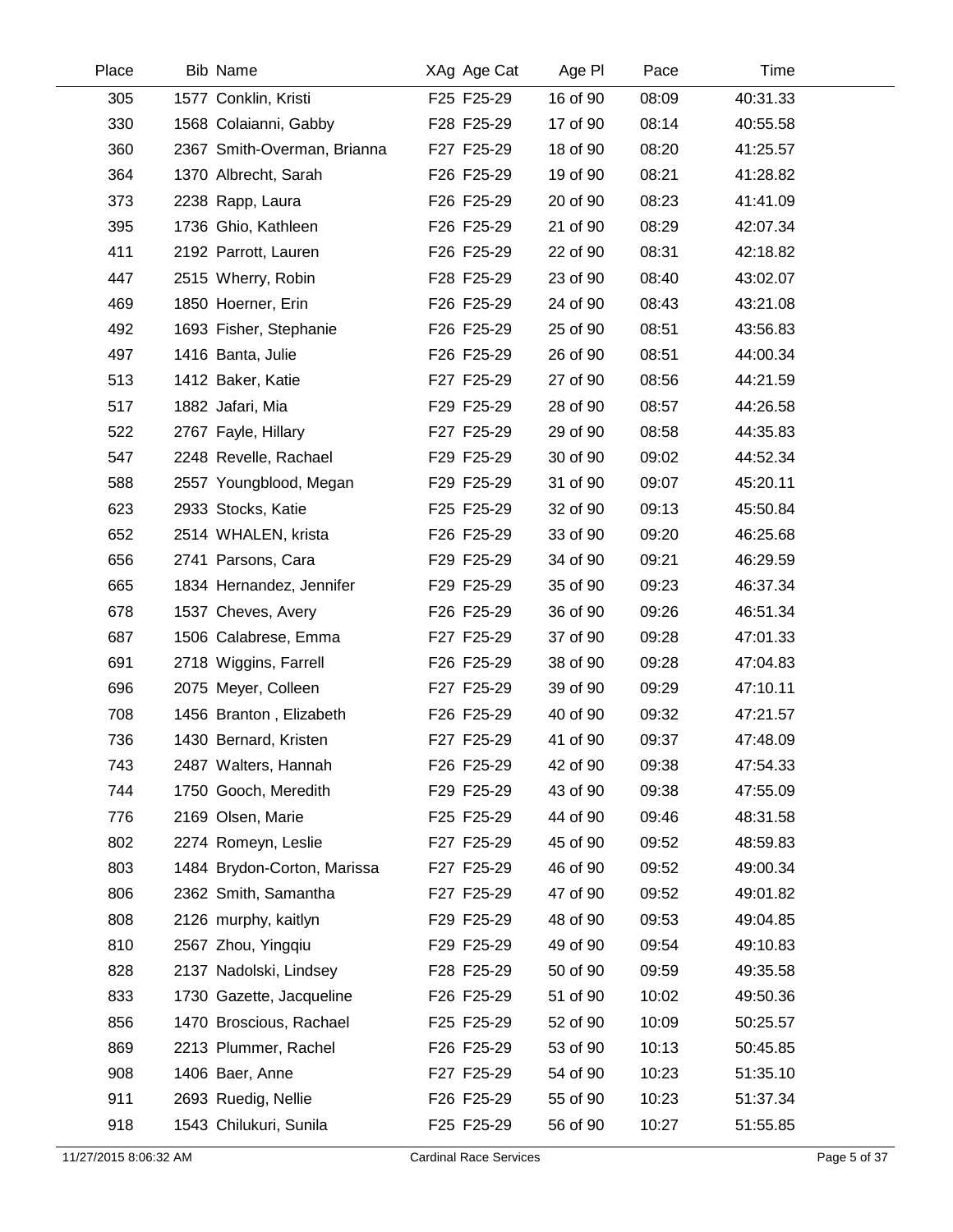| Place                 | <b>Bib Name</b>             | XAg Age Cat                   | Age PI   | Pace  | Time        |              |
|-----------------------|-----------------------------|-------------------------------|----------|-------|-------------|--------------|
| 919                   | 1641 DiMartino, Lauren      | F28 F25-29                    | 57 of 90 | 10:28 | 51:58.84    |              |
| 958                   | 2926 Czaus, Elizabeth       | F25 F25-29                    | 58 of 90 | 10:36 | 52:41.83    |              |
| 1014                  | 1980 Lee, Libby             | F27 F25-29                    | 59 of 90 | 10:50 | 53:52.36    |              |
| 1021                  | 2422 Swartz, Kaela          | F28 F25-29                    | 60 of 90 | 10:53 | 54:04.57    |              |
| 1030                  | 1856 Holloman, Keuren       | F27 F25-29                    | 61 of 90 | 10:56 | 54:19.84    |              |
| 1032                  | 2868 Rice, Jordan           | F27 F25-29                    | 62 of 90 | 10:56 | 54:20.35    |              |
| 1033                  | 2867 Tomsic, Patricia       | F27 F25-29                    | 63 of 90 | 10:56 | 54:20.59    |              |
| 1038                  | 2244 Reed, Megan            | F27 F25-29                    | 64 of 90 | 10:57 | 54:27.08    |              |
| 1065                  | 2404 Stephens, Rebecca      | F29 F25-29                    | 65 of 90 | 11:03 | 54:55.42    |              |
| 1081                  | 2632 hackney, dawn          | f29 F25-29                    | 66 of 90 | 11:12 | 55:39.10    |              |
| 1112                  | 2114 morgan, michaela       | f25 F25-29                    | 67 of 90 | 11:22 | 56:31.09    |              |
| 1131                  | 2709 Tom, Whittney          | F25 F25-29                    | 68 of 90 | 11:31 | 57:14.59    |              |
| 1132                  | 2480 vorhaus, sarah         | F25 F25-29                    | 69 of 90 | 11:31 | 57:14.61    |              |
| 1151                  | 2193 Passannante, Elizabeth | F26 F25-29                    | 70 of 90 | 11:34 | 57:27.58    |              |
| 1158                  | 2414 Strong, Rebecca        | F29 F25-29                    | 71 of 90 | 11:39 | 57:55.82    |              |
| 1170                  | 2893 Dykes, Lia             | F28 F25-29                    | 72 of 90 | 11:44 | 58:17.08    |              |
| 1171                  | 2896 Hails, Alex            | F29 F25-29                    | 73 of 90 | 11:44 | 58:17.35    |              |
| 1176                  | 1393 Anscher, Sarah         | F26 F25-29                    | 74 of 90 | 11:45 | 58:23.83    |              |
| 1217                  | 1748 Glenn, Catherine       | F29 F25-29                    | 75 of 90 | 12:05 | 01:00:01.32 |              |
| 1221                  | 1497 Burrowes, Jennie       | F28 F25-29                    | 76 of 90 | 12:06 | 01:00:09.85 |              |
| 1226                  | 2249 Revelle, Rachel        | F26 F25-29                    | 77 of 90 | 12:10 | 01:00:28.61 |              |
| 1232                  | 2864 West, Emily            | F27 F25-29                    | 78 of 90 | 12:14 | 01:00:50.34 |              |
| 1237                  | 2316 Scott, Hillary         | F26 F25-29                    | 79 of 90 | 12:19 | 01:01:12.08 |              |
| 1251                  | 1982 Lehnert, Bri           | F26 F25-29                    | 80 of 90 | 12:26 | 01:01:45.59 |              |
| 1272                  | 1665 Ellermann, Melissa     | F29 F25-29                    | 81 of 90 | 12:42 | 01:03:09.32 |              |
| 1280                  | 1778 Guilfoile, Carlie      | F26 F25-29                    | 82 of 90 | 12:47 | 01:03:29.59 |              |
| 1292                  | 2884 Tyler, Christina       | F28 F25-29                    | 83 of 90 | 13:07 | 01:05:11.34 |              |
| 1321                  | 2521 Wice, Kelly            | F25 F25-29                    | 84 of 90 | 13:29 | 01:07:01.09 |              |
| 1351                  | 1937 Klaver, BethAnne       | F28 F25-29                    | 85 of 90 | 14:09 | 01:10:19.07 |              |
| 1366                  | 2641 Hunt, Jennifer         | F27 F25-29                    | 86 of 90 | 14:34 | 01:12:24.57 |              |
| 1372                  | 1913 Kenison, Christine     | F29 F25-29                    | 87 of 90 | 14:36 | 01:12:34.34 |              |
| 1445                  | 2472 Vanneman, Kate         | F29 F25-29                    | 88 of 90 | 17:36 | 01:27:27.68 |              |
| 1449                  | 1404 Avett, Susan           | F29 F25-29                    | 89 of 90 | 17:48 | 01:28:25.59 |              |
| 1453                  | 2624 Garrett, Katy          | F28 F25-29                    | 90 of 90 | 18:07 | 01:30:01.10 |              |
| 30 to 34              |                             |                               |          |       |             |              |
| 60                    | 2759 Chu, Jennifer          | F31 F30-34                    | 1 of 83  | 06:40 | 33:08.07    |              |
| 114                   | 2262 Roberts, Sarah         | F34 F30-34                    | 2 of 83  | 07:04 | 35:08.08    |              |
| 207                   | 2391 Starr, Katie           | F31 F30-34                    | 3 of 83  | 07:40 | 38:07.32    |              |
| 214                   | 2199 Pavuk, Alana           | F32 F30-34                    | 4 of 83  | 07:44 | 38:27.58    |              |
| 216                   | 2722 Wright, Becca          | F34 F30-34                    | 5 of 83  | 07:45 | 38:31.08    |              |
| 229                   | 2871 Chong, Pearlie         | F32 F30-34                    | 6 of 83  | 07:49 | 38:49.83    |              |
| 11/27/2015 8:06:33 AM |                             | <b>Cardinal Race Services</b> |          |       |             | Page 6 of 37 |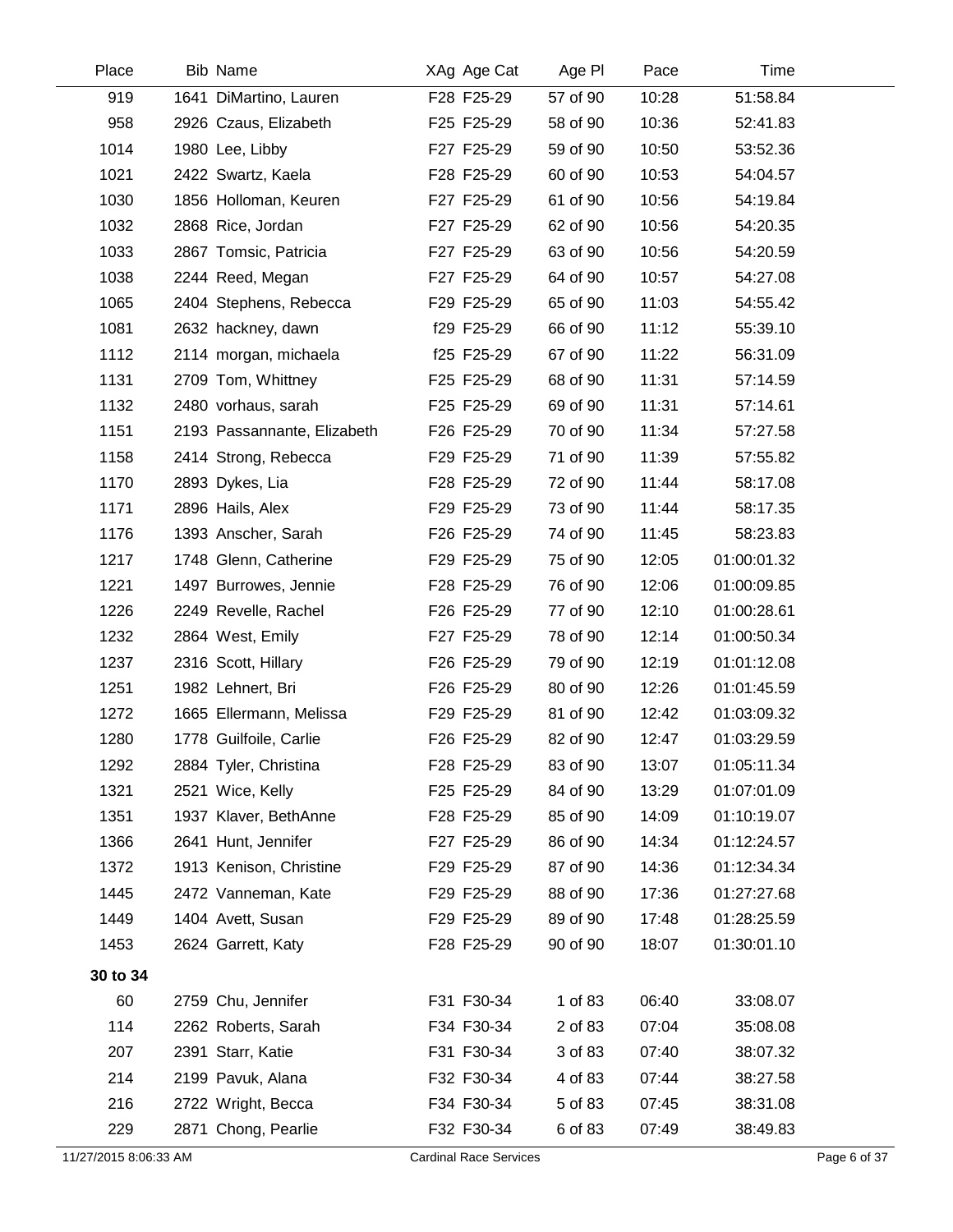| Place | Bib Name                     | XAg Age Cat | Age PI   | Pace  | Time     |  |
|-------|------------------------------|-------------|----------|-------|----------|--|
| 241   | 2419 Sundermann, Julie       | F31 F30-34  | 7 of 83  | 07:52 | 39:06.51 |  |
| 260   | 1441 Boehm, Elana            | F32 F30-34  | 8 of 83  | 07:59 | 39:42.82 |  |
| 280   | 1487 BUcklew, Katie          | F32 F30-34  | 9 of 83  | 08:03 | 40:02.58 |  |
| 281   | 1488 Bucklew, Kim            | F32 F30-34  | 10 of 83 | 08:03 | 40:02.59 |  |
| 282   | 1876 Hunter, Kym             | F33 F30-34  | 11 of 83 | 08:04 | 40:05.33 |  |
| 312   | 2920 Landes, Dawn            | F34 F30-34  | 12 of 83 | 08:11 | 40:38.83 |  |
| 329   | 1884 Jarvis, Lauren          | F32 F30-34  | 13 of 83 | 08:14 | 40:54.82 |  |
| 331   | 1567 Colaianni, Alessa       | F30 F30-34  | 14 of 83 | 08:14 | 40:56.08 |  |
| 352   | 2587 Black, Leland           | F30 F30-34  | 15 of 83 | 08:18 | 41:15.58 |  |
| 406   | 2704 Stifler, Tara           | F31 F30-34  | 16 of 83 | 08:30 | 42:14.34 |  |
| 410   | 1423 bauer, tanja            | f32 F30-34  | 17 of 83 | 08:31 | 42:17.34 |  |
| 412   | 2810 Hansen, Rachael         | F32 F30-34  | 18 of 83 | 08:31 | 42:18.83 |  |
| 421   | 2309 Schoenherr, Sarah       | F32 F30-34  | 19 of 83 | 08:32 | 42:26.32 |  |
| 502   | 1780 Gulati, Tesha           | F34 F30-34  | 20 of 83 | 08:52 | 44:03.09 |  |
| 531   | 1940 Knechtel, Virginia      | F33 F30-34  | 21 of 83 | 09:00 | 44:41.58 |  |
| 533   | 1964 LaDue, Maryjane         | F34 F30-34  | 22 of 83 | 09:00 | 44:42.58 |  |
| 534   | 1911 Kelly, Abby             | F30 F30-34  | 23 of 83 | 09:00 | 44:44.33 |  |
| 586   | 1626 De Havilland, Alexandra | F32 F30-34  | 24 of 83 | 09:07 | 45:19.35 |  |
| 613   | 2700 Staley, Kristin         | F32 F30-34  | 25 of 83 | 09:12 | 45:41.42 |  |
| 629   | 2171 ortolano, jessica       | F33 F30-34  | 26 of 83 | 09:14 | 45:54.34 |  |
| 654   | 2476 Villalta, Elizabeth     | F34 F30-34  | 27 of 83 | 09:21 | 46:28.08 |  |
| 658   | 2378 Spagnardi, Colleen      | F34 F30-34  | 28 of 83 | 09:22 | 46:30.84 |  |
| 663   | 2661 Lai, Bien               | F33 F30-34  | 29 of 83 | 09:23 | 46:36.10 |  |
| 669   | 2610 Doran, Liz              | F32 F30-34  | 30 of 83 | 09:24 | 46:41.32 |  |
| 674   | 1619 Davis, Anna             | F33 F30-34  | 31 of 83 | 09:25 | 46:49.33 |  |
| 677   | 1466 Brinkmeyer, Emma        | F33 F30-34  | 32 of 83 | 09:26 | 46:50.58 |  |
| 682   | 2583 Besse, Jennifer         | F30 F30-34  | 33 of 83 | 09:26 | 46:54.33 |  |
| 702   | 2164 O'Brien, Sarah          | F33 F30-34  | 34 of 83 | 09:30 | 47:15.29 |  |
| 716   | 2836 Li, Bo                  | F33 F30-34  | 35 of 83 | 09:34 | 47:31.32 |  |
| 726   | 2438 Teer, Amanda            | F33 F30-34  | 36 of 83 | 09:35 | 47:39.32 |  |
| 728   | 2037 Martin, Amanda          | F31 F30-34  | 37 of 83 | 09:36 | 47:42.84 |  |
| 729   | 1560 Clutton, Genevieve      | F31 F30-34  | 38 of 83 | 09:36 | 47:42.84 |  |
| 734   | 1789 Hall, Jessica           | F31 F30-34  | 39 of 83 | 09:37 | 47:46.32 |  |
| 752   | 2809 Nelson, Sarah Beth      | F31 F30-34  | 40 of 83 | 09:40 | 48:03.34 |  |
| 760   | 1994 Libby, Taylor           | F33 F30-34  | 41 of 83 | 09:43 | 48:16.33 |  |
| 772   | 1990 Ley, Alicia             | F31 F30-34  | 42 of 83 | 09:45 | 48:27.83 |  |
| 781   | 1417 Barbee, Blaine          | F33 F30-34  | 43 of 83 | 09:47 | 48:35.83 |  |
| 784   | 1552 Clark, Emily            | F33 F30-34  | 44 of 83 | 09:48 | 48:39.94 |  |
| 793   | 2121 Moy, Cheryl             | F31 F30-34  | 45 of 83 | 09:49 | 48:49.58 |  |
| 809   | 2208 Peterson, Stephanie     | F34 F30-34  | 46 of 83 | 09:53 | 49:05.33 |  |
| 835   | 2200 Pearl, Morris           | F32 F30-34  | 47 of 83 | 10:03 | 49:56.10 |  |
|       |                              |             |          |       |          |  |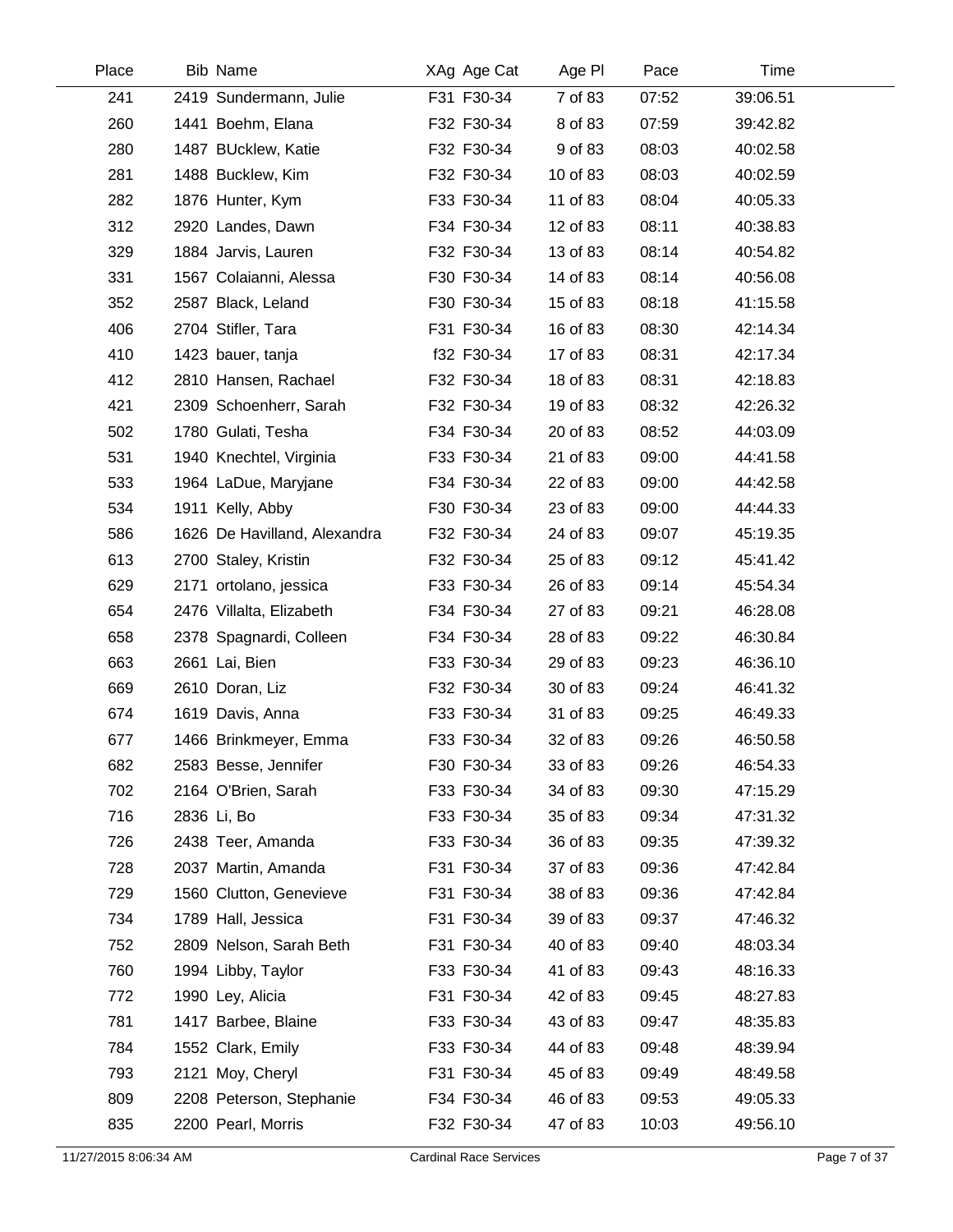| Place                 | <b>Bib Name</b>          | XAg Age Cat                   | Age PI   | Pace  | Time        |              |
|-----------------------|--------------------------|-------------------------------|----------|-------|-------------|--------------|
| 861                   | 2879 Robinson, Haley     | F32 F30-34                    | 48 of 83 | 10:10 | 50:30.82    |              |
| 904                   | 2705 Strauch, Christina  | F30 F30-34                    | 49 of 83 | 10:21 | 51:28.83    |              |
| 926                   | 2135 Nackman, Rachel     | F30 F30-34                    | 50 of 83 | 10:29 | 52:03.94    |              |
| 963                   | 2410 Street, Leslie      | F33 F30-34                    | 51 of 83 | 10:38 | 52:51.35    |              |
| 984                   | 2439 Telka, Questian     | F33 F30-34                    | 52 of 83 | 10:44 | 53:20.10    |              |
| 987                   | 2153 Nieman, Stephanie   | F31 F30-34                    | 53 of 83 | 10:44 | 53:21.85    |              |
| 995                   | 2157 Norwood, Clare      | F33 F30-34                    | 54 of 83 | 10:47 | 53:37.35    |              |
| 1007                  | 2576 Barnes, Brice       | F34 F30-34                    | 55 of 83 | 10:49 | 53:47.59    |              |
| 1067                  | 2149 Newman, Emily       | F34 F30-34                    | 56 of 83 | 11:06 | 55:08.91    |              |
| 1069                  | 1711 Freel, Rose         | F31 F30-34                    | 57 of 83 | 11:06 | 55:10.60    |              |
| 1073                  | 2217 Pontious, Emily     | F33 F30-34                    | 58 of 83 | 11:09 | 55:23.35    |              |
| 1086                  | 2203 Perez, Miriam       | F32 F30-34                    | 59 of 83 | 11:14 | 55:52.10    |              |
| 1103                  | 2508 Wessinger, Lucy     | F32 F30-34                    | 60 of 83 | 11:19 | 56:17.08    |              |
| 1117                  | 2875 Smith, Capri        | F30 F30-34                    | 61 of 83 | 11:24 | 56:41.83    |              |
| 1118                  | 2874 Mistler, Allison    | F31 F30-34                    | 62 of 83 | 11:25 | 56:42.33    |              |
| 1121                  | 2349 Skovrinskie, Katia  | F34 F30-34                    | 63 of 83 | 11:26 | 56:51.82    |              |
| 1149                  | 2496 Wasserman, Casey    | F33 F30-34                    | 64 of 83 | 11:34 | 57:26.84    |              |
| 1153                  | 2714 Webb, Laura         | F32 F30-34                    | 65 of 83 | 11:34 | 57:31.60    |              |
| 1156                  | 1784 Hadler, Jessica     | F33 F30-34                    | 66 of 83 | 11:37 | 57:46.34    |              |
| 1160                  | 2223 powell, emily       | F31 F30-34                    | 67 of 83 | 11:40 | 57:58.08    |              |
| 1184                  | 1420 Barrett, Katie      | F33 F30-34                    | 68 of 83 | 11:47 | 58:34.85    |              |
| 1193                  | 1670 Erickson, Ellie     | F31 F30-34                    | 69 of 83 | 11:50 | 58:47.07    |              |
| 1204                  | 2719 Wilson, Alexis      | F32 F30-34                    | 70 of 83 | 11:56 | 59:18.09    |              |
| 1234                  | 2638 Holt, Kelli         | F30 F30-34                    | 71 of 83 | 12:16 | 01:00:58.07 |              |
| 1243                  | 1837 Hetherington, Emily | F30 F30-34                    | 72 of 83 | 12:21 | 01:01:25.10 |              |
| 1252                  | 2547 Womack, Jessica     | F30 F30-34                    | 73 of 83 | 12:26 | 01:01:45.59 |              |
| 1273                  | 1421 Barton, Merrilee    | F30 F30-34                    | 74 of 83 | 12:42 | 01:03:09.34 |              |
| 1294                  | 1386 Altenhaus, Sarah    | F31 F30-34                    | 75 of 83 | 13:09 | 01:05:19.58 |              |
| 1297                  | 2736 Stanford, Crystal   | F30 F30-34                    | 76 of 83 | 13:11 | 01:05:33.08 |              |
| 1298                  | 2572 Andrews, Natalie    | F34 F30-34                    | 77 of 83 | 13:11 | 01:05:33.58 |              |
| 1299                  | 2807 Guiteras, Mary      | F34 F30-34                    | 78 of 83 | 13:12 | 01:05:34.58 |              |
| 1341                  | 2584 Bixler, Heather     | F31 F30-34                    | 79 of 83 | 13:59 | 01:09:28.83 |              |
| 1359                  | 1490 Bunn, Nancy         | F32 F30-34                    | 80 of 83 | 14:18 | 01:11:04.60 |              |
| 1378                  | 1448 Bono, Lisa          | F34 F30-34                    | 81 of 83 | 14:42 | 01:13:05.83 |              |
| 1381                  | 2233 Pynaker, Nicole     | F34 F30-34                    | 82 of 83 | 14:45 | 01:13:17.07 |              |
| 1412                  | 2324 selinger, rachel    | F34 F30-34                    | 83 of 83 | 15:49 | 01:18:38.57 |              |
| 35 to 39              |                          |                               |          |       |             |              |
| 51                    | 2214 Pointer, Ivy        | F37 F35-39                    | 1 of 95  | 06:34 | 32:37.83    |              |
| 119                   | 2346 Singer, Amy         | F38 F35-39                    | 2 of 95  | 07:06 | 35:17.33    |              |
| 136                   | 2922 Havice, Elizabeth   | F38 F35-39                    | 3 of 95  | 07:12 | 35:46.57    |              |
| 170                   | 1842 Hill, Jill Marie    | F36 F35-39                    | 4 of 95  | 07:25 | 36:50.85    |              |
| 11/27/2015 8:06:35 AM |                          | <b>Cardinal Race Services</b> |          |       |             | Page 8 of 37 |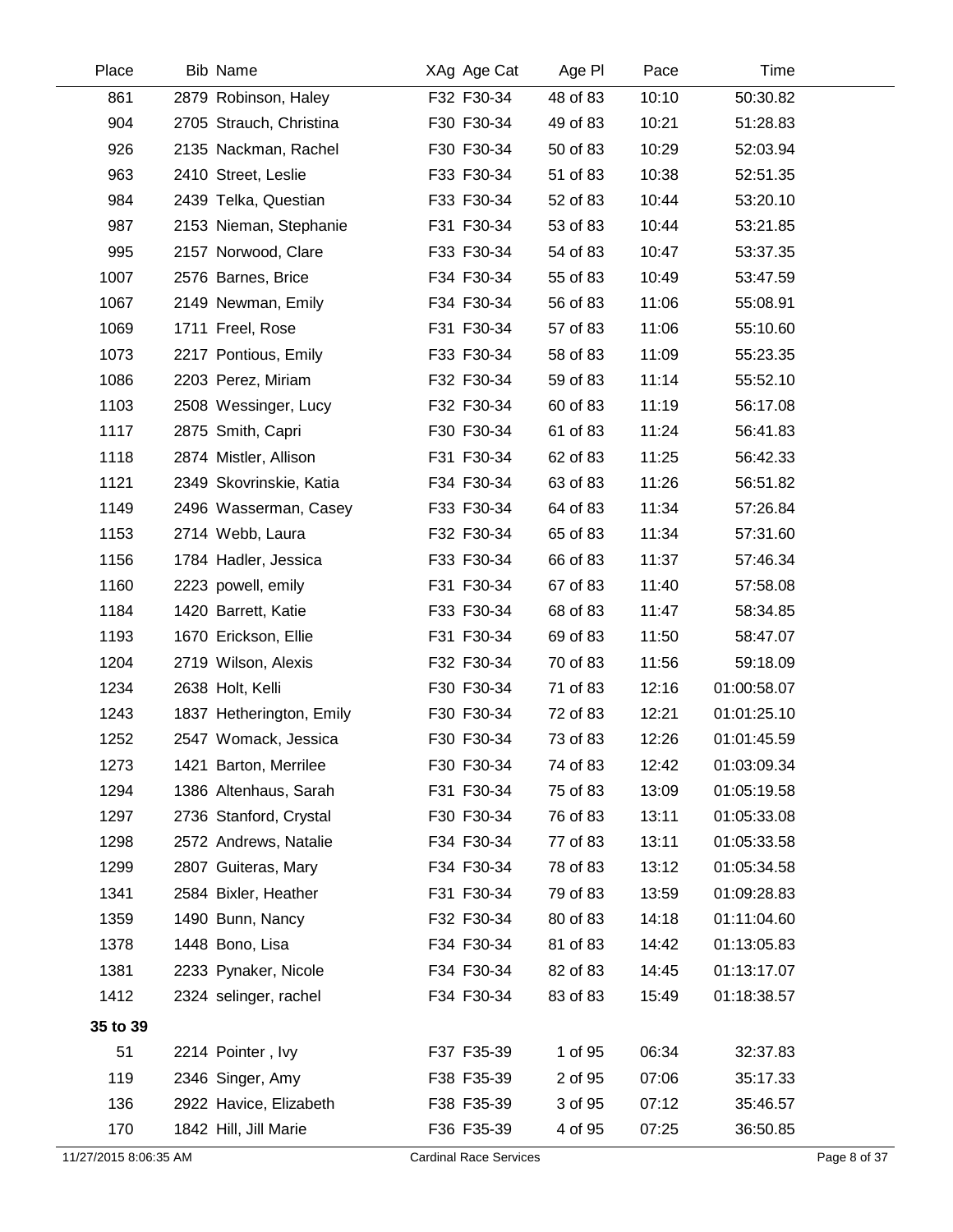| Place | <b>Bib Name</b>                | XAg Age Cat | Age PI   | Pace  | Time     |  |
|-------|--------------------------------|-------------|----------|-------|----------|--|
| 187   | 1476 Brown, Nicole             | F36 F35-39  | 5 of 95  | 07:33 | 37:29.32 |  |
| 212   | 2004 London, Elise             | F39 F35-39  | 6 of 95  | 07:43 | 38:21.08 |  |
| 250   | 1858 Holmes, Mary              | F36 F35-39  | 7 of 95  | 07:55 | 39:19.57 |  |
| 252   | 2337 Siegrist, Aicha           | F35 F35-39  | 8 of 95  | 07:55 | 39:21.58 |  |
| 263   | 2271 Rogers, Nora              | F39 F35-39  | 9 of 95  | 08:00 | 39:44.07 |  |
| 264   | 2799 Henry, Lucy               | F38 F35-39  | 10 of 95 | 08:00 | 39:44.57 |  |
| 287   | 1364 Adams, Jennifer           | F39 F35-39  | 11 of 95 | 08:05 | 40:11.08 |  |
| 303   | 1895 Jones, Sarah              | F37 F35-39  | 12 of 95 | 08:09 | 40:30.07 |  |
| 308   | 2395 Steffens, Elizabeth       | F38 F35-39  | 13 of 95 | 08:10 | 40:36.59 |  |
| 317   | 1557 Clay, Anna Katherine      | F36 F35-39  | 14 of 95 | 08:12 | 40:43.83 |  |
| 343   | 2007 Lopez, Sara               | F35 F35-39  | 15 of 95 | 08:17 | 41:09.86 |  |
| 362   | 1545 Christman, Helene         | F35 F35-39  | 16 of 95 | 08:20 | 41:27.33 |  |
| 369   | 2740 McKenna, Katie            | F38 F35-39  | 17 of 95 | 08:22 | 41:34.09 |  |
| 419   | 2909 Langworthy-Perdue, Jacqui | F38 F35-39  | 18 of 95 | 08:32 | 42:25.82 |  |
| 429   | 2285 Russell, Gillian          | F39 F35-39  | 19 of 95 | 08:35 | 42:38.84 |  |
| 432   | 1536 Chase, Rhea               | F36 F35-39  | 20 of 95 | 08:35 | 42:40.57 |  |
| 462   | 1538 Chiarello, Ginny          | F36 F35-39  | 21 of 95 | 08:42 | 43:15.08 |  |
| 479   | 1696 Florer-Bixler, Melissa    | F35 F35-39  | 22 of 95 | 08:46 | 43:35.33 |  |
| 501   | 1639 DiBiase, Lauren           | F38 F35-39  | 23 of 95 | 08:51 | 44:01.08 |  |
| 545   | 1525 Carroll, Sarah            | F37 F35-39  | 24 of 95 | 09:02 | 44:51.82 |  |
| 557   | 2650 Kaspar, Kelli             | F37 F35-39  | 25 of 95 | 09:03 | 45:01.09 |  |
| 558   | 1679 Farel, Lily               | F35 F35-39  | 26 of 95 | 09:04 | 45:01.82 |  |
| 565   | 2102 Monahan, Rose             | F39 F35-39  | 27 of 95 | 09:05 | 45:09.58 |  |
| 576   | 2918 Ducker, Katherine         | F36 F35-39  | 28 of 95 | 09:06 | 45:15.32 |  |
| 578   | 2890 Isenstein, Arin           | F37 F35-39  | 29 of 95 | 09:06 | 45:15.83 |  |
| 589   | 2073 Messina, Julie            | F38 F35-39  | 30 of 95 | 09:07 | 45:20.83 |  |
| 616   | 2147 Nevins, Kristan           | F36 F35-39  | 31 of 95 | 09:12 | 45:42.83 |  |
| 621   | 2772 Morris, Ingrid            | F39 F35-39  | 32 of 95 | 09:13 | 45:49.59 |  |
| 651   | 1708 Freel, Amy                | F37 F35-39  | 33 of 95 | 09:20 | 46:21.58 |  |
| 680   | 2769 Petrin, Kerri             | F35 F35-39  | 34 of 95 | 09:26 | 46:52.58 |  |
| 686   | 1495 Burns, Alisa              | F37 F35-39  | 35 of 95 | 09:28 | 47:01.33 |  |
| 701   | 1790 Halstead, Elizabeth       | F37 F35-39  | 36 of 95 | 09:30 | 47:15.09 |  |
| 710   | 2441 Thieda, Kate              | F38 F35-39  | 37 of 95 | 09:32 | 47:23.33 |  |
| 711   | 2456 Tosetto, Valeria          | F35 F35-39  | 38 of 95 | 09:33 | 47:27.32 |  |
| 721   | 1998 Lindberg, Lina            | F36 F35-39  | 39 of 95 | 09:34 | 47:33.34 |  |
| 722   | 1723 Garber, Lauren            | F35 F35-39  | 40 of 95 | 09:35 | 47:37.84 |  |
| 732   | 2040 Martinson, Christina      | F36 F35-39  | 41 of 95 | 09:37 | 47:45.60 |  |
| 733   | 2295 Scales, Melissa           | F38 F35-39  | 42 of 95 | 09:37 | 47:45.83 |  |
| 766   | 1365 Adams, Lacey              | F35 F35-39  | 43 of 95 | 09:43 | 48:17.83 |  |
| 782   | 2290 Salerno, Jessica          | F39 F35-39  | 44 of 95 | 09:47 | 48:39.10 |  |
| 792   | 1398 Asrican, Rose             | F38 F35-39  | 45 of 95 | 09:49 | 48:48.58 |  |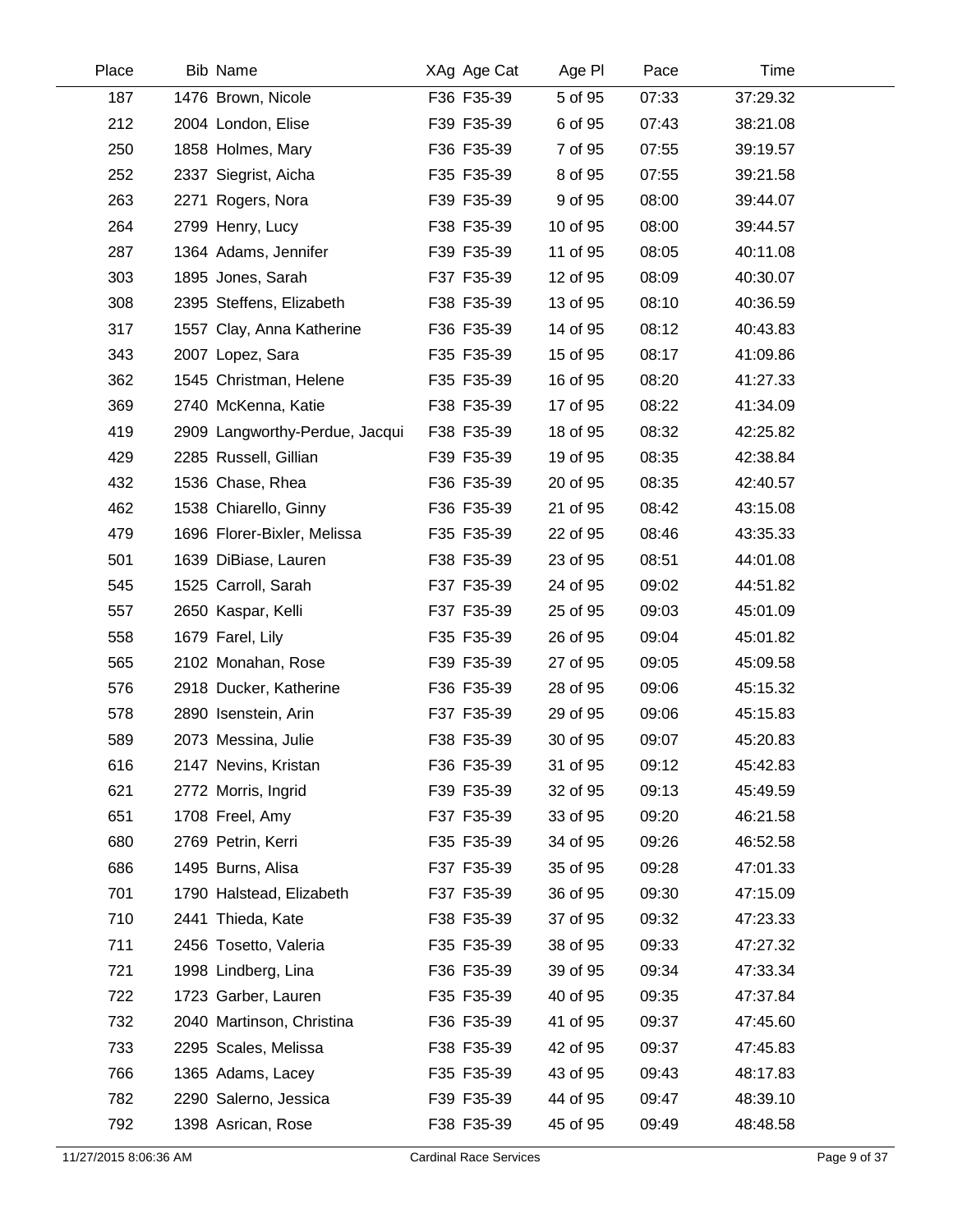| Place | <b>Bib Name</b>           | XAg Age Cat | Age PI   | Pace  | Time        |  |
|-------|---------------------------|-------------|----------|-------|-------------|--|
| 839   | 2435 Taylor, Candace      | F36 F35-39  | 46 of 95 | 10:05 | 50:05.34    |  |
| 868   | 1681 Faulkner, Kate       | F36 F35-39  | 47 of 95 | 10:13 | 50:45.85    |  |
| 871   | 1727 Gauger, Sarah        | F39 F35-39  | 48 of 95 | 10:14 | 50:49.32    |  |
| 878   | 2062 McLaurin, Jennifer   | F35 F35-39  | 49 of 95 | 10:14 | 50:52.07    |  |
| 881   | 2291 Sandridge, Mikki     | F39 F35-39  | 50 of 95 | 10:15 | 50:54.59    |  |
| 896   | 1972 Lee, Becky           | F37 F35-39  | 51 of 95 | 10:17 | 51:08.58    |  |
| 906   | 1738 Gibson, Jessica      | F39 F35-39  | 52 of 95 | 10:22 | 51:30.58    |  |
| 907   | 2123 mulholland, andrea   | f37 F35-39  | 53 of 95 | 10:22 | 51:31.10    |  |
| 929   | 2425 Swinney, Felicia     | F35 F35-39  | 54 of 95 | 10:29 | 52:07.34    |  |
| 933   | 1902 Karpinos, Ashley     | F35 F35-39  | 55 of 95 | 10:30 | 52:13.09    |  |
| 944   | 2455 Torchio, Janelle     | F35 F35-39  | 56 of 95 | 10:34 | 52:29.33    |  |
| 948   | 2710 Trygstad, Peggy      | F39 F35-39  | 57 of 95 | 10:35 | 52:34.09    |  |
| 949   | 1796 Hammer, Julie        | F38 F35-39  | 58 of 95 | 10:35 | 52:35.10    |  |
| 986   | 2761 Stone, Kate          | F38 F35-39  | 59 of 95 | 10:44 | 53:21.62    |  |
| 999   | 2929 Strick, Rebecca      | F37 F35-39  | 60 of 95 | 10:48 | 53:41.58    |  |
| 1012  | 2407 Stouder, April       | F39 F35-39  | 61 of 95 | 10:50 | 53:52.11    |  |
| 1016  | 1824 Hedding, Kylah       | F36 F35-39  | 62 of 95 | 10:51 | 53:54.11    |  |
| 1025  | 2711 Tysinger, Courtney   | F36 F35-39  | 63 of 95 | 10:53 | 54:06.83    |  |
| 1029  | 2886 Robertson, Ashley    | F38 F35-39  | 64 of 95 | 10:55 | 54:14.58    |  |
| 1035  | 2813 Gray, Kate           | F36 F35-39  | 65 of 95 | 10:57 | 54:26.08    |  |
| 1036  | 2900 Komelasky, Kristi    | F36 F35-39  | 66 of 95 | 10:57 | 54:26.33    |  |
| 1052  | 1771 Green, Jennifer      | F36 F35-39  | 67 of 95 | 10:59 | 54:37.32    |  |
| 1056  | 1865 Hopper, Marie        | F36 F35-39  | 68 of 95 | 11:00 | 54:41.07    |  |
| 1059  | 1551 Clark, Catherine     | F39 F35-39  | 69 of 95 | 11:00 | 54:41.59    |  |
| 1083  | 1605 Cryer, Melissa       | F39 F35-39  | 70 of 95 | 11:12 | 55:42.08    |  |
| 1084  | 2600 Collins, Ann         | F36 F35-39  | 71 of 95 | 11:13 | 55:46.32    |  |
| 1098  | 2234 Rabenda, Christine   | F38 F35-39  | 72 of 95 | 11:19 | 56:15.34    |  |
| 1108  | 1410 Bailey, Lara         | F37 F35-39  | 73 of 95 | 11:20 | 56:21.07    |  |
| 1110  | 2816 Murray, Ginny        | F35 F35-39  | 74 of 95 | 11:22 | 56:28.07    |  |
| 1134  | 1450 Borovsky, Jennifer   | F35 F35-39  | 75 of 95 | 11:31 | 57:15.33    |  |
| 1135  | 2911 Greenberg, Katie     | F38 F35-39  | 76 of 95 | 11:31 | 57:15.83    |  |
| 1136  | 2917 Drew, Amy            | F38 F35-39  | 77 of 95 | 11:31 | 57:16.58    |  |
| 1142  | 2104 Montgomery, Michelle | F35 F35-39  | 78 of 95 | 11:33 | 57:22.35    |  |
| 1165  | 2646 Johnson, Melony      | F38 F35-39  | 79 of 95 | 11:42 | 58:07.34    |  |
| 1207  | 2057 McEntee, Jen         | F37 F35-39  | 80 of 95 | 11:59 | 59:35.60    |  |
| 1211  | 2537 WILLIS-MCLAMB, AMY   | F38 F35-39  | 81 of 95 | 12:03 | 59:53.83    |  |
| 1212  | 2611 Dredla, Hilary       | F36 F35-39  | 82 of 95 | 12:04 | 59:56.85    |  |
| 1259  | 1666 Elliott, Marisa      | F38 F35-39  | 83 of 95 | 12:31 | 01:02:11.59 |  |
| 1276  | 2614 Faccidomo, Sara      | F39 F35-39  | 84 of 95 | 12:44 | 01:03:18.09 |  |
| 1288  | 2207 Petersen, Katherine  | F37 F35-39  | 85 of 95 | 12:56 | 01:04:18.32 |  |
| 1293  | 2869 Smith, Kristen       | F36 F35-39  | 86 of 95 | 13:08 | 01:05:17.09 |  |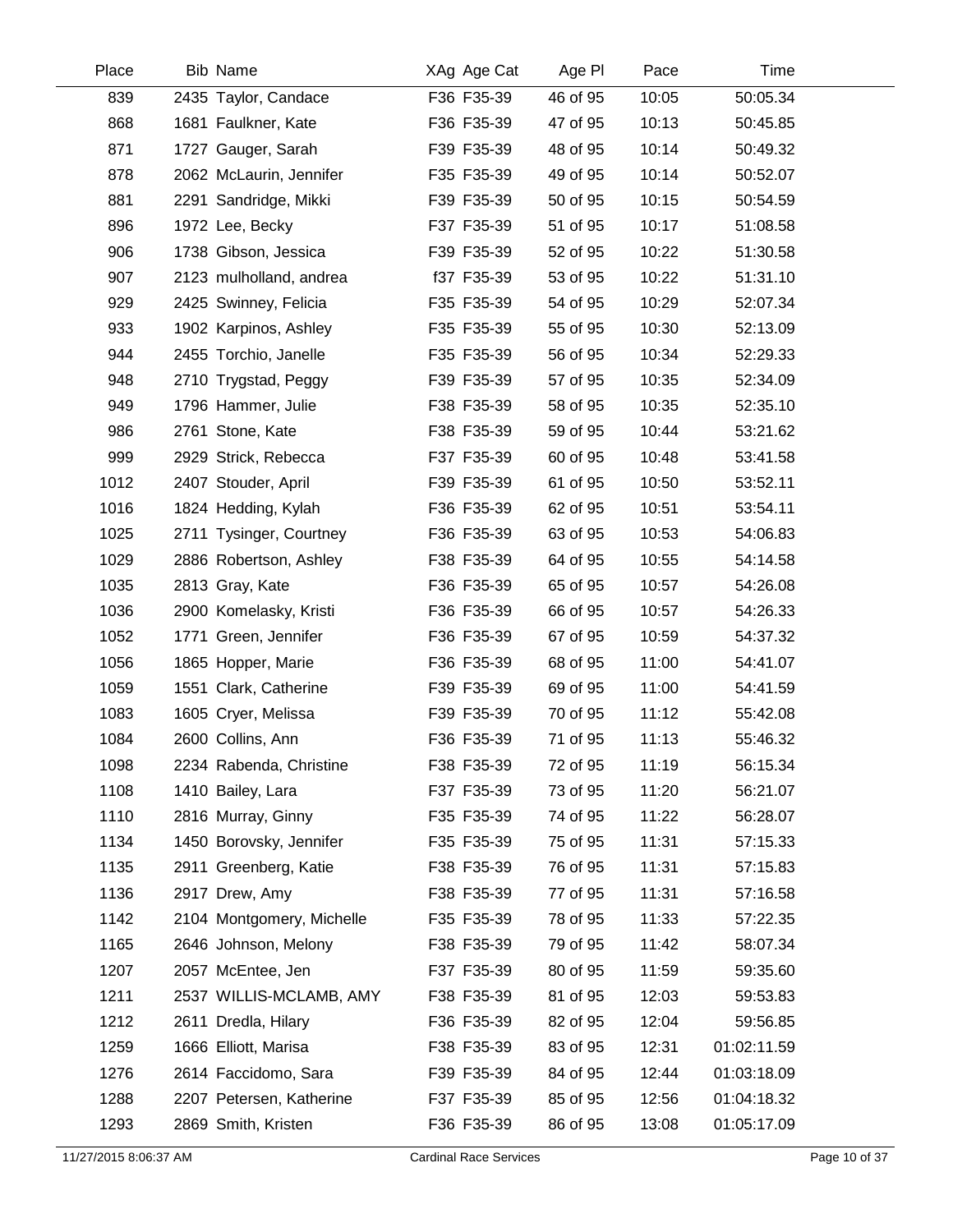| Place                 | Bib Name                       | XAg Age Cat                   | Age PI   | Pace  | Time        |               |
|-----------------------|--------------------------------|-------------------------------|----------|-------|-------------|---------------|
| 1296                  | 2776 Mullins, Janelle          | F39 F35-39                    | 87 of 95 | 13:10 | 01:05:28.08 |               |
| 1303                  | 2266 Rodriguez-Shapoval, Maris | F36 F35-39                    | 88 of 95 | 13:12 | 01:05:36.11 |               |
| 1316                  | 1983 Lellis, Julie             | F37 F35-39                    | 89 of 95 | 13:20 | 01:06:15.57 |               |
| 1356                  | 1715 Friedman, Jocelyn         | F37 F35-39                    | 90 of 95 | 14:14 | 01:10:43.07 |               |
| 1383                  | 1883 Jaromin, Christina        | F36 F35-39                    | 91 of 95 | 14:57 | 01:14:17.33 |               |
| 1392                  | 2281 Rosenberg, Jessica        | F39 F35-39                    | 92 of 95 | 15:23 | 01:16:28.57 |               |
| 1403                  | 2409 Strassel, Mary            | F39 F35-39                    | 93 of 95 | 15:33 | 01:17:17.83 |               |
| 1422                  | 2663 Lellis, Martine           | F37 F35-39                    | 94 of 95 | 16:23 | 01:21:24.83 |               |
| 1461                  | 2706 Taylor, Brandy            | F35 F35-39                    | 95 of 95 | 19:03 | 01:34:42.60 |               |
| 40 to 44              |                                |                               |          |       |             |               |
| 43                    | 1425 bazemore, meredith        | f40 F40-44                    | 1 of 93  | 06:31 | 32:24.33    |               |
| 77                    | 2679 Mosley, Layna             | F43 F40-44                    | 2 of 93  | 06:51 | 34:02.83    |               |
| 79                    | 1823 Hecker, Lisa              | F40 F40-44                    | 3 of 93  | 06:52 | 34:07.07    |               |
| 116                   | 2665 Linney, Kristen N.        | F41 F40-44                    | 4 of 93  | 07:06 | 35:14.82    |               |
| 162                   | 2541 Wise, Erika               | F40 F40-44                    | 5 of 93  | 07:21 | 36:30.32    |               |
| 205                   | 2827 Rao-Dayton, Sheila        | F44 F40-44                    | 6 of 93  | 07:40 | 38:04.33    |               |
| 322                   | 2715 Whitaker, Beth            | F44 F40-44                    | 7 of 93  | 08:13 | 40:49.57    |               |
| 324                   | 2343 simmons, lisa             | F44 F40-44                    | 8 of 93  | 08:13 | 40:51.32    |               |
| 338                   | 2598 Carmouche, Kristen        | F41 F40-44                    | 9 of 93  | 08:16 | 41:06.33    |               |
| 375                   | 1678 Farel, Claire             | F40 F40-44                    | 10 of 93 | 08:24 | 41:44.09    |               |
| 387                   | 2006 Lopez, Destiny            | F40 F40-44                    | 11 of 93 | 08:27 | 42:02.09    |               |
| 389                   | 2099 Min, Sherene              | F44 F40-44                    | 12 of 93 | 08:28 | 42:05.09    |               |
| 392                   | 1694 Flanagan, Rachel          | F42 F40-44                    | 13 of 93 | 08:28 | 42:06.33    |               |
| 394                   | 2374 Solum, Melissa            | F41 F40-44                    | 14 of 93 | 08:28 | 42:06.58    |               |
| 398                   | 2783 Bohlin, Cindy             | F42 F40-44                    | 15 of 93 | 08:29 | 42:10.32    |               |
| 443                   | 2008 lovmo, jeanne             | f43 F40-44                    | 16 of 93 | 08:38 | 42:55.83    |               |
| 457                   | 1844 Hirschman, Caitlin        | f43 F40-44                    | 17 of 93 | 08:41 | 43:11.84    |               |
| 480                   | 2399 stein, jaime              | f43 F40-44                    | 18 of 93 | 08:47 | 43:39.82    |               |
| 489                   | 1530 Carter, Jenn              | F40 F40-44                    | 19 of 93 | 08:50 | 43:55.33    |               |
| 498                   | 1877 Hurt, Christi             | F44 F40-44                    | 20 of 93 | 08:51 | 44:00.34    |               |
| 503                   | 1640 Dickson, Caroline         | F40 F40-44                    | 21 of 93 | 08:52 | 44:04.32    |               |
| 525                   | 1975 Lee, Cindy                | f42 F40-44                    | 22 of 93 | 08:59 | 44:37.84    |               |
| 530                   | 2688 Richard, Rebecca          | F40 F40-44                    | 23 of 93 | 08:59 | 44:40.09    |               |
| 537                   | 2268 Roeber, Ellen             | F44 F40-44                    | 24 of 93 | 09:00 | 44:45.59    |               |
| 541                   | 1704 foster, julie             | F43 F40-44                    | 25 of 93 | 09:01 | 44:48.07    |               |
| 552                   | 1724 Garoni, Carson            | F44 F40-44                    | 26 of 93 | 09:02 | 44:55.84    |               |
| 579                   | 2625 garth, christy            | f41 F40-44                    | 27 of 93 | 09:06 | 45:16.07    |               |
| 587                   | 1453 Boyce, Jenny              | F42 F40-44                    | 28 of 93 | 09:07 | 45:19.35    |               |
| 619                   | 2781 Troester, Melissa         | F43 F40-44                    | 29 of 93 | 09:12 | 45:45.33    |               |
| 636                   | 1840 Hill, Dawn                | F40 F40-44                    | 30 of 93 | 09:17 | 46:06.58    |               |
| 638                   | 1939 Klett, Nicole             | F42 F40-44                    | 31 of 93 | 09:17 | 46:10.11    |               |
| 11/27/2015 8:06:37 AM |                                | <b>Cardinal Race Services</b> |          |       |             | Page 11 of 37 |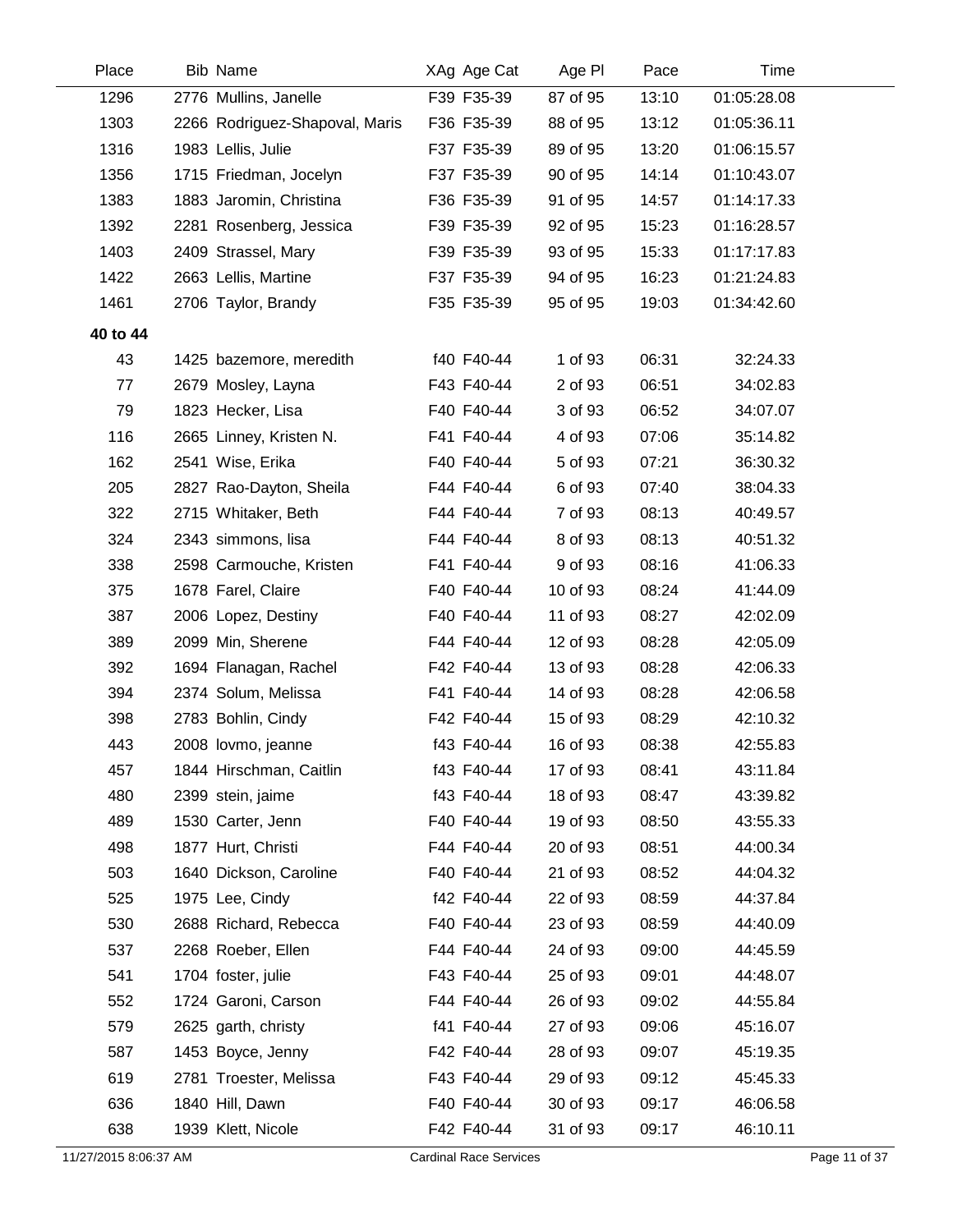| Place | <b>Bib Name</b>             | XAg Age Cat | Age PI   | Pace  | Time     |  |
|-------|-----------------------------|-------------|----------|-------|----------|--|
| 657   | 2702 Staunton, Marcia       | F44 F40-44  | 32 of 93 | 09:21 | 46:30.58 |  |
| 676   | 2176 Ott, Shelby            | F41 F40-44  | 33 of 93 | 09:25 | 46:50.33 |  |
| 697   | 2167 Ohletz, Jodi           | F41 F40-44  | 34 of 93 | 09:30 | 47:10.57 |  |
| 703   | 2383 Spinarski, Susan       | F41 F40-44  | 35 of 93 | 09:30 | 47:15.34 |  |
| 730   | 2760 Gowan, Frith           | F41 F40-44  | 36 of 93 | 09:37 | 47:45.58 |  |
| 745   | 1747 Glass-Steel, Christine | F41 F40-44  | 37 of 93 | 09:39 | 47:55.58 |  |
| 747   | 2708 TAYLOR, LISA           | F40 F40-44  | 38 of 93 | 09:39 | 47:57.10 |  |
| 751   | 2794 Lauen, Joanna          | F44 F40-44  | 39 of 93 | 09:40 | 48:03.08 |  |
| 753   | 2292 Sanoff, Hanna          | F41 F40-44  | 40 of 93 | 09:40 | 48:03.57 |  |
| 758   | 1472 Brown, Carrie          | F41 F40-44  | 41 of 93 | 09:42 | 48:13.57 |  |
| 767   | 2593 busko, lisa            | f43 F40-44  | 42 of 93 | 09:43 | 48:19.83 |  |
| 768   | 2837 Rodgers, Jo            | F44 F40-44  | 43 of 93 | 09:44 | 48:22.58 |  |
| 774   | 2026 Malzahn, Kristen       | F41 F40-44  | 44 of 93 | 09:45 | 48:29.33 |  |
| 821   | 1647 Donica, Kimberly       | F44 F40-44  | 45 of 93 | 09:57 | 49:27.09 |  |
| 823   | 2848 McNaughton, Michelle   | F42 F40-44  | 46 of 93 | 09:58 | 49:30.59 |  |
| 830   | 2843 Chenet, Christina      | F43 F40-44  | 47 of 93 | 09:59 | 49:36.07 |  |
| 831   | 2795 Wiggins, Jennifer      | F41 F40-44  | 48 of 93 | 09:59 | 49:36.11 |  |
| 849   | 1602 Crittenden, Hilary     | F44 F40-44  | 49 of 93 | 10:08 | 50:20.07 |  |
| 852   | 1668 Engle, Michelle        | F43 F40-44  | 50 of 93 | 10:08 | 50:22.03 |  |
| 858   | 2803 Dallesandro, Cheyenne  | F42 F40-44  | 51 of 93 | 10:09 | 50:27.85 |  |
| 866   | 2151 Nicholson, Meredith    | F42 F40-44  | 52 of 93 | 10:12 | 50:43.34 |  |
| 890   | 1797 Hanson, Margaret       | F42 F40-44  | 53 of 93 | 10:16 | 51:03.83 |  |
| 901   | 2003 Lissy, Karen           | F43 F40-44  | 54 of 93 | 10:21 | 51:27.32 |  |
| 916   | 2692 Rogers, Kim            | F44 F40-44  | 55 of 93 | 10:26 | 51:51.59 |  |
| 931   | 2771 Williams, Crystal      | F42 F40-44  | 56 of 93 | 10:30 | 52:11.36 |  |
| 935   | 2106 Moore, Kristin         | F43 F40-44  | 57 of 93 | 10:32 | 52:20.34 |  |
| 940   | 2331 Shepherd, Jennifer     | F41 F40-44  | 58 of 93 | 10:33 | 52:26.33 |  |
| 946   | 2042 massey, marianne       | F42 F40-44  | 59 of 93 | 10:34 | 52:32.85 |  |
| 957   | 2847 Cherry, Hallie         | F43 F40-44  | 60 of 93 | 10:36 | 52:41.35 |  |
| 961   | 1891 Johnson, Michelle      | F40 F40-44  | 61 of 93 | 10:37 | 52:47.82 |  |
| 966   | 2471 Vandis, Anna           | F42 F40-44  | 62 of 93 | 10:38 | 52:53.11 |  |
| 1004  | 1442 bogan, heather         | F44 F40-44  | 63 of 93 | 10:49 | 53:46.34 |  |
| 1005  | 2553 Woolson, Sandra        | F40 F40-44  | 64 of 93 | 10:49 | 53:46.83 |  |
| 1022  | 1874 Hunter, Jill           | F44 F40-44  | 65 of 93 | 10:53 | 54:05.84 |  |
| 1024  | 2338 Silver, Kim            | F44 F40-44  | 66 of 93 | 10:53 | 54:06.57 |  |
| 1037  | 2637 Holsten, Audrey        | F41 F40-44  | 67 of 93 | 10:57 | 54:26.82 |  |
| 1062  | 1739 Gibson, Melody         | F42 F40-44  | 68 of 93 | 11:01 | 54:45.84 |  |
| 1064  | 2063 McWilliams, Allison    | F42 F40-44  | 69 of 93 | 11:03 | 54:53.59 |  |
| 1097  | 2475 Verne, Jannice         | F40 F40-44  | 70 of 93 | 11:19 | 56:14.10 |  |
| 1100  | 2047 Mayfield, Jennifer     | F40 F40-44  | 71 of 93 | 11:19 | 56:15.85 |  |
| 1104  | 2216 Pollock, Kelly         | F44 F40-44  | 72 of 93 | 11:20 | 56:17.32 |  |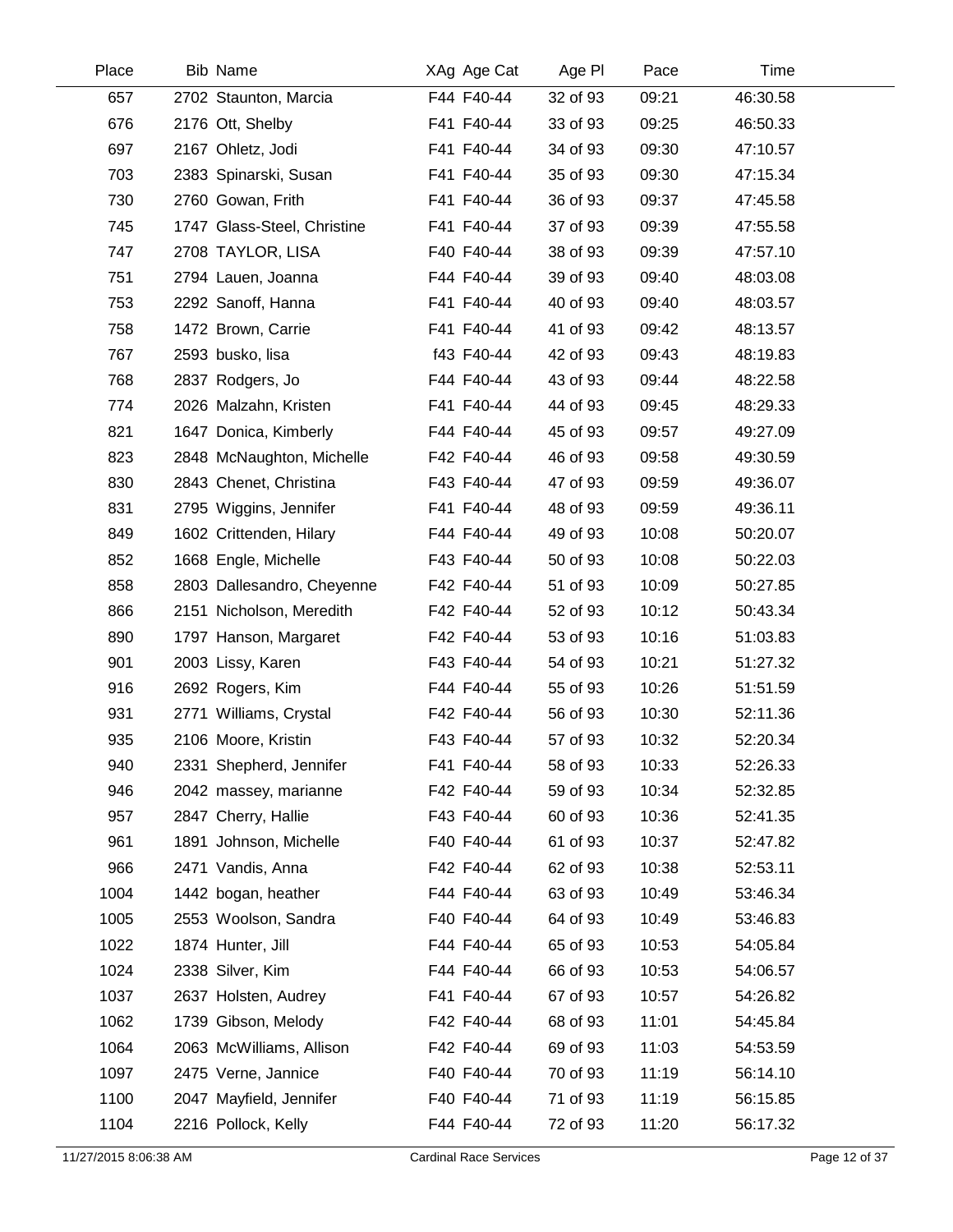| Place                 | Bib Name                       | XAg Age Cat                   | Age PI    | Pace  | Time        |               |
|-----------------------|--------------------------------|-------------------------------|-----------|-------|-------------|---------------|
| 1127                  | 2202 Penticoff, Rebecca        | F42 F40-44                    | 73 of 93  | 11:30 | 57:08.36    |               |
| 1159                  | 2466 Vail, Anne                | F43 F40-44                    | 74 of 93  | 11:39 | 57:56.33    |               |
| 1161                  | 2830 Martina, Milinda          | F43 F40-44                    | 75 of 93  | 11:40 | 57:59.48    |               |
| 1194                  | 1725 Gates-Foster, Jennifer    | F40 F40-44                    | 76 of 93  | 11:50 | 58:48.83    |               |
| 1210                  | 2166 o'connor, heather         | f43 F40-44                    | 77 of 93  | 12:02 | 59:47.83    |               |
| 1227                  | 2412 Strobel, Jennifer         | F41 F40-44                    | 78 of 93  | 12:11 | 01:00:30.84 |               |
| 1231                  | 2442 Thomas, Angela            | F42 F40-44                    | 79 of 93  | 12:13 | 01:00:44.59 |               |
| 1245                  | 1519 Cardona, Danielle         | F44 F40-44                    | 80 of 93  | 12:23 | 01:01:33.34 |               |
| 1277                  | 2401 Steinberg, Lynn           | F40 F40-44                    | 81 of 93  | 12:44 | 01:03:19.34 |               |
| 1278                  | 1424 Baumler, Katherine        | F42 F40-44                    | 82 of 93  | 12:45 | 01:03:19.59 |               |
| 1308                  | 1753 Gosselin, Tracy           | F44 F40-44                    | 83 of 93  | 13:13 | 01:05:39.10 |               |
| 1324                  | 2118 Morrison, Susan           | F44 F40-44                    | 84 of 93  | 13:32 | 01:07:15.33 |               |
| 1330                  | 1927 Kerr, Melissa             | F41 F40-44                    | 85 of 93  | 13:43 | 01:08:12.57 |               |
| 1331                  | 2096 Mills, Tina D             | F43 F40-44                    | 86 of 93  | 13:44 | 01:08:14.83 |               |
| 1348                  | 1763 Grabowski, Shannon        | F42 F40-44                    | 87 of 93  | 14:07 | 01:10:11.10 |               |
| 1352                  | 2311 Schwartz, Jeanne          | F43 F40-44                    | 88 of 93  | 14:09 | 01:10:21.34 |               |
| 1379                  | 2506 Wertley-Rotenberry, Julia | F44 F40-44                    | 89 of 93  | 14:42 | 01:13:05.84 |               |
| 1387                  | 1667 Elliott, Rebecca          | F41 F40-44                    | 90 of 93  | 15:13 | 01:15:36.82 |               |
| 1411                  | 2903 Von Hoene, Rebecca        | F41 F40-44                    | 91 of 93  | 15:46 | 01:18:20.32 |               |
| 1432                  | 1579 Connors, Heather          | F43 F40-44                    | 92 of 93  | 16:43 | 01:23:02.83 |               |
| 1441                  | 1978 Lee, Jen                  | F42 F40-44                    | 93 of 93  | 17:20 | 01:26:06.74 |               |
| 45 to 49              |                                |                               |           |       |             |               |
| 53                    | 2030 mangarelli, caren         | F45 F45-49                    | 1 of 111  | 06:35 | 32:45.07    |               |
| 95                    | 2560 Younts, JoAnna            | F48 F45-49                    | 2 of 111  | 06:59 | 34:43.32    |               |
| 141                   | 2696 Shofer, Sharon            | F46 F45-49                    | 3 of 111  | 07:14 | 35:55.07    |               |
| 144                   | 1534 Chambless, Amy            | F45 F45-49                    | 4 of 111  | 07:14 | 35:56.34    |               |
| 185                   | 2239 Recor, Hadley             | F45 F45-49                    | 5 of 111  | 07:31 | 37:22.07    |               |
| 190                   | 1655 Eckermann-Ross, Christine | F47 F45-49                    | 6 of 111  | 07:34 | 37:35.33    |               |
| 224                   | 2485 Walkowitz, Rebecca        | F45 F45-49                    | 7 of 111  | 07:47 | 38:43.08    |               |
| 233                   | 1777 Gualtieri-Reed, Liz       | F47 F45-49                    | 8 of 111  | 07:50 | 38:54.84    |               |
| 271                   | 1838 Hickerson, Michelle       | F46 F45-49                    | 9 of 111  | 08:01 | 39:48.57    |               |
| 290                   | 1390 Anile, Teresa             | F48 F45-49                    | 10 of 111 | 08:06 | 40:14.32    |               |
| 295                   | 2626 Gibbons, Jennifer         | F48 F45-49                    | 11 of 111 | 08:07 | 40:21.33    |               |
| 299                   | 2333 Shubert, Tiffany          | F45 F45-49                    | 12 of 111 | 08:08 | 40:26.08    |               |
| 336                   | 2246 Reisinger, Deb            | F46 F45-49                    | 13 of 111 | 08:16 | 41:04.57    |               |
| 358                   | 1852 Holaday, Sue              | F47 F45-49                    | 14 of 111 | 08:20 | 41:24.57    |               |
| 426                   | 2786 Lacava, Gina              | F48 F45-49                    | 15 of 111 | 08:35 | 42:37.58    |               |
| 430                   | 2095 Mills, Karin              | F49 F45-49                    | 16 of 111 | 08:35 | 42:39.09    |               |
| 433                   | 2433 Taub, Mary                | F45 F45-49                    | 17 of 111 | 08:36 | 42:44.09    |               |
| 441                   | 1402 Atkinson, Sarah           | F49 F45-49                    | 18 of 111 | 08:38 | 42:54.58    |               |
| 456                   | 1818 Hawley, Dawna             | F45 F45-49                    | 19 of 111 | 08:41 | 43:11.07    |               |
| 11/27/2015 8:06:39 AM |                                | <b>Cardinal Race Services</b> |           |       |             | Page 13 of 37 |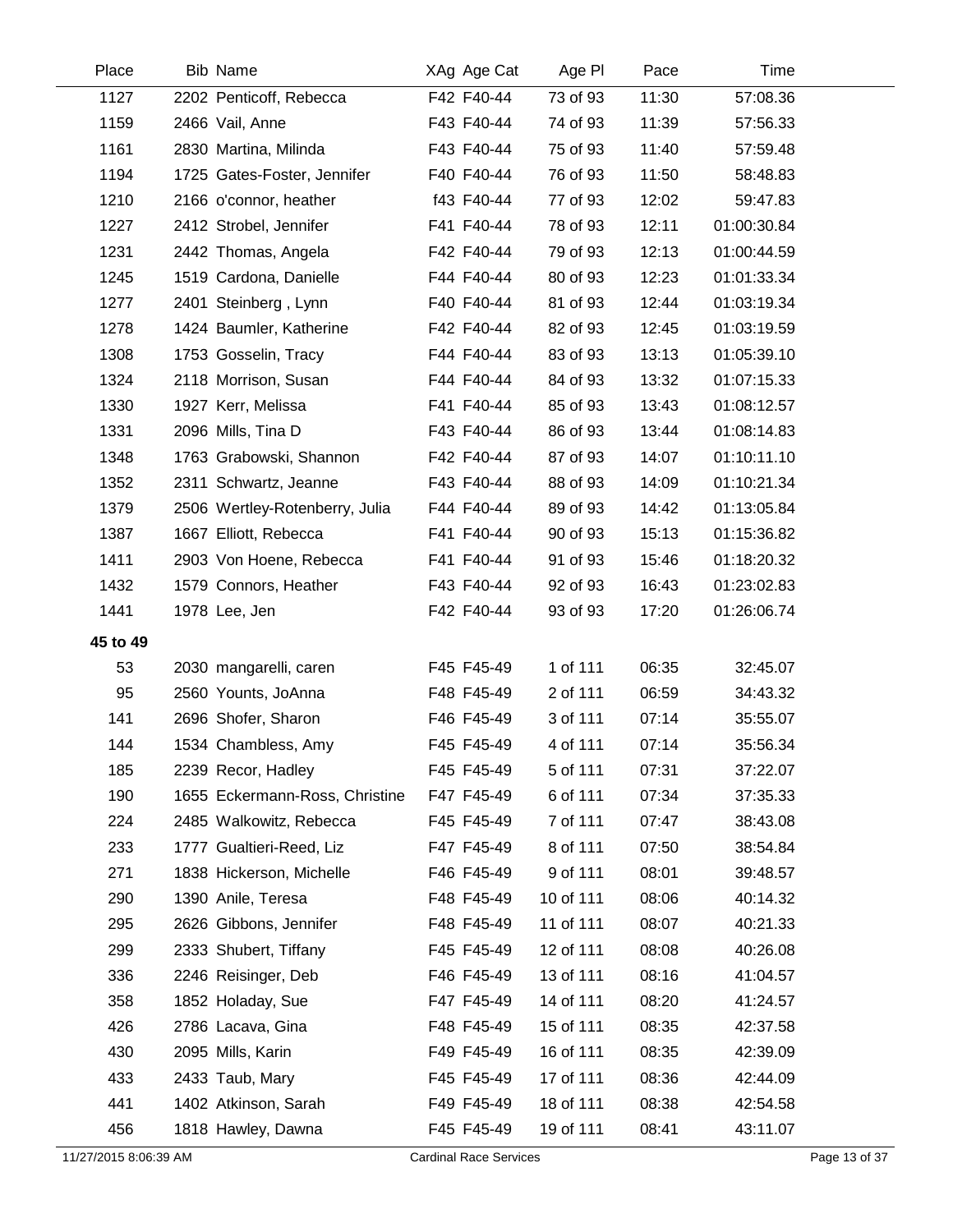| Place | <b>Bib Name</b>             | XAg Age Cat | Age PI    | Pace  | Time     |  |
|-------|-----------------------------|-------------|-----------|-------|----------|--|
| 460   | 1885 Jaspers, Ilona         | F46 F45-49  | 20 of 111 | 08:42 | 43:14.33 |  |
| 470   | 2394 Steele, Sarah          | F45 F45-49  | 21 of 111 | 08:43 | 43:21.34 |  |
| 478   | 2507 Wessell, Laura         | F47 F45-49  | 22 of 111 | 08:45 | 43:28.83 |  |
| 483   | 1654 Eaton, Dave            | F49 F45-49  | 23 of 111 | 08:48 | 43:44.82 |  |
| 505   | 1843 Himmel, Theresa        | F47 F45-49  | 24 of 111 | 08:54 | 44:12.07 |  |
| 509   | 1625 Davis, Sonia           | F49 F45-49  | 25 of 111 | 08:55 | 44:16.59 |  |
| 539   | 2377 Soto, Linda Carolina   | F47 F45-49  | 26 of 111 | 09:01 | 44:47.57 |  |
| 543   | 2860 Strain, Betsy          | F49 F45-49  | 27 of 111 | 09:01 | 44:49.34 |  |
| 570   | 1653 Eaton, Beth            | F49 F45-49  | 28 of 111 | 09:06 | 45:11.57 |  |
| 584   | 1757 Gotelli, Kate          | F45 F45-49  | 29 of 111 | 09:07 | 45:19.08 |  |
| 591   | 2483 Wahlstrom, Torey       | F47 F45-49  | 30 of 111 | 09:08 | 45:23.34 |  |
| 598   | 2905 Hoogervorst, Amy       | F47 F45-49  | 31 of 111 | 09:09 | 45:28.82 |  |
| 625   | 1533 Cawley, Michelle       | F45 F45-49  | 32 of 111 | 09:14 | 45:52.59 |  |
| 634   | 1513 Campbell, Jeness       | F46 F45-49  | 33 of 111 | 09:16 | 46:04.59 |  |
| 645   | 2835 Mount-Cors, MaryFaith  | F45 F45-49  | 34 of 111 | 09:18 | 46:14.33 |  |
| 673   | 2415 STUCHINER, NOA         | F45 F45-49  | 35 of 111 | 09:25 | 46:46.59 |  |
| 679   | 1511 Calhoun, Linh          | F47 F45-49  | 36 of 111 | 09:26 | 46:51.83 |  |
| 683   | 2821 Catellier, Diane       | F48 F45-49  | 37 of 111 | 09:26 | 46:54.84 |  |
| 684   | 2822 Macdonald, Pia         | F47 F45-49  | 38 of 111 | 09:26 | 46:55.09 |  |
| 694   | 1408 Baer, Katherine        | F46 F45-49  | 39 of 111 | 09:29 | 47:07.32 |  |
| 714   | 2389 Stanfa, Su             | F45 F45-49  | 40 of 111 | 09:33 | 47:28.58 |  |
| 718   | 1377 Allen, Cheryl          | F46 F45-49  | 41 of 111 | 09:34 | 47:31.60 |  |
| 720   | 2462 Tulchin, Lisa          | F47 F45-49  | 42 of 111 | 09:34 | 47:32.82 |  |
| 727   | 2093 Miller, Liz            | F48 F45-49  | 43 of 111 | 09:35 | 47:40.09 |  |
| 731   | 2429 Tarantino, Lisa        | F48 F45-49  | 44 of 111 | 09:37 | 47:45.58 |  |
| 737   | 2520 White, Renee           | F45 F45-49  | 45 of 111 | 09:37 | 47:49.85 |  |
| 748   | 2190 Parker, Donna          | F49 F45-49  | 46 of 111 | 09:39 | 48:00.09 |  |
| 765   | 1578 Conner, Terri          | F45 F45-49  | 47 of 111 | 09:43 | 48:17.58 |  |
| 773   | 2345 Simpson-Vos, Juliellen | F46 F45-49  | 48 of 111 | 09:45 | 48:28.82 |  |
| 777   | 2417 Sullivan, Erin         | F45 F45-49  | 49 of 111 | 09:46 | 48:32.36 |  |
| 797   | 2548 Woods, Wendy           | F48 F45-49  | 50 of 111 | 09:50 | 48:53.09 |  |
| 813   | 1795 Hamm, Jill             | F48 F45-49  | 51 of 111 | 09:55 | 49:19.09 |  |
| 816   | 1396 Arnold, Jennifer       | F45 F45-49  | 52 of 111 | 09:56 | 49:19.82 |  |
| 817   | 2497 Watterson, Carolyn     | F48 F45-49  | 53 of 111 | 09:56 | 49:21.83 |  |
| 820   | 2931 Ozoguz, Arzu           | F45 F45-49  | 54 of 111 | 09:57 | 49:26.84 |  |
| 822   | 1587 Copeland, Valerie      | F47 F45-49  | 55 of 111 | 09:57 | 49:27.34 |  |
| 829   | 1523 Carpenter, C Denise    | F48 F45-49  | 56 of 111 | 09:59 | 49:35.85 |  |
| 840   | 2582 Benou, Kimberly        | F48 F45-49  | 57 of 111 | 10:05 | 50:06.11 |  |
| 846   | 2613 Enders, Johna          | F48 F45-49  | 58 of 111 | 10:07 | 50:18.58 |  |
| 864   | 1634 DePeal, Lesa           | F47 F45-49  | 59 of 111 | 10:11 | 50:36.09 |  |
| 885   | 1798 Hanson-Baldauf, Dana   | F46 F45-49  | 60 of 111 | 10:15 | 50:58.09 |  |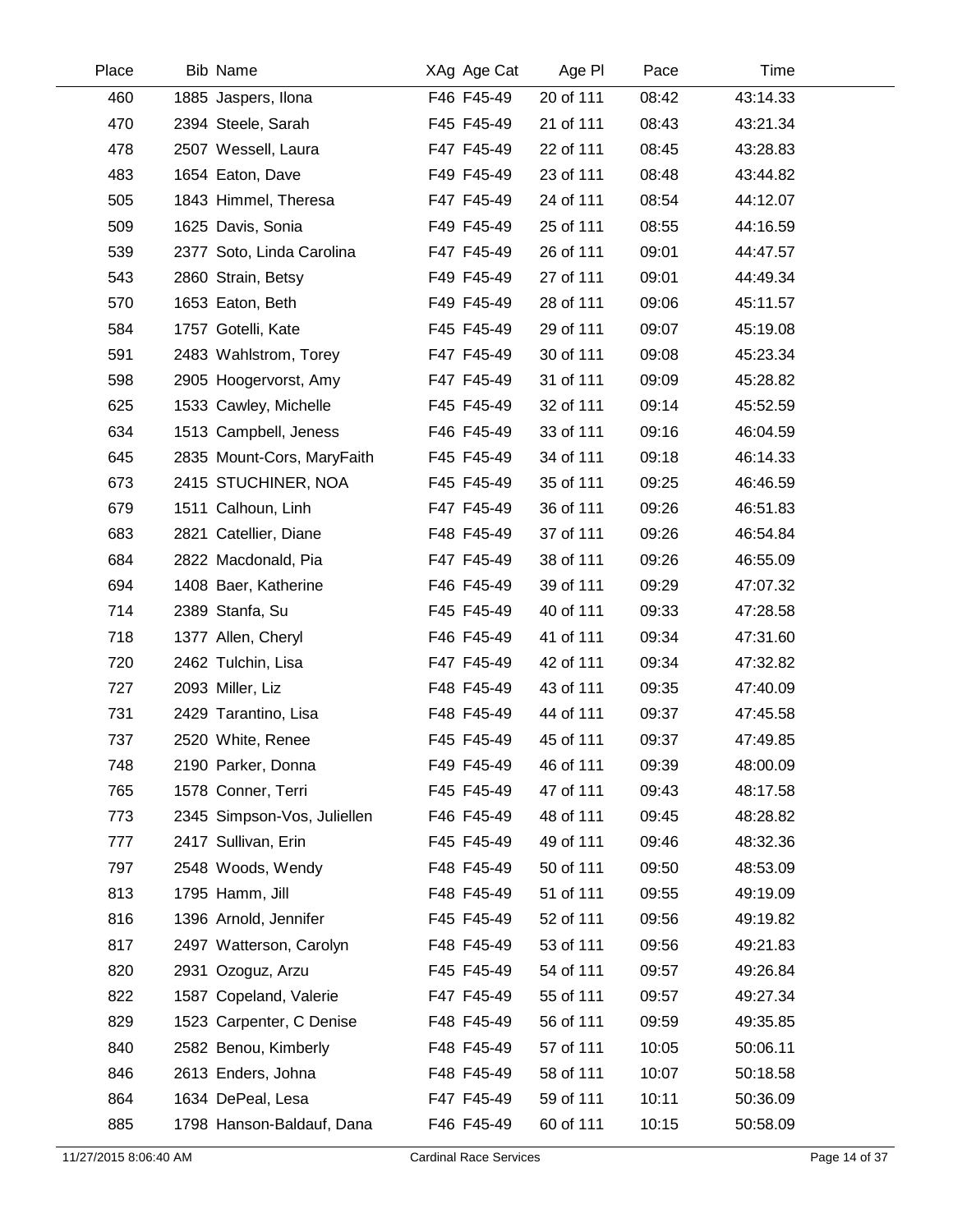| Place | <b>Bib Name</b> |                               | XAg Age Cat |            | Age PI | Pace  |             | Time |
|-------|-----------------|-------------------------------|-------------|------------|--------|-------|-------------|------|
| 900   |                 | 2622 Ford, Amy                | F47 F45-49  | 61 of 111  |        | 10:21 | 51:26.11    |      |
| 920   |                 | 2616 Ferris, Beth             | F46 F45-49  | 62 of 111  |        | 10:28 | 52:01.60    |      |
| 921   |                 | 2184 Pane, Barbara            | F47 F45-49  | 63 of 111  |        | 10:28 | 52:02.07    |      |
| 939   |                 | 1897 Judd, Kristen            | F47 F45-49  | 64 of 111  |        | 10:32 | 52:22.60    |      |
| 956   |                 | 2038 Martin, Cheryl           | F45 F45-49  | 65 of 111  |        | 10:36 | 52:39.33    |      |
| 968   |                 | 2397 Stegman, Karen           | F46 F45-49  | 66 of 111  |        | 10:39 | 52:53.61    |      |
| 970   |                 | 1682 Fenhagen, Cait           | F46 F45-49  | 67 of 111  |        | 10:39 | 52:55.08    |      |
| 971   |                 | 2263 Robinson, Donita         | F47 F45-49  | 68 of 111  |        | 10:39 | 52:55.35    |      |
| 980   |                 | 2535 Williams, Leslie         | F46 F45-49  | 69 of 111  |        | 10:41 | 53:05.57    |      |
| 989   |                 | 1932 kilts, priscilla         | f47 F45-49  | 70 of 111  |        | 10:45 | 53:24.33    |      |
| 991   |                 | 2569 Lozon, Cory              | F46 F45-49  | 71 of 111  |        | 10:45 | 53:27.84    |      |
| 994   |                 | 2676 Morgan, MaryKay          | F46 F45-49  | 72 of 111  |        | 10:47 | 53:35.34    |      |
| 1019  |                 | 1685 Fernald, Anne            | F48 F45-49  | 73 of 111  |        | 10:52 | 54:01.32    |      |
| 1023  |                 | 2517 Whitaker, Olivia         | F45 F45-49  | 74 of 111  |        | 10:53 | 54:06.10    |      |
| 1046  |                 | 2079 meyer, kari              | F49 F45-49  | 75 of 111  |        | 10:59 | 54:35.57    |      |
| 1048  |                 | 2577 Barnes, Erika            | F46 F45-49  | 76 of 111  |        | 10:59 | 54:36.09    |      |
| 1071  |                 | 2757 Carrig, Madeline         | F46 F45-49  | 77 of 111  |        | 11:08 | 55:19.09    |      |
| 1072  |                 | 1601 Crittenden, Camille      | F47 F45-49  | 78 of 111  |        | 11:09 | 55:22.57    |      |
| 1074  |                 | 2071 Meredith, Marne          | F46 F45-49  | 79 of 111  |        | 11:09 | 55:26.09    |      |
| 1080  |                 | 1783 Hackney, Loretta         | F46 F45-49  | 80 of 111  |        | 11:12 | 55:37.57    |      |
| 1082  |                 | 2511 westdorp, joy            | F48 F45-49  | 81 of 111  |        | 11:12 | 55:41.34    |      |
| 1102  |                 | 2814 Davis, LaTanya           | F48 F45-49  | 82 of 111  |        | 11:19 | 56:16.32    |      |
| 1115  |                 | 1719 Funk, Noela              | F48 F45-49  | 83 of 111  |        | 11:23 | 56:33.09    |      |
| 1119  |                 | 1879 Huston, Sara             | F48 F45-49  | 84 of 111  |        | 11:25 | 56:43.33    |      |
| 1126  |                 | 1943 Knight, Andrea           | F45 F45-49  | 85 of 111  |        | 11:28 | 56:59.57    |      |
| 1148  |                 | 1616 Danku, Miranda           | F45 F45-49  | 86 of 111  |        | 11:33 | 57:26.61    |      |
| 1164  |                 | 1531 Cates, Susan             | F45 F45-49  | 87 of 111  |        | 11:40 | 58:01.35    |      |
| 1189  |                 | 2131 Musso, Belinda           | F48 F45-49  | 88 of 111  |        | 11:48 | 58:38.09    |      |
| 1196  |                 | 1378 Allen, Georgia           | F47 F45-49  | 89 of 111  |        | 11:51 | 58:53.11    |      |
| 1200  |                 | 1831 Henriquez, Sandy         | F48 F45-49  | 90 of 111  |        | 11:53 | 59:05.82    |      |
| 1214  |                 | 2384 Spisak Cameron, Jennifer | F46 F45-49  | 91 of 111  |        | 12:04 | 59:58.35    |      |
| 1219  |                 | 1642 DiSantostefano, Rachael  | F46 F45-49  | 92 of 111  |        | 12:05 | 01:00:04.82 |      |
| 1223  |                 | 1576 Conger, Susan            | F48 F45-49  | 93 of 111  |        | 12:07 | 01:00:14.59 |      |
| 1248  |                 | 1922 Kern, Melissa            | F45 F45-49  | 94 of 111  |        | 12:25 | 01:01:43.59 |      |
| 1249  |                 | 1917 Kern, Carolyn            | F45 F45-49  | 95 of 111  |        | 12:25 | 01:01:43.84 |      |
| 1257  |                 | 2915 Brown, Melissa           | F46 F45-49  | 96 of 111  |        | 12:29 | 01:02:02.33 |      |
| 1261  |                 | 2083 Millar, Anna             | F46 F45-49  | 97 of 111  |        | 12:32 | 01:02:15.84 |      |
| 1274  |                 | 1478 Brown, Treeby            | F49 F45-49  | 98 of 111  |        | 12:44 | 01:03:17.07 |      |
| 1283  |                 | 2370 Soll, Renuka             | F48 F45-49  | 99 of 111  |        | 12:54 | 01:04:06.82 |      |
| 1286  |                 | 1581 Cook, Camden             | F48 F45-49  | 100 of 111 |        | 12:55 | 01:04:11.33 |      |
| 1290  |                 | 2686 Price, Kim               | F48 F45-49  | 101 of 111 |        | 12:59 | 01:04:30.32 |      |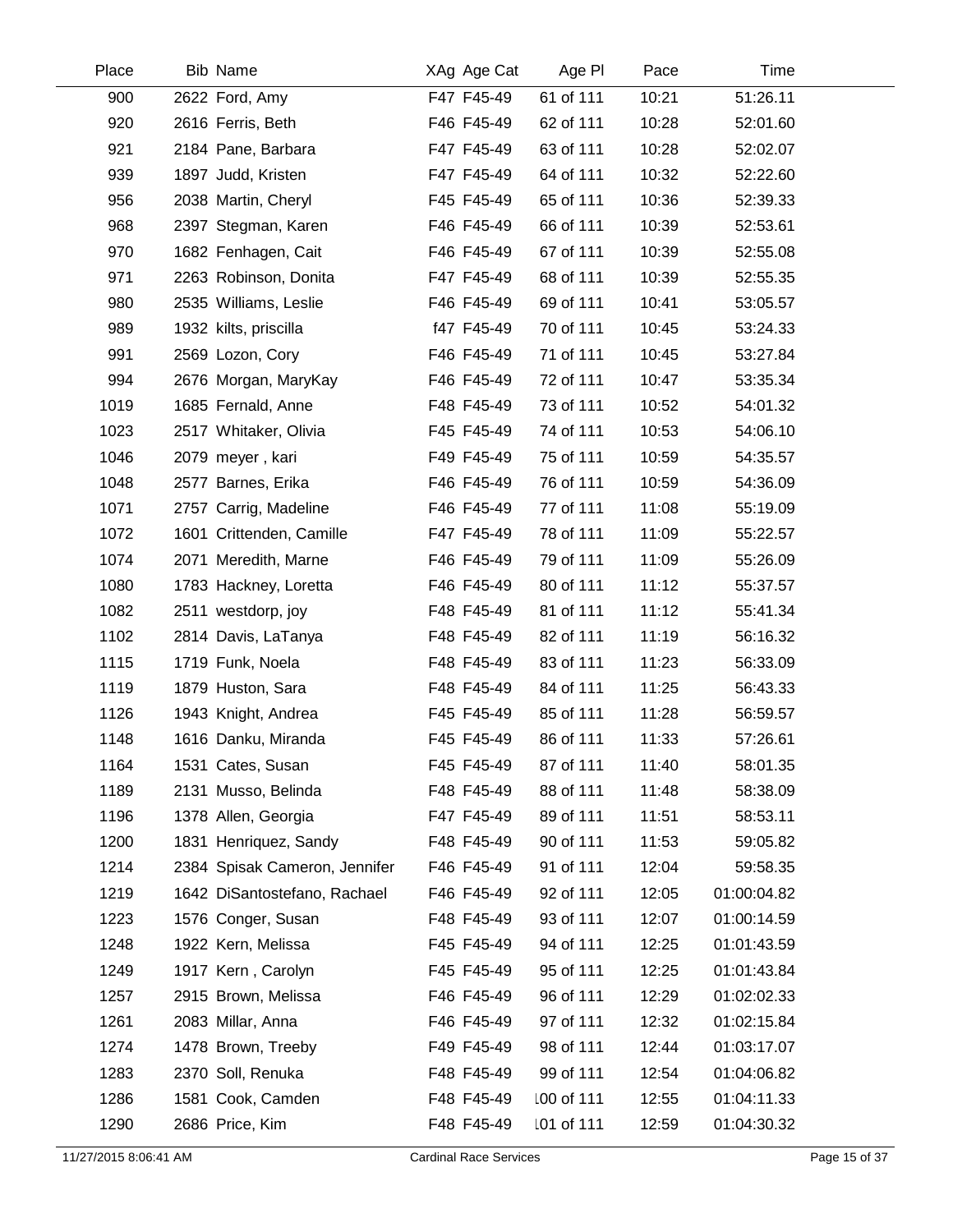| Place                 | Bib Name                   | XAg Age Cat                   | Age PI     | Pace  | Time        |               |
|-----------------------|----------------------------|-------------------------------|------------|-------|-------------|---------------|
| 1295                  | 1502 Cabrera, Rebeca       | F46 F45-49                    | 102 of 111 | 13:10 | 01:05:27.83 |               |
| 1307                  | 2212 Plambeck, Mary Ann    | F49 F45-49                    | 103 of 111 | 13:13 | 01:05:38.85 |               |
| 1322                  | 2403 Steinmetz, Gabriella  | F46 F45-49                    | 104 of 111 | 13:29 | 01:07:01.11 |               |
| 1367                  | 2209 Pettie, Jennifer      | F46 F45-49                    | 105 of 111 | 14:34 | 01:12:26.07 |               |
| 1380                  | 1631 Dean, Lisa-Jean       | F49 F45-49                    | 106 of 111 | 14:44 | 01:13:11.60 |               |
| 1394                  | 2320 Sears, Kelly          | F49 F45-49                    | 107 of 111 | 15:27 | 01:16:45.32 |               |
| 1421                  | 2690 Riggsbee, Wendy       | F47 F45-49                    | 108 of 111 | 16:20 | 01:21:11.59 |               |
| 1431                  | 2882 Wolf, Susan           | F46 F45-49                    | 109 of 111 | 16:40 | 01:22:49.32 |               |
| 1435                  | 1833 Herman, Lauren        | F46 F45-49                    | 110 of 111 | 16:47 | 01:23:25.83 |               |
| 1451                  | 2620 Fiore, Debra          | F49 F45-49                    | 111 of 111 | 17:50 | 01:28:37.35 |               |
| 50 to 54              |                            |                               |            |       |             |               |
| 27                    | 2668 Mabe, Joan            | F53 F50-54                    | 1 of 95    | 06:19 | 31:23.58    |               |
| 181                   | 2823 Speizer, Ilene        | F50 F50-54                    | 2 of 95    | 07:29 | 37:09.57    |               |
| 189                   | 2500 Weeks, Cyndy          | F51 F50-54                    | 3 of 95    | 07:33 | 37:32.58    |               |
| 272                   | 1522 Carey, Elizabeth      | F53 F50-54                    | 4 of 95    | 08:01 | 39:49.57    |               |
| 279                   | 2018 Lux, Norine           | F52 F50-54                    | 5 of 95    | 08:03 | 40:02.08    |               |
| 289                   | 2818 Chesser, Susan        | F53 F50-54                    | 6 of 95    | 08:06 | 40:13.32    |               |
| 298                   | 1853 Holland, Holly        | F53 F50-54                    | 7 of 95    | 08:07 | 40:22.82    |               |
| 347                   | 2533 Williams, Christianna | F51 F50-54                    | 8 of 95    | 08:18 | 41:12.58    |               |
| 354                   | 1971 Lazorko, Cat          | F51 F50-54                    | 9 of 95    | 08:19 | 41:21.33    |               |
| 357                   | 1432 Biattie, Suesan       | F50 F50-54                    | 10 of 95   | 08:20 | 41:23.83    |               |
| 366                   | 1613 Cutts, Lori           | F52 F50-54                    | 11 of 95   | 08:22 | 41:32.57    |               |
| 378                   | 2528 Wilkinson, Kari       | F54 F50-54                    | 12 of 95   | 08:25 | 41:49.82    |               |
| 386                   | 2498 Weaver, Robyn         | F54 F50-54                    | 13 of 95   | 08:27 | 42:01.34    |               |
| 391                   | 2078 Meyer, Jaye           | F54 F50-54                    | 14 of 95   | 08:28 | 42:05.33    |               |
| 450                   | 1948 Kohler, Rebecca       | F50 F50-54                    | 15 of 95   | 08:40 | 43:05.58    |               |
| 458                   | 1573 Collichio, Frances    | F53 F50-54                    | 16 of 95   | 08:42 | 43:12.33    |               |
| 474                   | 2327 Sept, Susan           | F50 F50-54                    | 17 of 95   | 08:44 | 43:26.57    |               |
| 484                   | 2493 Warner, Diane         | F50 F50-54                    | 18 of 95   | 08:49 | 43:47.82    |               |
| 514                   | 2627 gooden, dana          | F50 F50-54                    | 19 of 95   | 08:56 | 44:22.33    |               |
| 516                   | 2315 Scott, Carroll        | F52 F50-54                    | 20 of 95   | 08:56 | 44:24.33    |               |
| 527                   | 2590 Bolon, Meredith       | F50 F50-54                    | 21 of 95   | 08:59 | 44:38.82    |               |
| 535                   | 1957 Kraft, Monica         | F53 F50-54                    | 22 of 95   | 09:00 | 44:45.34    |               |
| 548                   | 2574 Baas, Susan           | F54 F50-54                    | 23 of 95   | 09:02 | 44:52.57    |               |
| 551                   | 2181 Padden, Sandy         | F54 F50-54                    | 24 of 95   | 09:02 | 44:54.70    |               |
| 585                   | 1800 Harkins, Heidi        | F51 F50-54                    | 25 of 95   | 09:07 | 45:19.09    |               |
| 607                   | 2635 Hede, Karyn           | F51 F50-54                    | 26 of 95   | 09:10 | 45:35.59    |               |
| 618                   | 2356 Smith, Laura          | F53 F50-54                    | 27 of 95   | 09:12 | 45:45.07    |               |
| 631                   | 2503 Wentz, Catherine      | F52 F50-54                    | 28 of 95   | 09:15 | 45:57.08    |               |
| 643                   | 1862 Holt, Sharon          | F53 F50-54                    | 29 of 95   | 09:18 | 46:11.84    |               |
| 647                   | 2255 Richardson, Julie     | F52 F50-54                    | 30 of 95   | 09:19 | 46:17.08    |               |
| 11/27/2015 8:06:41 AM |                            | <b>Cardinal Race Services</b> |            |       |             | Page 16 of 37 |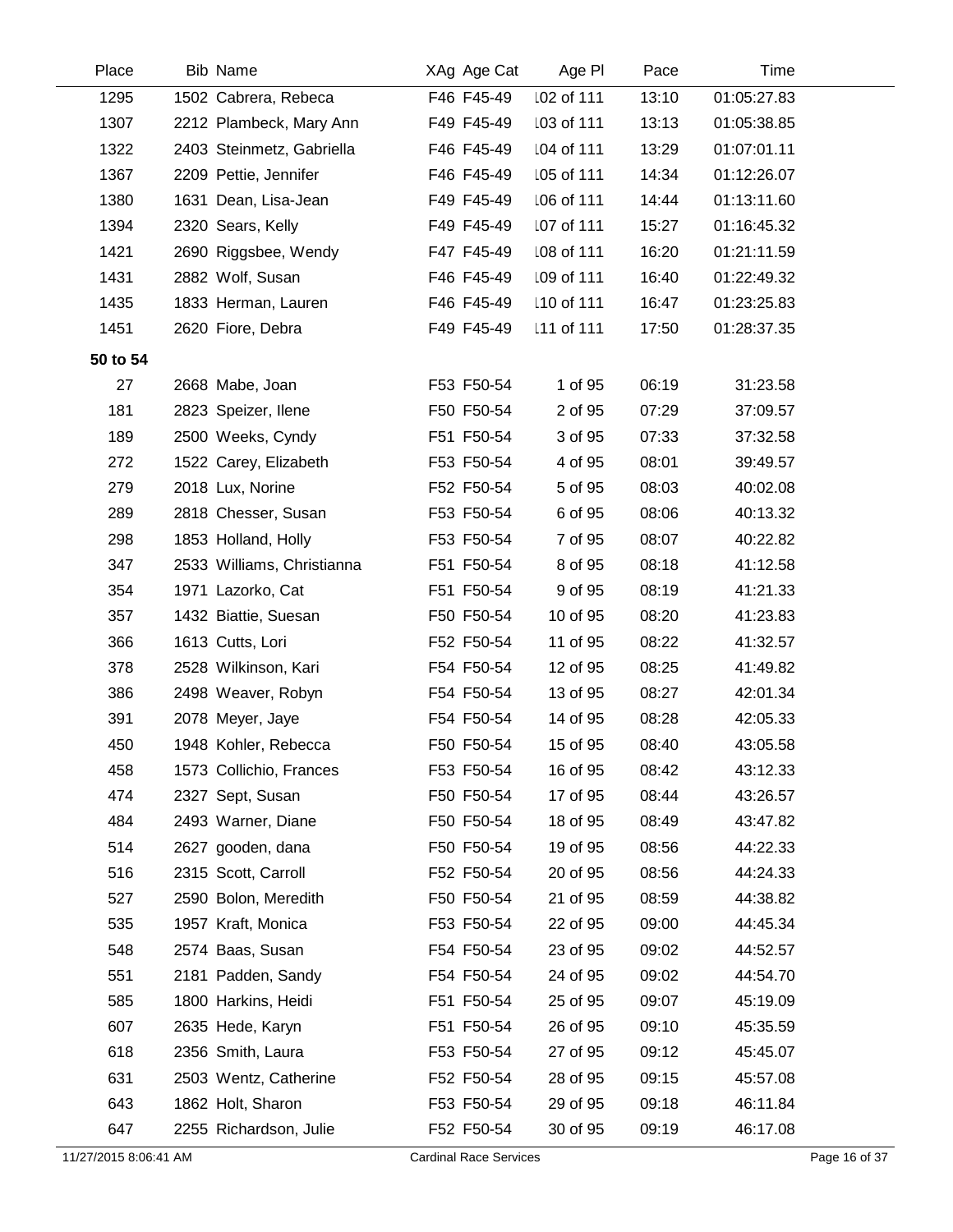| Place | <b>Bib Name</b>         | XAg Age Cat | Age PI   | Pace  | Time        |  |
|-------|-------------------------|-------------|----------|-------|-------------|--|
| 661   | 2870 Prince, Katya      | F50 F50-54  | 31 of 95 | 09:22 | 46:33.83    |  |
| 672   | 1775 Grill, Julie       | F51 F50-54  | 32 of 95 | 09:25 | 46:46.59    |  |
| 688   | 2580 Bell, Kathryn      | f52 F50-54  | 33 of 95 | 09:28 | 47:02.83    |  |
| 709   | 1590 Cotton, Christine  | F50 F50-54  | 34 of 95 | 09:32 | 47:22.11    |  |
| 724   | 2358 Smith, Mary        | F52 F50-54  | 35 of 95 | 09:35 | 47:38.83    |  |
| 746   | 1969 Lawrence, Susan    | F54 F50-54  | 36 of 95 | 09:39 | 47:57.09    |  |
| 759   | 1782 Guy, Cid           | F52 F50-54  | 37 of 95 | 09:43 | 48:16.32    |  |
| 761   | 1868 Hosman, Suzie      | F53 F50-54  | 38 of 95 | 09:43 | 48:16.34    |  |
| 762   | 1565 Coffee, Karen      | F51 F50-54  | 39 of 95 | 09:43 | 48:16.83    |  |
| 770   | 1810 Haskins, Teri      | F54 F50-54  | 40 of 95 | 09:44 | 48:23.33    |  |
| 789   | 2623 futch, karen       | F53 F50-54  | 41 of 95 | 09:48 | 48:43.09    |  |
| 790   | 1931 Killenberg, Susan  | F50 F50-54  | 42 of 95 | 09:48 | 48:43.57    |  |
| 791   | 1740 Gilland, Paula     | F51 F50-54  | 43 of 95 | 09:48 | 48:43.59    |  |
| 805   | 1574 Conder, Mimi       | F54 F50-54  | 44 of 95 | 09:52 | 49:01.33    |  |
| 819   | 1651 Duronio, Sue       | f50 F50-54  | 45 of 95 | 09:56 | 49:23.09    |  |
| 838   | 2935 Kent, Susan        | F50 F50-54  | 46 of 95 | 10:03 | 49:57.34    |  |
| 880   | 1469 Broscious, Pamela  | F54 F50-54  | 47 of 95 | 10:14 | 50:52.83    |  |
| 884   | 1503 Caf, Irena         | F51 F50-54  | 48 of 95 | 10:15 | 50:57.84    |  |
| 936   | 2538 wilson, leslie     | F50 F50-54  | 49 of 95 | 10:32 | 52:20.61    |  |
| 943   | 2334 Shull, DeeDee      | F52 F50-54  | 50 of 95 | 10:33 | 52:27.58    |  |
| 960   | 2206 Perry, Susan       | F52 F50-54  | 51 of 95 | 10:37 | 52:47.57    |  |
| 964   | 1467 Brooks, Laura      | F52 F50-54  | 52 of 95 | 10:38 | 52:52.10    |  |
| 990   | 2046 Matti, Clare       | F53 F50-54  | 53 of 95 | 10:45 | 53:27.83    |  |
| 992   | 2221 Powell, Amy        | F53 F50-54  | 54 of 95 | 10:45 | 53:28.10    |  |
| 1001  | 1514 camporeale, jayne  | F53 F50-54  | 55 of 95 | 10:49 | 53:45.10    |  |
| 1002  | 1445 Boggess, Kim       | F50 F50-54  | 56 of 95 | 10:49 | 53:45.82    |  |
| 1003  | 2054 McDonald, Jean     | F54 F50-54  | 57 of 95 | 10:49 | 53:46.09    |  |
| 1009  | 1813 Hawes, LaDeane     | F51 F50-54  | 58 of 95 | 10:50 | 53:49.33    |  |
| 1057  | 1988 Lewis, Virginia    | F51 F50-54  | 59 of 95 | 11:00 | 54:41.09    |  |
| 1060  | 1376 Alexander, Tabtiha | F50 F50-54  | 60 of 95 | 11:01 | 54:43.09    |  |
| 1063  | 2454 Tipton, BJ         | F52 F50-54  | 61 of 95 | 11:02 | 54:48.59    |  |
| 1076  | 2811 Fulbright, Anne    | F54 F50-54  | 62 of 95 | 11:10 | 55:31.32    |  |
| 1094  | 2801 Young, Kelly       | F52 F50-54  | 63 of 95 | 11:18 | 56:11.57    |  |
| 1124  | 1496 Burns, Kimberlie   | F54 F50-54  | 64 of 95 | 11:27 | 56:56.33    |  |
| 1125  | 2554 Wujciak, Barbara   | F54 F50-54  | 65 of 95 | 11:28 | 56:57.33    |  |
| 1137  | 1758 Gotthardt, Jane    | F53 F50-54  | 66 of 95 | 11:32 | 57:16.84    |  |
| 1152  | 2194 Passannante, Mary  | F53 F50-54  | 67 of 95 | 11:34 | 57:31.32    |  |
| 1198  | 1991 leyden, melanie    | f50 F50-54  | 68 of 95 | 11:51 | 58:55.59    |  |
| 1202  | 2934 Goldstein, Shari   | F54 F50-54  | 69 of 95 | 11:56 | 59:16.33    |  |
| 1218  | 1361 Abrams, Melinda    | F50 F50-54  | 70 of 95 | 12:05 | 01:00:01.86 |  |
| 1233  | 1869 Howes, Cathy       | F53 F50-54  | 71 of 95 | 12:15 | 01:00:51.11 |  |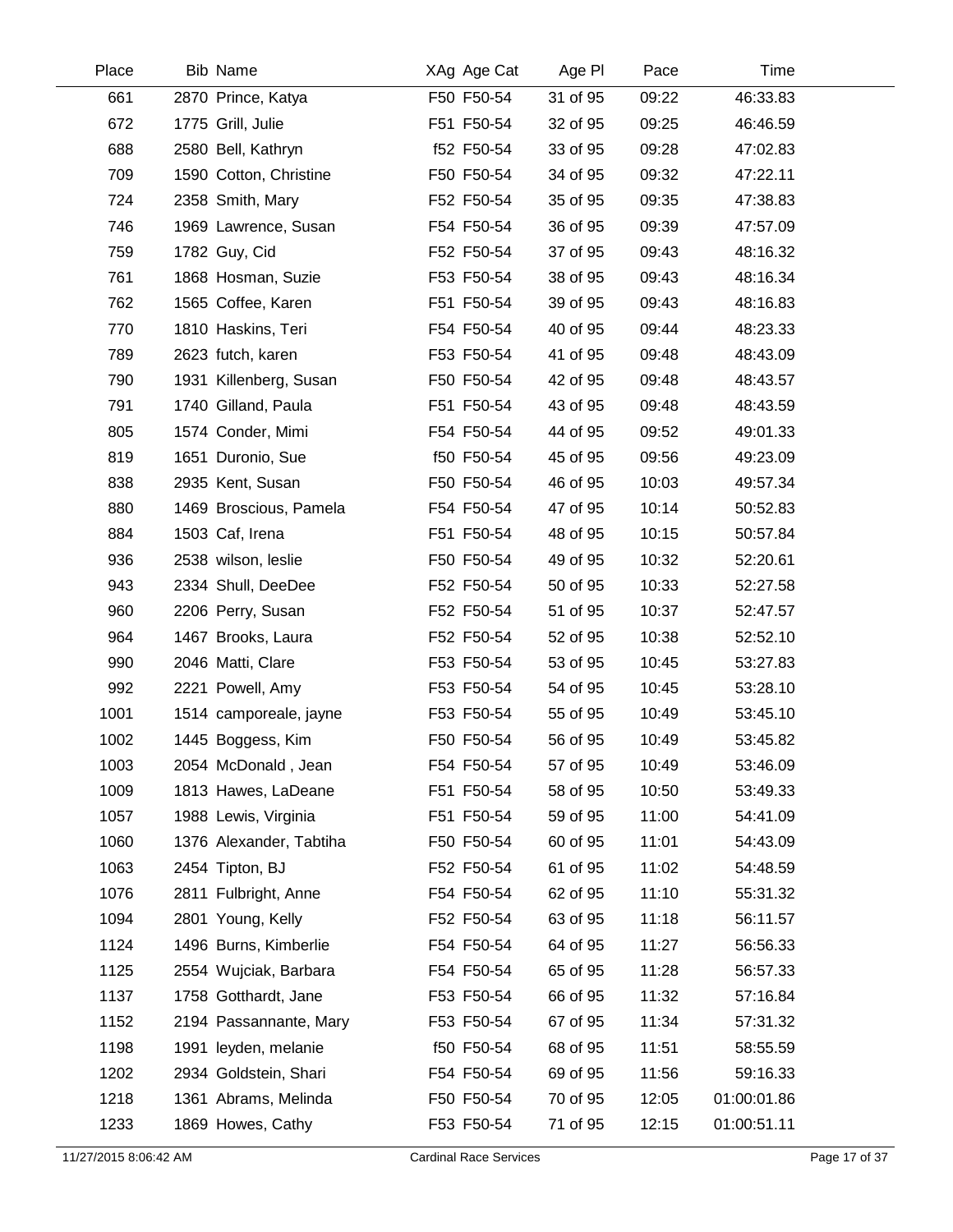| Place                 | <b>Bib Name</b>            | XAg Age Cat                   | Age PI   | Pace  | Time        |               |
|-----------------------|----------------------------|-------------------------------|----------|-------|-------------|---------------|
| 1246                  | 2723 Young, Anne           | F52 F50-54                    | 72 of 95 | 12:24 | 01:01:35.83 |               |
| 1247                  | 2446 Thomas, Gab           | F53 F50-54                    | 73 of 95 | 12:24 | 01:01:38.59 |               |
| 1254                  | 2683 Pomerantz, Meg        | F52 F50-54                    | 74 of 95 | 12:26 | 01:01:46.09 |               |
| 1258                  | 2522 Wiegerink, Robin      | F52 F50-54                    | 75 of 95 | 12:30 | 01:02:06.07 |               |
| 1262                  | 1766 Graden, Mayra         | F53 F50-54                    | 76 of 95 | 12:33 | 01:02:20.08 |               |
| 1265                  | 1612 Cunningham, Maureen   | F52 F50-54                    | 77 of 95 | 12:38 | 01:02:47.57 |               |
| 1270                  | 1662 Eischen, Francesca    | F53 F50-54                    | 78 of 95 | 12:40 | 01:02:57.58 |               |
| 1310                  | 2551 Woodward, Kim         | F53 F50-54                    | 79 of 95 | 13:14 | 01:05:47.82 |               |
| 1318                  | 2673 Marron, Janet         | F52 F50-54                    | 80 of 95 | 13:22 | 01:06:23.82 |               |
| 1326                  | 1664 Eisinger, Dina        | F52 F50-54                    | 81 of 95 | 13:41 | 01:07:59.08 |               |
| 1332                  | 1451 Bourne, Linda         | F52 F50-54                    | 82 of 95 | 13:44 | 01:08:15.08 |               |
| 1337                  | 2828 Van Ark, Gwen         | F51 F50-54                    | 83 of 95 | 13:55 | 01:09:09.82 |               |
| 1338                  | 1949 kohout, Melissa       | F50 F50-54                    | 84 of 95 | 13:56 | 01:09:16.83 |               |
| 1349                  | 2205 Perot, Annette        | F50 F50-54                    | 85 of 95 | 14:08 | 01:10:15.32 |               |
| 1369                  | 1457 Branton, Laura        | F54 F50-54                    | 86 of 95 | 14:35 | 01:12:26.33 |               |
| 1377                  | 2856 Domby, Lisa           | F52 F50-54                    | 87 of 95 | 14:41 | 01:13:00.32 |               |
| 1384                  | 2352 sleath, betsy         | f50 F50-54                    | 88 of 95 | 14:59 | 01:14:29.57 |               |
| 1389                  | 1672 Erikson, Dawn         | F50 F50-54                    | 89 of 95 | 15:21 | 01:16:18.33 |               |
| 1406                  | 2543 Wolf, Debra           | F53 F50-54                    | 90 of 95 | 15:33 | 01:17:19.33 |               |
| 1409                  | 1658 Edwards, Linda        | F53 F50-54                    | 91 of 95 | 15:36 | 01:17:29.83 |               |
| 1427                  | 1489 bunce, julie          | f51 F50-54                    | 92 of 95 | 16:32 | 01:22:10.07 |               |
| 1436                  | 1644 Docherty, Sharron     | F53 F50-54                    | 93 of 95 | 16:47 | 01:23:26.58 |               |
| 1446                  | 1854 Holland, Sandy        | F51 F50-54                    | 94 of 95 | 17:36 | 01:27:30.32 |               |
| 1459                  | 2288 Sale-Davis, Clara     | F54 F50-54                    | 95 of 95 | 18:53 | 01:33:50.85 |               |
| 55 to 59              |                            |                               |          |       |             |               |
| 105                   | 1380 Allyne, Kristin       | F55 F55-59                    | 1 of 49  | 07:01 | 34:54.58    |               |
| 133                   | 1597 Couper, Rietta        | F57 F55-59                    | 2 of 49  | 07:11 | 35:42.32    |               |
| 273                   | 1454 Branson, Sheri        | F57 F55-59                    | 3 of 49  | 08:01 | 39:50.33    |               |
| 313                   | 2662 Lebo, Dana            | F55 F55-59                    | 4 of 49  | 08:11 | 40:39.32    |               |
| 339                   | 1829 Helms, Tanya          | F55 F55-59                    | 5 of 49  | 08:16 | 41:06.83    |               |
| 397                   | 1604 Crump, Carolyn        | F59 F55-59                    | 6 of 49  | 08:29 | 42:08.33    |               |
| 415                   | 2029 mandeville-long, anne | f56 F55-59                    | 7 of 49  | 08:31 | 42:20.58    |               |
| 459                   | 2286 Saker, Korinn         | F57 F55-59                    | 8 of 49  | 08:42 | 43:12.59    |               |
| 463                   | 2353 Smith, Debbie         | F55 F55-59                    | 9 of 49  | 08:42 | 43:15.10    |               |
| 481                   | 1992 Li, Vivian            | F58 F55-59                    | 10 of 49 | 08:47 | 43:40.33    |               |
| 655                   | 2470 Vanderford, Teresa    | F55 F55-59                    | 11 of 49 | 09:21 | 46:28.58    |               |
| 786                   | 1610 Cunningham, Jayne     | F59 F55-59                    | 12 of 49 | 09:48 | 48:42.32    |               |
| 788                   | 2056 McDonnell, Mary       | F56 F55-59                    | 13 of 49 | 09:48 | 48:42.58    |               |
| 853                   | 2588 Blackwell, Susan      | f55 F55-59                    | 14 of 49 | 10:08 | 50:22.35    |               |
| 870                   | 1553 Clark, Kelly          | F59 F55-59                    | 15 of 49 | 10:13 | 50:48.60    |               |
| 889                   | 1985 Lemanski, Sandra      | F58 F55-59                    | 16 of 49 | 10:16 | 51:03.11    |               |
| 11/27/2015 8:06:43 AM |                            | <b>Cardinal Race Services</b> |          |       |             | Page 18 of 37 |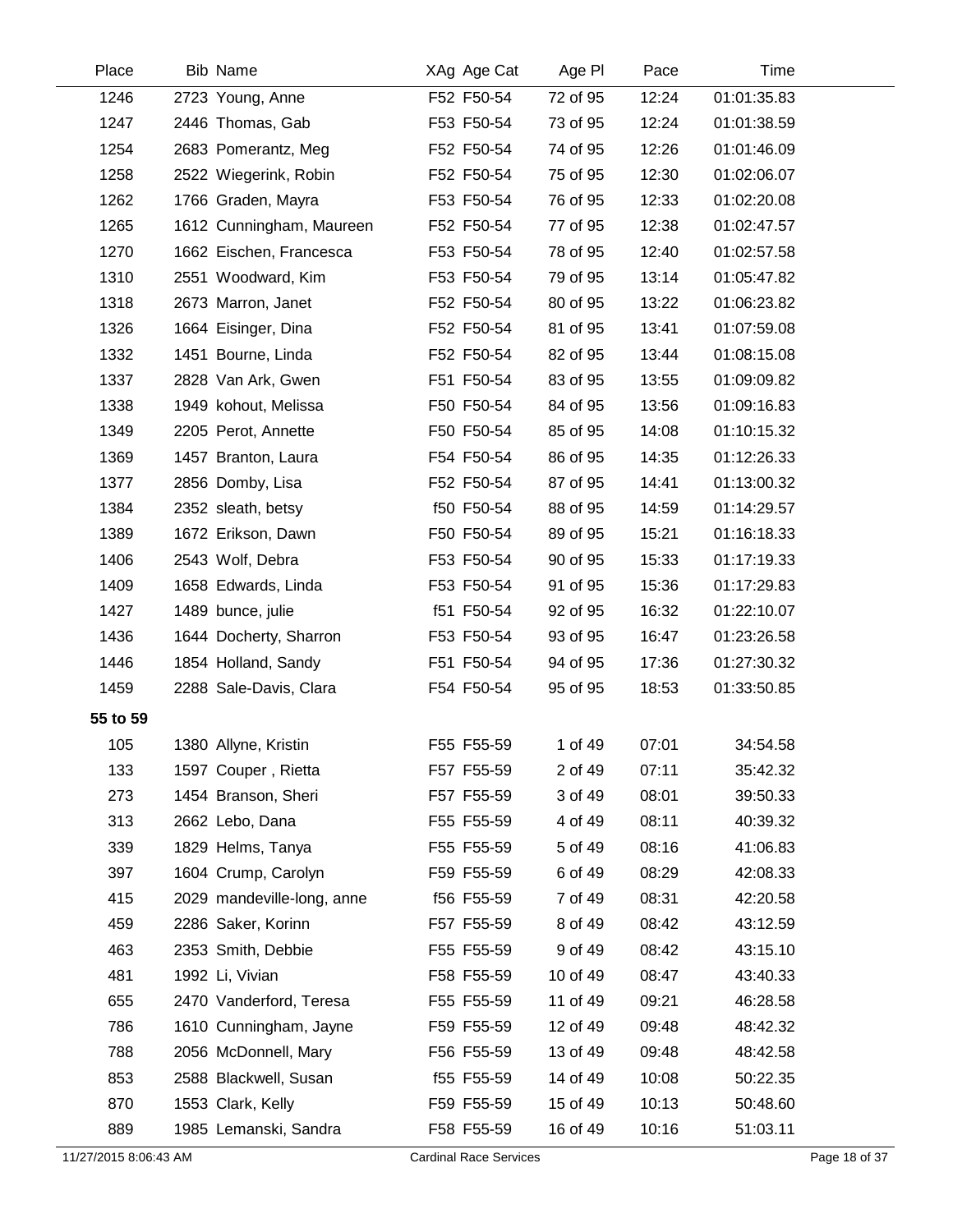| Place                 | Bib Name                    | XAg Age Cat                   | Age PI   | Pace  | Time        |               |
|-----------------------|-----------------------------|-------------------------------|----------|-------|-------------|---------------|
| 903                   | 1867 Horton, Julie          | F59 F55-59                    | 17 of 49 | 10:21 | 51:28.60    |               |
| 962                   | 2357 Smith, Laurie          | F58 F55-59                    | 18 of 49 | 10:38 | 52:51.08    |               |
| 967                   | 2050 McDaniel, Debbie       | F56 F55-59                    | 19 of 49 | 10:38 | 52:53.34    |               |
| 973                   | 2603 Cox, Sue Ellen         | F56 F55-59                    | 20 of 49 | 10:39 | 52:56.11    |               |
| 997                   | 2276 Rosen, Maureen         | F58 F55-59                    | 21 of 49 | 10:48 | 53:38.84    |               |
| 1013                  | 1409 Bagatell, Nancy        | F55 F55-59                    | 22 of 49 | 10:50 | 53:52.34    |               |
| 1042                  | 1855 Holloman, Edith        | F56 F55-59                    | 23 of 49 | 10:58 | 54:28.10    |               |
| 1055                  | 1772 Greene, Deb            | F58 F55-59                    | 24 of 49 | 11:00 | 54:39.83    |               |
| 1087                  | 1732 Gerbeth-Jones, Susan   | F59 F55-59                    | 25 of 49 | 11:17 | 56:02.57    |               |
| 1101                  | 2418 SUMMERS, JANICE        | F55 F55-59                    | 26 of 49 | 11:19 | 56:16.08    |               |
| 1114                  | 2108 morgan, amy            | f56 F55-59                    | 27 of 49 | 11:23 | 56:32.07    |               |
| 1128                  | 1395 Archer, Janet          | F56 F55-59                    | 28 of 49 | 11:31 | 57:12.34    |               |
| 1167                  | 2170 Olsen, Sabrina         | F59 F55-59                    | 29 of 49 | 11:42 | 58:09.11    |               |
| 1177                  | 2090 Miller, Julia          | F55 F55-59                    | 30 of 49 | 11:45 | 58:24.34    |               |
| 1190                  | 1438 Bluestein, Frayda      | F56 F55-59                    | 31 of 49 | 11:49 | 58:41.33    |               |
| 1197                  | 2729 Reilly, Sharon         | F59 F55-59                    | 32 of 49 | 11:51 | 58:54.34    |               |
| 1199                  | 2928 Vanneman, Karen        | F56 F55-59                    | 33 of 49 | 11:53 | 59:05.59    |               |
| 1216                  | 2314 Scott, Caroline        | F59 F55-59                    | 34 of 49 | 12:04 | 01:00:00.33 |               |
| 1239                  | 2865 Smith, Robin           | F58 F55-59                    | 35 of 49 | 12:20 | 01:01:16.32 |               |
| 1282                  | 1686 Fiore, Joanne          | F55 F55-59                    | 36 of 49 | 12:49 | 01:03:41.32 |               |
| 1300                  | 2735 Stabford, Bobbie       | F59 F55-59                    | 37 of 49 | 13:12 | 01:05:34.83 |               |
| 1328                  | 2211 Pike, Nancy            | F59 F55-59                    | 38 of 49 | 13:41 | 01:08:02.85 |               |
| 1350                  | 2499 Webb, Kristi           | F59 F55-59                    | 39 of 49 | 14:08 | 01:10:15.59 |               |
| 1357                  | 2178 Overman, Kathleen      | F55 F55-59                    | 40 of 49 | 14:15 | 01:10:51.32 |               |
| 1363                  | 2300 Scheidler, Denise      | F56 F55-59                    | 41 of 49 | 14:33 | 01:12:19.08 |               |
| 1371                  | 1570 Colburn, Kate          | F59 F55-59                    | 42 of 49 | 14:35 | 01:12:29.09 |               |
| 1400                  | 2138 nanney, elaine         | f57 F55-59                    | 43 of 49 | 15:29 | 01:16:54.82 |               |
| 1413                  | 2411 Strickland, Jennifer   | F55 F55-59                    | 44 of 49 | 15:58 | 01:19:19.07 |               |
| 1434                  | 1881 Jacobs Preyer, Marilyn | F58 F55-59                    | 45 of 49 | 16:47 | 01:23:25.58 |               |
| 1438                  | 2461 Tsin, Judith           | F55 F55-59                    | 46 of 49 | 16:53 | 01:23:53.33 |               |
| 1440                  | 2749 Fields, Cathy          | F57 F55-59                    | 47 of 49 | 17:11 | 01:25:24.57 |               |
| 1444                  | 2298 Scheidler, Capi        | F59 F55-59                    | 48 of 49 | 17:36 | 01:27:27.09 |               |
| 1447                  | 2752 Jelley, Colleen        | F56 F55-59                    | 49 of 49 | 17:45 | 01:28:13.58 |               |
| 60 to 64              |                             |                               |          |       |             |               |
| 511                   | 2568 McNeilly, Kevin        | F64 F60-64                    | 1 of 30  | 08:55 | 44:17.58    |               |
| 532                   | 2784 Knechtel, Diana        | F63 F60-64                    | 2 of 30  | 09:00 | 44:42.08    |               |
| 646                   | 2829 Dinola, Sandy          | F60 F60-64                    | 3 of 30  | 09:19 | 46:16.08    |               |
| 695                   | 1463 Bresky, Carole         | F61 F60-64                    | 4 of 30  | 09:29 | 47:08.83    |               |
| 800                   | 2453 Thorn, rosemary        | F60 F60-64                    | 5 of 30  | 09:51 | 48:56.33    |               |
| 879                   | 2845 Sullivan, Caitlin      | F62 F60-64                    | 6 of 30  | 10:14 | 50:52.11    |               |
| 902                   | 1449 Boone, Joan            | F63 F60-64                    | 7 of 30  | 10:21 | 51:27.60    |               |
| 11/27/2015 8:06:44 AM |                             | <b>Cardinal Race Services</b> |          |       |             | Page 19 of 37 |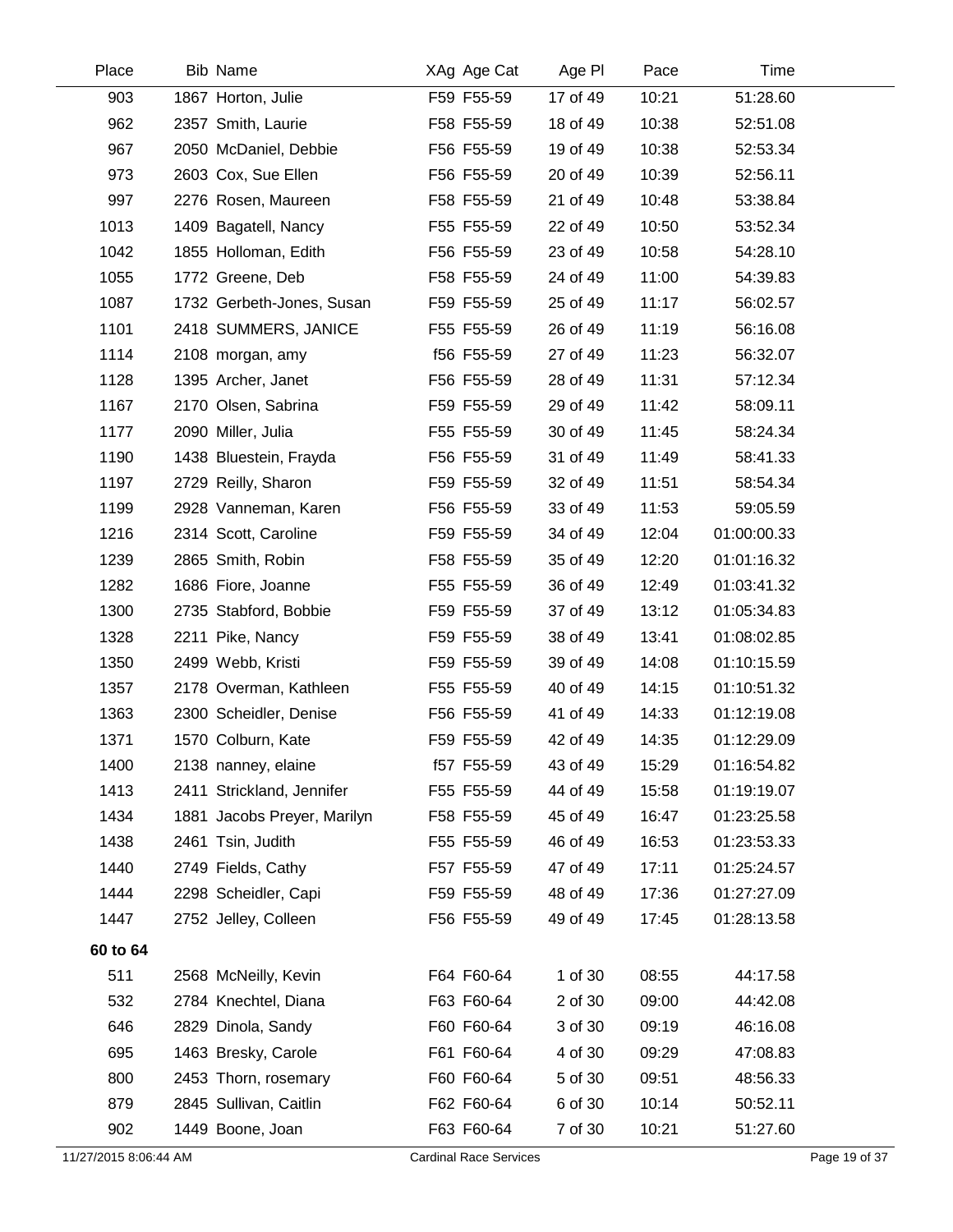| Place    | <b>Bib Name</b>          | XAg Age Cat | Age PI     | Pace  | Time        |
|----------|--------------------------|-------------|------------|-------|-------------|
| 930      | 2110 morgan, cathy       | F64 F60-64  | 8 of 30    | 10:30 | 52:10.33    |
| 951      | 2798 Dennis, Robin       | F60 F60-64  | 9 of 30    | 10:35 | 52:37.11    |
| 996      | 2159 Norwood, Rena       | F60 F60-64  | 10 of 30   | 10:47 | 53:37.59    |
| 1008     | 2713 Wasiolek, Sue       | f60 F60-64  | 11 of 30   | 10:50 | 53:48.32    |
| 1066     | 2545 wolf, susan         | f63 F60-64  | 12 of 30   | 11:04 | 54:59.58    |
| 1092     | 2488 Walton, Carol       | F63 F60-64  | 13 of 30   | 11:18 | 56:10.58    |
| 1140     | 2840 Murrah, Valerie     | F64 F60-64  | 14 of 30   | 11:32 | 57:20.10    |
| 1163     | 1413 BAKER, LYNDA        | F64 F60-64  | 15 of 30   | 11:40 | 58:00.12    |
| 1195     | 1905 Kathy, Roberts      | F60 F60-64  | 16 of 30   | 11:50 | 58:50.85    |
| 1236     | 1979 lee, leslie         | F64 F60-64  | 17 of 30   | 12:19 | 01:01:11.07 |
| 1253     | 2032 Marcus, Cheryl      | F61 F60-64  | 18 of 30   | 12:26 | 01:01:46.07 |
| 1263     | 2796 Keyworth, Barbara   | F64 F60-64  | 19 of 30   | 12:33 | 01:02:24.33 |
| 1279     | 1779 Guilfoile, Virginia | F60 F60-64  | 20 of 30   | 12:46 | 01:03:29.34 |
| 1302     | 2648 Johnson, Susan      | F61 F60-64  | 21 of 30   | 13:12 | 01:05:36.07 |
| 1368     | 2481 Wagner, Molly       | F60 F60-64  | 22 of 30   | 14:34 | 01:12:26.20 |
| 1370     | 1649 Drake, Susan        | F62 F60-64  | 23 of 30   | 14:35 | 01:12:28.08 |
| 1374     | 1394 Anthony, Denise     | F62 F60-64  | 24 of 30   | 14:37 | 01:12:39.09 |
| 1414     | 2844 Sullivan, Chris     | F62 F60-64  | 25 of 30   | 15:58 | 01:19:22.33 |
| 1415     | 1695 Fletcher, Barbara   | F60 F60-64  | 26 of 30   | 15:58 | 01:19:22.34 |
| 1423     | 2509 west, tracey        | F62 F60-64  | 27 of 30   | 16:28 | 01:21:51.09 |
| 1424     | 2162 OBrien, Lynne       | F64 F60-64  | 28 of 30   | 16:28 | 01:21:51.33 |
| 1437     | 2275 Rose, Cindy         | F64 F60-64  | 29 of 30   | 16:53 | 01:23:52.58 |
| 1458     | 1960 Lachiewicz, Ave     | F64 F60-64  | 30 of 30   | 18:26 | 01:31:37.10 |
| 65 to 69 |                          |             |            |       |             |
| 405      | 2068 Menefee, Gailyn     | F66 F65-69  | 1 of 14    | 08:30 | 42:14.34    |
| 635      | 2424 Swasey, Judith      | F68 F65-69  | 2 of 14    | 09:16 | 46:04.83    |
| 769      | 1388 Anderson, Sheelagh  | F68 F65-69  | 3 of 14    | 09:44 | 48:23.08    |
| 910      | 2183 Paisner, Susan      | F65 F65-69  | 4 of 14    | 10:23 | 51:36.78    |
| 941      | 2573 Baas, Jackie        | F66 F65-69  | 5 of 14    | 10:33 | 52:26.59    |
| 969      | 2832 Greensfelder, Linda | F66 F65-69  | 6 of 14    | 10:39 | 52:54.07    |
| 979      | 2350 Skrzynia, Cecile    | F68 F65-69  | 7 of 14    | 10:39 | 52:57.84    |
| 983      | 1528 carson, virginia    | f65 F65-69  | 8 of 14    | 10:43 | 53:15.09    |
| 1028     | 2524 Wightman, Donna     | F67 F65-69  | 9 of 14    | 10:55 | 54:14.09    |
| 1044     | 2359 Smith, Maryann      | F65 F65-69  | 10 of 14   | 10:59 | 54:32.83    |
| 1045     | 2606 Cupitt, Julia       | F67 F65-69  | 11 of 14   | 10:59 | 54:34.32    |
| 1244     | 1820 Haywood, Marion     | F68 F65-69  | 12 of 14   | 12:22 | 01:01:25.34 |
| 1343     | 2585 Bixler, Robbin      | F66 F65-69  | 13 of 14   | 14:00 | 01:09:34.58 |
| 1450     | 1827 Helfrich, Carolyn   | F68 F65-69  | 14 of 14   | 17:48 | 01:28:25.60 |
| 70 to 74 |                          |             |            |       |             |
| 1213     | 2677 morris, margaret    | F70 F70-74  | $1$ of $5$ | 12:04 | 59:57.58    |
|          |                          |             |            |       |             |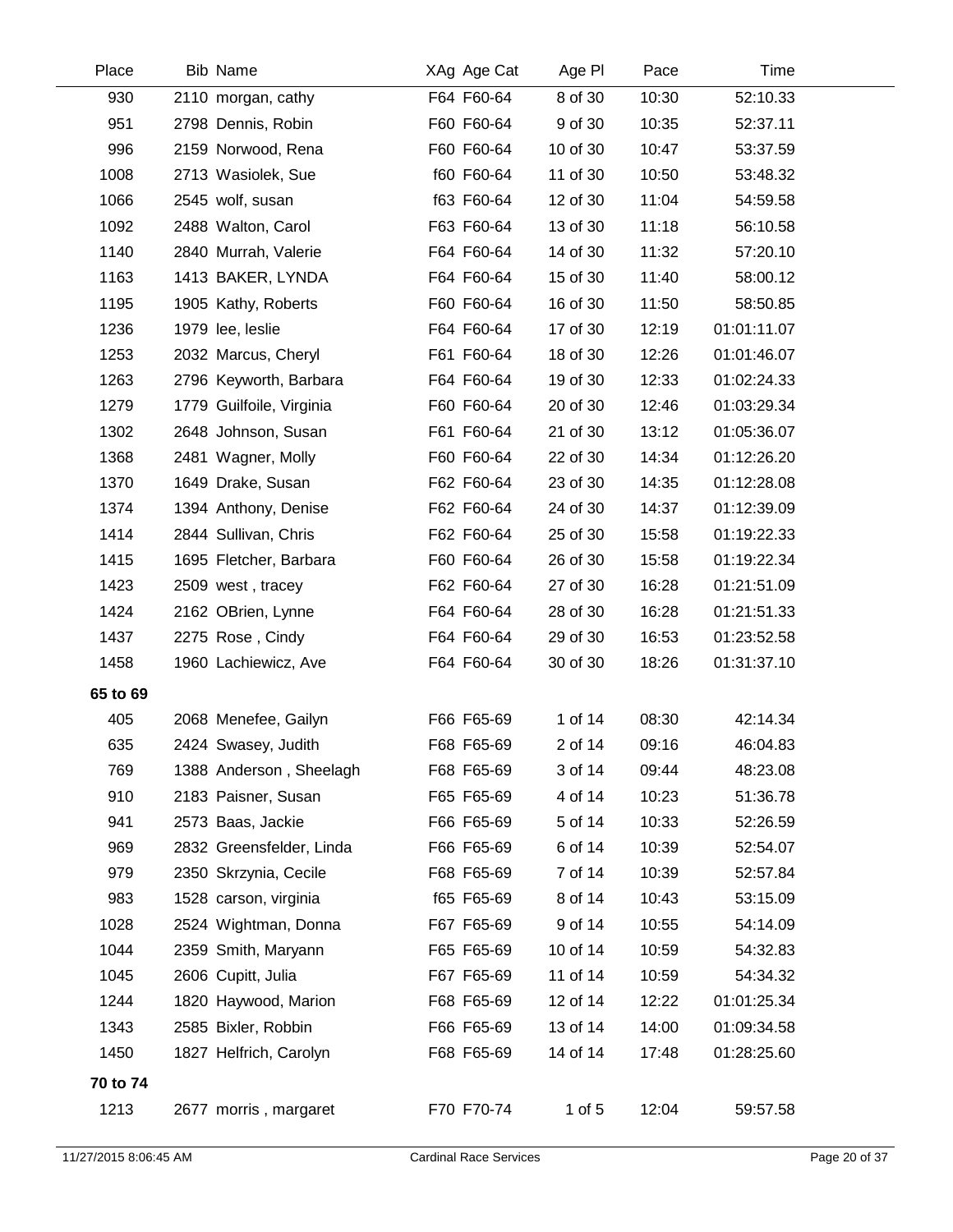| Place    | <b>Bib Name</b>              | XAg Age Cat | Age PI     | Pace  | Time        |
|----------|------------------------------|-------------|------------|-------|-------------|
| 1325     | 2675 McKown, Mary            | F74 F70-74  | 2 of 5     | 13:38 | 01:07:45.33 |
| 1433     | 2232 Pullen, Karen           | F71 F70-74  | 3 of 5     | 16:43 | 01:23:03.09 |
| 1442     | 1973 Lee, Carol              | F73 F70-74  | 4 of 5     | 17:20 | 01:26:07.58 |
| 1454     | 1925 Kern, Ruth              | F70 F70-74  | 5 of 5     | 18:12 | 01:30:28.60 |
| 75 to 79 |                              |             |            |       |             |
| 1323     | 2272 Roggenbuck, Sharon      | F77 F75-99  | 1 of 1     | 13:30 | 01:07:07.82 |
| М        |                              |             |            |       |             |
|          |                              |             |            |       |             |
| 5 to 9   |                              |             |            |       |             |
| 160      | 1819 Hawley, Matthew         | M9 M2-9     | $1$ of $9$ | 07:20 | 36:29.08    |
| 628      | 2000 Linney, William         | M8 M2-9     | 2 of 9     | 09:14 | 45:54.10    |
| 639      | 2733 Lee, Emerson            | M9 M2-9     | 3 of 9     | 09:17 | 46:10.33    |
| 927      | 2067 Mendlovitz, Harry       | M9 M2-9     | 4 of 9     | 10:29 | 52:04.59    |
| 1079     | 1609 Cummings, Andrew        | M8 M2-9     | 5 of 9     | 11:11 | 55:34.07    |
| 1109     | 2817 Murray, Mason           | M8 M2-9     | 6 of 9     | 11:21 | 56:23.09    |
| 1229     | 2450 Thomas, Ryan            | M8 M2-9     | 7 of 9     | 12:12 | 01:00:38.33 |
| 1255     | 2449 Thomas, Reid            | M5 M2-9     | 8 of 9     | 12:26 | 01:01:47.58 |
| 1344     | 1762 Grabowski, Owen         | M6 M2-9     | 9 of 9     | 14:05 | 01:09:57.33 |
| 10 to 14 |                              |             |            |       |             |
| 36       | 2072 Meredith-Andrews, Jacob | M14 M10-14  | 1 of 48    | 06:28 | 32:08.29    |
| 76       | 1986 LeMoine, Coleman        | M14 M10-14  | 2 of 48    | 06:50 | 33:58.82    |
| 101      | 2596 Cannon, Joshua          | M14 M10-14  | 3 of 48    | 07:01 | 34:50.82    |
| 103      | 2666 Linney, IV, George E.   | M12 M10-14  | 4 of 48    | 07:01 | 34:52.83    |
| 107      | 1767 Graham, Dalton          | M12 M10-14  | 5 of 48    | 07:02 | 34:56.32    |
| 115      | 1817 Hawley, Ben             | M12 M10-14  | 6 of 48    | 07:05 | 35:11.08    |
| 120      | 2800 Hinson, Michael         | M14 M10-14  | 7 of 48    | 07:07 | 35:22.60    |
| 126      | 2269 Roeber, Lucas           | M13 M10-14  | 8 of 48    | 07:10 | 35:37.27    |
| 158      | 1713 Frei, Tim               | M14 M10-14  | 9 of 48    | 07:20 | 36:25.32    |
| 177      | 2685 Price, Daniel           | M12 M10-14  | 10 of 48   | 07:26 | 36:58.58    |
| 208      | 1363 Adams, Jackson          | M11 M10-14  | 11 of 48   | 07:40 | 38:08.08    |
| 217      | 1769 Granados, Nicholas      | M12 M10-14  | 12 of 48   | 07:45 | 38:33.08    |
| 248      | 2779 Patten, Trevor          | M13 M10-14  | 13 of 48   | 07:55 | 39:19.10    |
| 267      | 1505 Cairns, William         | M14 M10-14  | 14 of 48   | 08:00 | 39:46.83    |
| 291      | 1871 Hunter, Braden          | m13 M10-14  | 15 of 48   | 08:06 | 40:16.09    |
| 321      | 1754 Gotelli, Ben            | M12 M10-14  | 16 of 48   | 08:13 | 40:49.34    |
| 325      | 2247 Reisinger, Maximilian   | M12 M10-14  | 17 of 48   | 08:13 | 40:51.57    |
| 353      | 2773 Morris, Chris           | M10 M10-14  | 18 of 48   | 08:19 | 41:19.09    |
| 407      | 2753 Campos, Joshua          | M11 M10-14  | 19 of 48   | 08:30 | 42:15.33    |
| 414      | 1510 Calhoun, Benjamin       | M13 M10-14  | 20 of 48   | 08:31 | 42:20.34    |
| 494      | 1734 Gershon, Zachary        | M13 M10-14  | 21 of 48   | 08:51 | 43:58.33    |
| 520      | 1446 Boggess, Mason          | M14 M10-14  | 22 of 48   | 08:57 | 44:31.34    |
|          |                              |             |            |       |             |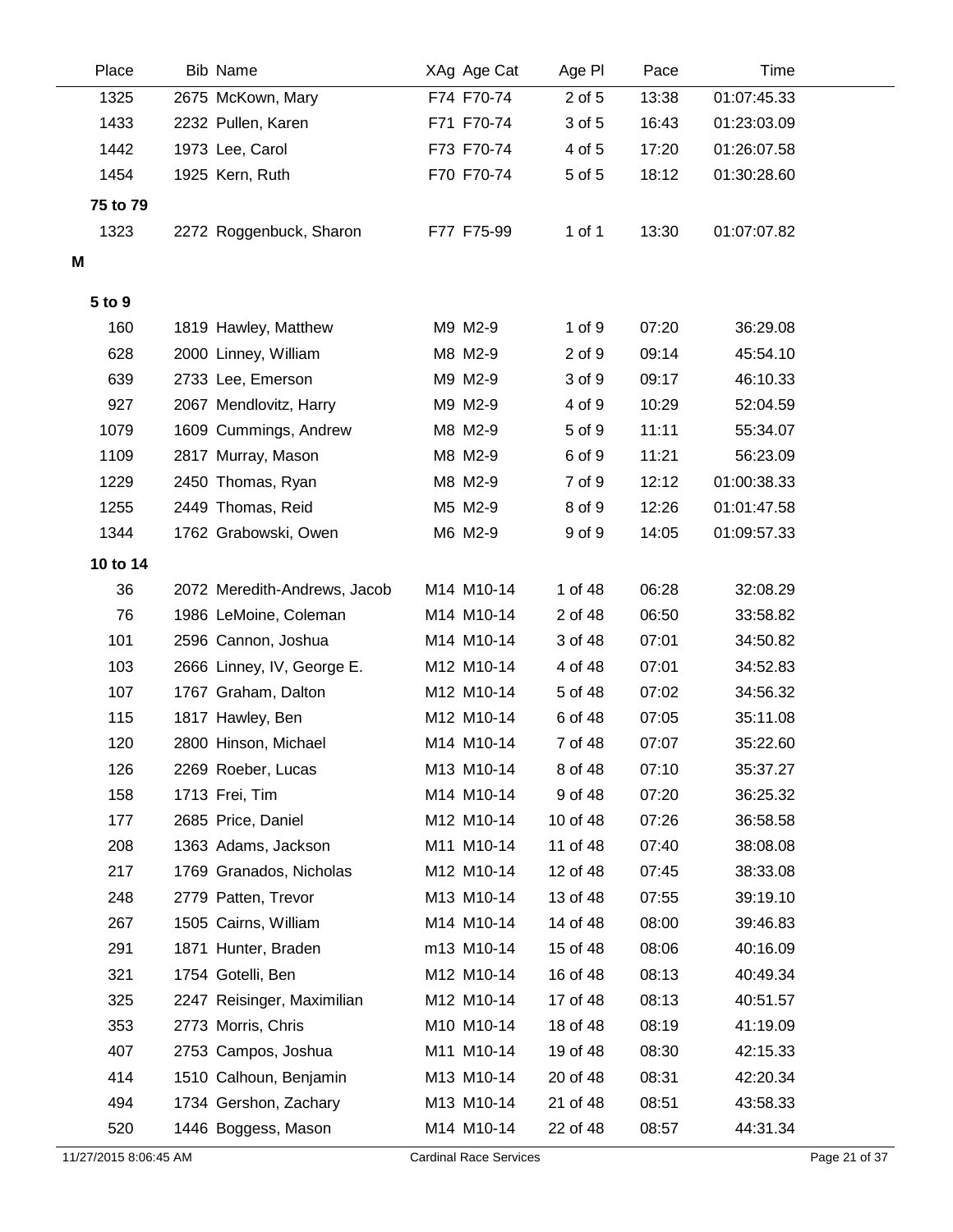| Place    | <b>Bib Name</b>          | XAg Age Cat | Age PI   | Pace  | Time        |  |
|----------|--------------------------|-------------|----------|-------|-------------|--|
| 550      | 1716 Funk, Isaac         | M14 M10-14  | 23 of 48 | 09:02 | 44:54.33    |  |
| 553      | 2444 Thomas, Chris       | M14 M10-14  | 24 of 48 | 09:03 | 44:56.82    |  |
| 571      | 2881 Wolf, Mathew        | M14 M10-14  | 25 of 48 | 09:06 | 45:12.09    |  |
| 574      | 1955 Kopczynski, Michael | M12 M10-14  | 26 of 48 | 09:06 | 45:12.84    |  |
| 610      | 2098 Min, Nicholas       | M12 M10-14  | 27 of 48 | 09:11 | 45:37.60    |  |
| 624      | 1764 Grabowski, William  | M11 M10-14  | 28 of 48 | 09:14 | 45:51.58    |  |
| 700      | 1594 Cotton, Michael     | M13 M10-14  | 29 of 48 | 09:30 | 47:13.58    |  |
| 715      | 1379 Allen, Robert       | M12 M10-14  | 30 of 48 | 09:33 | 47:29.59    |  |
| 785      | 2858 Lackey, Caleb       | M11 M10-14  | 31 of 48 | 09:48 | 48:42.09    |  |
| 848      | 2186 Pane, Lorenzo       | M13 M10-14  | 32 of 48 | 10:08 | 50:19.35    |  |
| 851      | 2833 Engle, Jackson      | M13 M10-14  | 33 of 48 | 10:08 | 50:21.83    |  |
| 867      | 2310 Schwartz, Andrew    | M12 M10-14  | 34 of 48 | 10:13 | 50:44.58    |  |
| 874      | 1479 Brown, Wallace      | M14 M10-14  | 35 of 48 | 10:14 | 50:50.33    |  |
| 917      | 2237 Randolph, Kevin     | M13 M10-14  | 36 of 48 | 10:27 | 51:55.58    |  |
| 923      | 2467 Vail, Jack          | M10 M10-14  | 37 of 48 | 10:28 | 52:02.83    |  |
| 952      | 2755 Godfrey, Logan      | M10 M10-14  | 38 of 48 | 10:35 | 52:38.12    |  |
| 998      | 1608 Cummings, Aaron     | M10 M10-14  | 39 of 48 | 10:48 | 53:40.08    |  |
| 1130     | 2111 Morgan, Jacob       | M12 M10-14  | 40 of 48 | 11:31 | 57:13.83    |  |
| 1145     | 1518 Cardona, Adam       | M12 M10-14  | 41 of 48 | 11:33 | 57:25.36    |  |
| 1181     | 2133 Musso, Joseph       | M12 M10-14  | 42 of 48 | 11:47 | 58:33.08    |  |
| 1187     | 1916 Kern, Adam          | M13 M10-14  | 43 of 48 | 11:48 | 58:37.84    |  |
| 1260     | 2087 Millar, Will        | M10 M10-14  | 44 of 48 | 12:32 | 01:02:15.07 |  |
| 1287     | 1761 Grabowski, Jonathan | M10 M10-14  | 45 of 48 | 12:56 | 01:04:15.08 |  |
| 1313     | 2628 Gregory, Bryce      | M13 M10-14  | 46 of 48 | 13:17 | 01:05:59.07 |  |
| 1376     | 1630 Dean, Evan          | M10 M10-14  | 47 of 48 | 14:41 | 01:13:00.09 |  |
| 1402     | 2901 Von Hoene, Holden   | M10 M10-14  | 48 of 48 | 15:32 | 01:17:14.08 |  |
| 15 to 19 |                          |             |          |       |             |  |
| 13       | 1765 Graden, Joseph      | M16 M15-19  | 1 of 31  | 06:06 | 30:20.07    |  |
| 28       | 1515 Cannon, Trey        | M19 M15-19  | 2 of 31  | 06:21 | 31:31.50    |  |
| 29       | 2808 Gilland, Kevin      | M16 M15-19  | 3 of 31  | 06:22 | 31:37.20    |  |
| 57       | 1617 Danner, Harrison    | M15 M15-19  | 4 of 31  | 06:39 | 33:00.82    |  |
| 65       | 1439 Board, Anthony      | M17 M15-19  | 5 of 31  | 06:42 | 33:20.23    |  |
| 130      | 1946 knight, tai         | M16 M15-19  | 6 of 31  | 07:11 | 35:40.07    |  |
| 137      | 1360 Abrams, Josh        | M15 M15-19  | 7 of 31  | 07:12 | 35:47.57    |  |
| 206      | 2716 White, Avery        | M15 M15-19  | 8 of 31  | 07:40 | 38:05.57    |  |
| 254      | 1562 Cocowitch, Kyle     | M18 M15-19  | 9 of 31  | 07:56 | 39:24.32    |  |
| 275      | 1374 Alexander, Collins  | M16 M15-19  | 10 of 31 | 08:01 | 39:51.08    |  |
| 300      | 2670 Marron, Aidan       | M18 M15-19  | 11 of 31 | 08:08 | 40:26.57    |  |
| 390      | 1893 Jones, Caleb        | M15 M15-19  | 12 of 31 | 08:28 | 42:05.32    |  |
| 451      | 2651 Kelley, Keith       | M18 M15-19  | 13 of 31 | 08:41 | 43:07.82    |  |
| 536      | 2451 Thomas, Will        | M16 M15-19  | 14 of 31 | 09:00 | 44:45.59    |  |
|          |                          |             |          |       |             |  |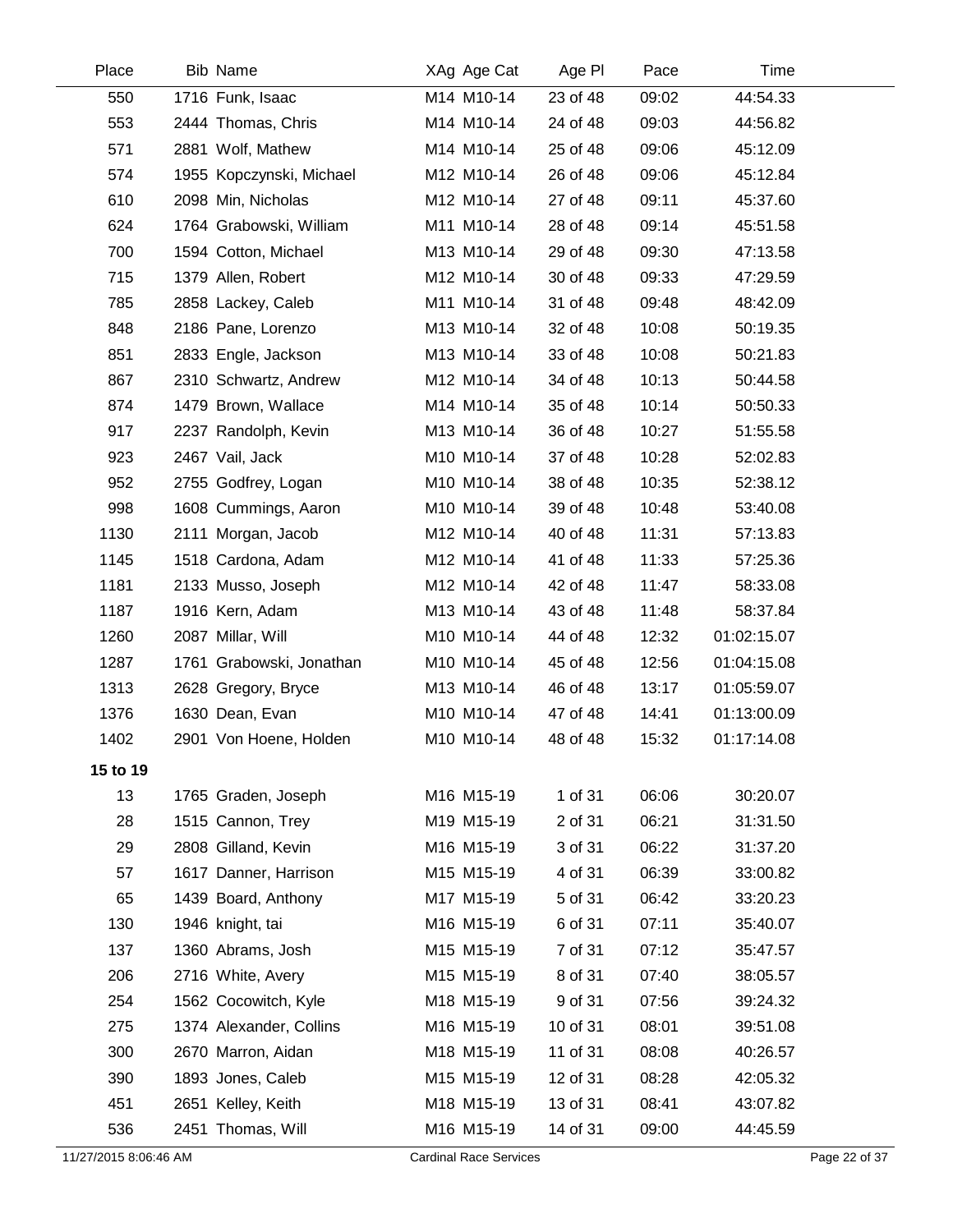| Place    | <b>Bib Name</b>           | XAg Age Cat | Age PI   | Pace  | Time        |  |
|----------|---------------------------|-------------|----------|-------|-------------|--|
| 540      | 2317 Scott, James         | M19 M15-19  | 15 of 31 | 09:01 | 44:47.83    |  |
| 549      | 2608 Dellinger, Jackson   | M18 M15-19  | 16 of 31 | 09:02 | 44:54.10    |  |
| 560      | 2852 Laatz, Justin        | M18 M15-19  | 17 of 31 | 09:04 | 45:05.33    |  |
| 593      | 2180 Padden, Benjamin     | M19 M15-19  | 18 of 31 | 09:09 | 45:27.07    |  |
| 603      | 2589 Bolon, Hank          | M19 M15-19  | 19 of 31 | 09:10 | 45:33.10    |  |
| 609      | 2033 Margolis, Daniel     | M18 M15-19  | 20 of 31 | 09:11 | 45:36.59    |  |
| 653      | 2084 Millar, Ben          | M18 M15-19  | 21 of 31 | 09:21 | 46:27.59    |  |
| 738      | 2737 White, Jonathan      | M17 M15-19  | 22 of 31 | 09:37 | 47:50.09    |  |
| 887      | 2085 Millar, Chris        | M15 M15-19  | 23 of 31 | 10:15 | 50:58.53    |  |
| 924      | 2854 Laatz, Ryan          | M17 M15-19  | 24 of 31 | 10:28 | 52:03.10    |  |
| 1015     | 2306 Schneider, E. Shaun  | M19 M15-19  | 25 of 31 | 10:51 | 53:53.82    |  |
| 1203     | 1941 Kneer, Aiden         | M15 M15-19  | 26 of 31 | 11:56 | 59:16.83    |  |
| 1241     | 1920 Kern, Jeremy         | M15 M15-19  | 27 of 31 | 12:20 | 01:01:16.57 |  |
| 1301     | 2267 Roeber, Drew         | M18 M15-19  | 28 of 31 | 13:12 | 01:05:35.57 |  |
| 1347     | 2912 Kopczynski, Ethan    | M16 M15-19  | 29 of 31 | 14:05 | 01:10:00.83 |  |
| 1361     | 2141 Nanney, John         | M19 M15-19  | 30 of 31 | 14:21 | 01:11:19.34 |  |
| 1418     | 1621 Davis, JC            | M15 M15-19  | 31 of 31 | 16:19 | 01:21:06.58 |  |
| 20 to 24 |                           |             |          |       |             |  |
| 1        | 1741 Gilland, Taylor      | M24 M20-24  | 1 of 40  | 05:09 | 25:35.52    |  |
| 11       | 2224 Powell, Will         | M24 M20-24  | 2 of 40  | 05:51 | 29:06.83    |  |
| 30       | 2824 Noah, Paul           | M23 M20-24  | 3 of 40  | 06:22 | 31:38.07    |  |
| 31       | 1847 Hoerger, Jacob       | M23 M20-24  | 4 of 40  | 06:23 | 31:41.07    |  |
| 32       | 1987 Levy, Ben            | M22 M20-24  | 5 of 40  | 06:23 | 31:41.08    |  |
| 39       | 2477 Villemain, Kyle      | M23 M20-24  | 6 of 40  | 06:29 | 32:15.32    |  |
| 87       | 1791 Hamilton, Adam       | M20 M20-24  | 7 of 40  | 06:55 | 34:21.83    |  |
| 122      | 1848 Hoerger, Ryan        | M21 M20-24  | 8 of 40  | 07:09 | 35:31.32    |  |
| 142      | 2778 Gibson, Niko         | M21 M20-24  | 9 of 40  | 07:14 | 35:55.33    |  |
| 153      | 1480 Browne, Kareem       | M24 M20-24  | 10 of 40 | 07:17 | 36:09.82    |  |
| 163      | 2048 Mayo, Josh           | M20 M20-24  | 11 of 40 | 07:21 | 36:32.83    |  |
| 173      | 2644 Inman, Matthew       | M24 M20-24  | 12 of 40 | 07:25 | 36:51.59    |  |
| 179      | 2053 McDaniel, Morgan     | M24 M20-24  | 13 of 40 | 07:28 | 37:07.33    |  |
| 180      | 2440 Templeton, Robby     | M22 M20-24  | 14 of 40 | 07:28 | 37:07.83    |  |
| 183      | 2319 Sears, Isaac         | M23 M20-24  | 15 of 40 | 07:31 | 37:19.07    |  |
| 184      | 1500 Byerly, Rob          | M20 M20-24  | 16 of 40 | 07:31 | 37:19.57    |  |
| 310      | 1697 flynn, dillon        | M24 M20-24  | 17 of 40 | 08:10 | 40:37.32    |  |
| 311      | 2579 Beatty, Brook        | M21 M20-24  | 18 of 40 | 08:11 | 40:37.82    |  |
| 332      | 2490 walton, steven       | m21 M20-24  | 19 of 40 | 08:14 | 40:57.32    |  |
| 335      | 1746 Glasscock, Cameron   | M24 M20-24  | 20 of 40 | 08:16 | 41:03.33    |  |
| 361      | 1661 Eischen, Christopher | M23 M20-24  | 21 of 40 | 08:20 | 41:26.57    |  |
| 371      | 1947 Koch, Charles        | M23 M20-24  | 22 of 40 | 08:23 | 41:40.35    |  |
| 372      | 1781 Guo, David           | M23 M20-24  | 23 of 40 | 08:23 | 41:40.57    |  |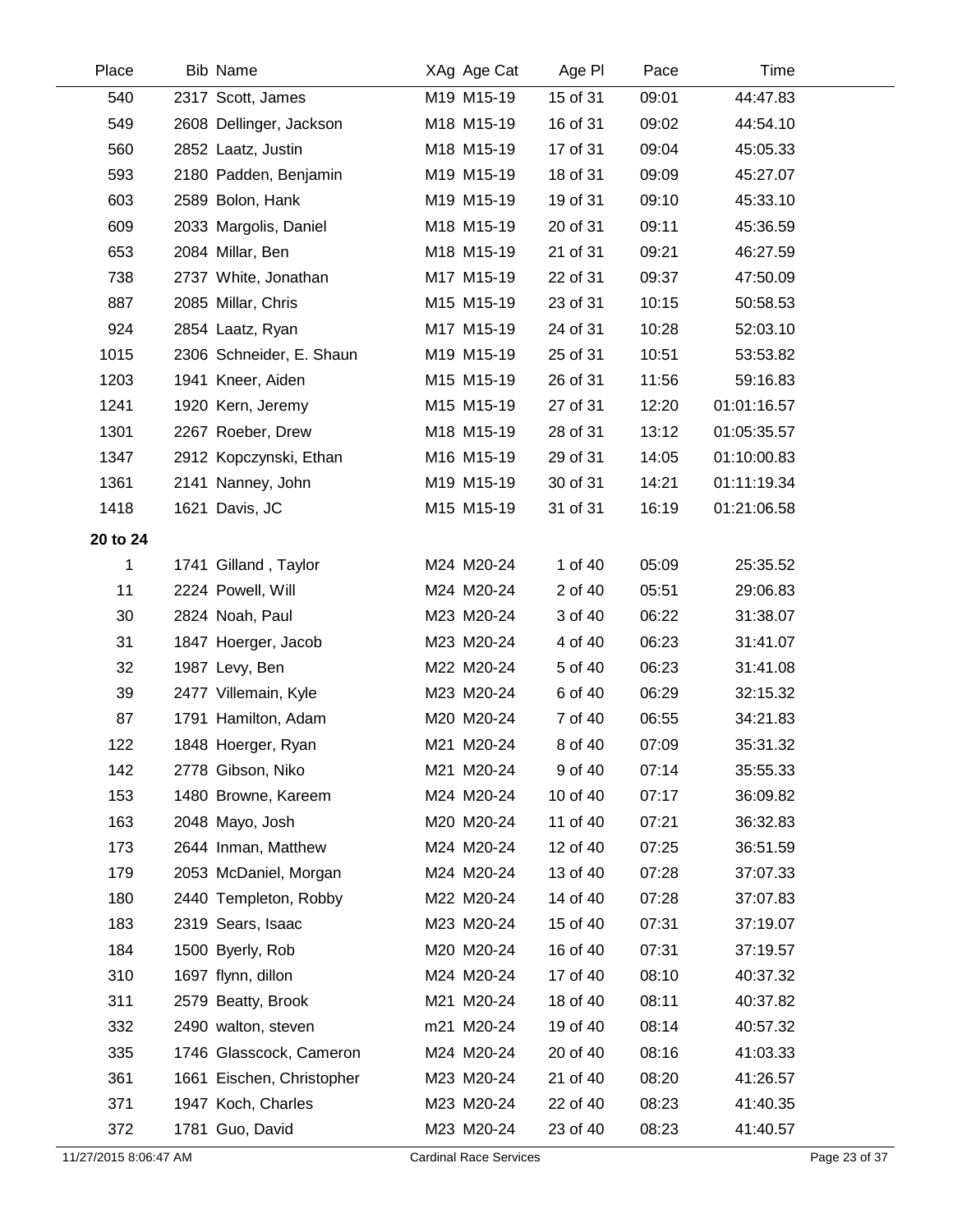| Place        | <b>Bib Name</b>           | XAg Age Cat | Age PI   | Pace  | Time        |  |
|--------------|---------------------------|-------------|----------|-------|-------------|--|
| 420          | 2681 Nackman, Joel        | M23 M20-24  | 24 of 40 | 08:32 | 42:25.83    |  |
| 446          | 1816 hawkins, cody        | m21 M20-24  | 25 of 40 | 08:39 | 43:00.08    |  |
| 515          | 2925 Vanneman, David      | M22 M20-24  | 26 of 40 | 08:56 | 44:23.83    |  |
| 581          | 2790 Kopczynski, Karl     | M22 M20-24  | 27 of 40 | 09:07 | 45:16.59    |  |
| 594          | 2672 Marron, David        | M20 M20-24  | 28 of 40 | 09:09 | 45:27.11    |  |
| 723          | 1403 Avery, Ford          | M21 M20-24  | 29 of 40 | 09:35 | 47:38.08    |  |
| 725          | 1468 Broscious, Evan      | M21 M20-24  | 30 of 40 | 09:35 | 47:38.83    |  |
| 735          | 2619 Fiore, David         | M23 M20-24  | 31 of 40 | 09:37 | 47:47.58    |  |
| 857          | 2160 Nugent, Grant        | M23 M20-24  | 32 of 40 | 10:09 | 50:25.83    |  |
| 882          | 2764 Nedimyer, Matt       | M22 M20-24  | 33 of 40 | 10:15 | 50:57.11    |  |
| 905          | 2277 Rosen, Miles         | M21 M20-24  | 34 of 40 | 10:22 | 51:29.57    |  |
| 914          | 2842 McCandless, Amos     | M23 M20-24  | 35 of 40 | 10:24 | 51:42.10    |  |
| 1031         | 1657 Edwards, Donald      | M23 M20-24  | 36 of 40 | 10:56 | 54:20.09    |  |
| 1051         | 1860 Holt, Daniel         | M21 M20-24  | 37 of 40 | 10:59 | 54:37.11    |  |
| 1311         | 2284 Runyon, JD           | M24 M20-24  | 38 of 40 | 13:14 | 01:05:47.84 |  |
| 1317         | 2544 Wolf, John           | M23 M20-24  | 39 of 40 | 13:21 | 01:06:19.32 |  |
| 1396         | 2321 Sears, Luke          | M20 M20-24  | 40 of 40 | 15:27 | 01:16:47.09 |  |
| 25 to 29     |                           |             |          |       |             |  |
| $\mathbf{2}$ | 2654 Keyserling, Kaleb    | M28 M25-29  | 1 of 66  | 05:12 | 25:49.83    |  |
| 6            | 2703 Stelzig, Tyle        | M27 M25-29  | 2 of 66  | 05:38 | 27:58.79    |  |
| 9            | 2001 Liotchev, Stefan     | M25 M25-29  | 3 of 66  | 05:46 | 28:37.75    |  |
| 16           | 2839 Edwards, Matt        | M29 M25-29  | 4 of 66  | 06:10 | 30:37.58    |  |
| 33           | 2385 Spisiak, Brian       | M25 M25-29  | 5 of 66  | 06:23 | 31:45.00    |  |
| 37           | 2612 Du Toit, Match       | M25 M25-29  | 6 of 66  | 06:28 | 32:08.33    |  |
| 47           | 1912 Kelly, Patrick       | M28 M25-29  | 7 of 66  | 06:33 | 32:31.58    |  |
| 48           | 2229 Preyer, Rich         | M29 M25-29  | 8 of 66  | 06:33 | 32:34.08    |  |
| 67           | 1737 Ghio, Michael        | M26 M25-29  | 9 of 66  | 06:43 | 33:24.57    |  |
| 69           | 2228 Preyer, Parker       | M27 M25-29  | 10 of 66 | 06:46 | 33:36.07    |  |
| 93           | 2250 revelle, thomas      | m29 M25-29  | 11 of 66 | 06:58 | 34:39.32    |  |
| 106          | 1628 De Jong, Martin      | M26 M25-29  | 12 of 66 | 07:02 | 34:55.83    |  |
| 108          | 2251 Revilla, Matthew     | M27 M25-29  | 13 of 66 | 07:02 | 34:58.13    |  |
| 112          | 1839 Hicks, Andrew        | M27 M25-29  | 14 of 66 | 07:03 | 35:04.07    |  |
| 129          | 1929 Kiley, Kevin         | M27 M25-29  | 15 of 66 | 07:10 | 35:38.33    |  |
| 134          | 2904 Gordon, Max          | M29 M25-29  | 16 of 66 | 07:11 | 35:42.58    |  |
| 148          | 2028 Mandeville, Courtney | M27 M25-29  | 17 of 66 | 07:15 | 36:02.57    |  |
| 172          | 2727 Mangalea, Mike       | M28 M25-29  | 18 of 66 | 07:25 | 36:51.57    |  |
| 195          | 2058 McGinnis, Graham     | M29 M25-29  | 19 of 66 | 07:35 | 37:41.84    |  |
| 209          | 2659 Krouse, Nick         | M29 M25-29  | 20 of 66 | 07:40 | 38:08.33    |  |
| 211          | 1633 Denniston, Alex      | M29 M25-29  | 21 of 66 | 07:43 | 38:19.33    |  |
| 221          | 2010 Low, Trevor          | M28 M25-29  | 22 of 66 | 07:47 | 38:40.32    |  |
| 228          | 1997 Lin, Reikan          | M25 M25-29  | 23 of 66 | 07:49 | 38:49.58    |  |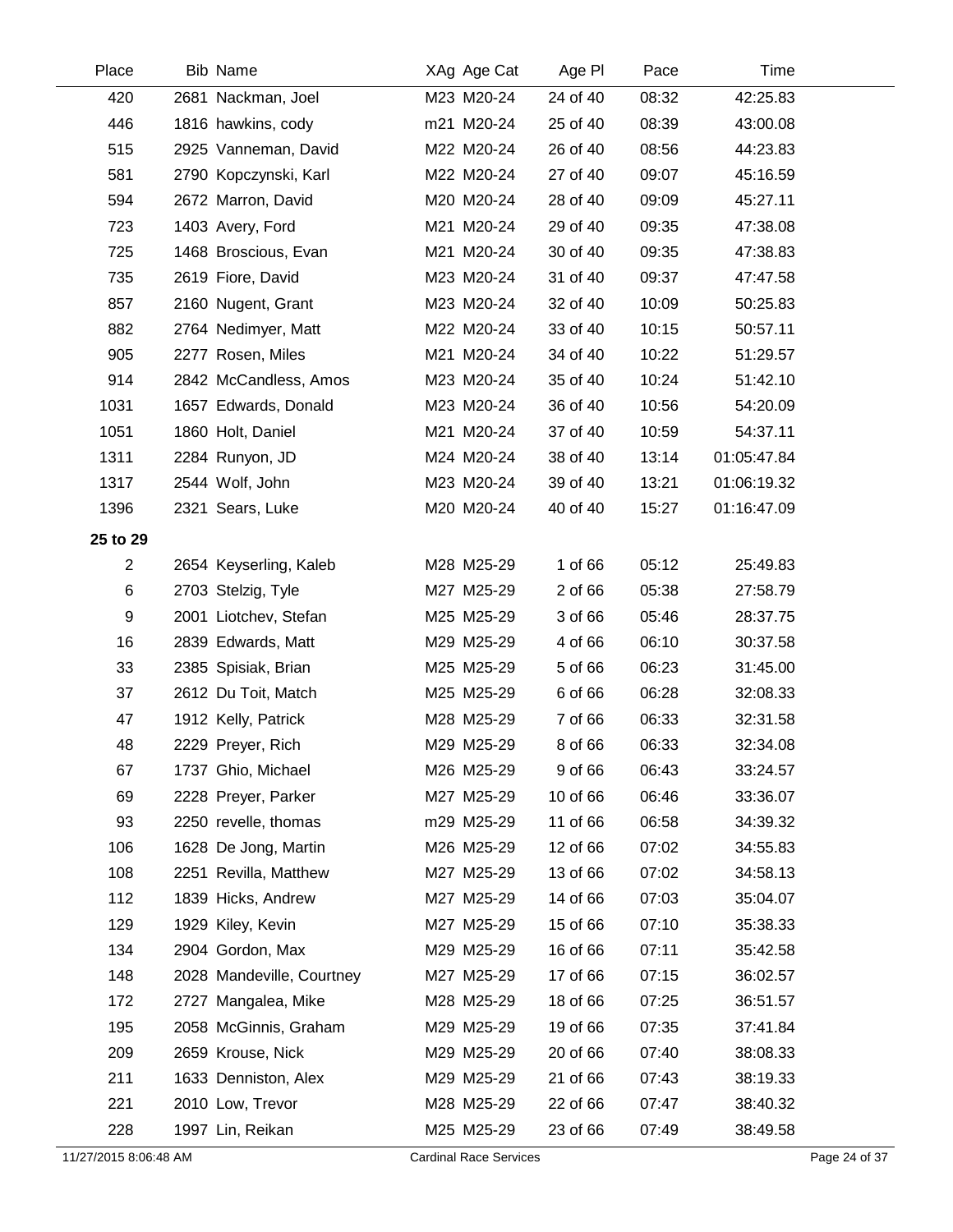| Place | <b>Bib Name</b>          | XAg Age Cat | Age PI   | Pace  | Time        |  |
|-------|--------------------------|-------------|----------|-------|-------------|--|
| 236   | 2021 Lyu, Peter          | M25 M25-29  | 24 of 66 | 07:51 | 39:01.32    |  |
| 249   | 2074 Meyer, Beau         | M27 M25-29  | 25 of 66 | 07:55 | 39:19.33    |  |
| 304   | 1684 Fenn, Colin         | M29 M25-29  | 26 of 66 | 08:09 | 40:31.17    |  |
| 326   | 2489 Walton, Paul        | M26 M25-29  | 27 of 66 | 08:13 | 40:52.57    |  |
| 334   | 2210 Phillips, Mason     | M29 M25-29  | 28 of 66 | 08:15 | 40:59.59    |  |
| 344   | 2599 Cline, Stephen      | M29 M25-29  | 29 of 66 | 08:17 | 41:11.07    |  |
| 345   | 2413 Strong, Alexander   | M29 M25-29  | 30 of 66 | 08:17 | 41:11.34    |  |
| 350   | 1811 Hassan, Shaan       | M25 M25-29  | 31 of 66 | 08:18 | 41:14.57    |  |
| 413   | 2094 Miller, Luke        | M27 M25-29  | 32 of 66 | 08:31 | 42:19.07    |  |
| 416   | 1976 lee, dennis         | m28 M25-29  | 33 of 66 | 08:32 | 42:22.33    |  |
| 442   | 2156 Norwood, Aubin      | M28 M25-29  | 34 of 66 | 08:38 | 42:55.60    |  |
| 466   | 1806 Hart, Robert        | M26 M25-29  | 35 of 66 | 08:43 | 43:18.07    |  |
| 482   | 2368 Smith-Overman, Ian  | M29 M25-29  | 36 of 66 | 08:48 | 43:43.58    |  |
| 496   | 2388 Spurrier, Ryan      | M29 M25-29  | 37 of 66 | 08:51 | 43:59.57    |  |
| 499   | 1914 Kenney, Christopher | M29 M25-29  | 38 of 66 | 08:51 | 44:00.59    |  |
| 538   | 2241 Redding, Ivey       | M27 M25-29  | 39 of 66 | 09:01 | 44:46.34    |  |
| 556   | 1873 Hunter, Isiah       | M28 M25-29  | 40 of 66 | 09:03 | 45:00.09    |  |
| 564   | 2052 McDaniel, Marcus    | M28 M25-29  | 41 of 66 | 09:05 | 45:08.61    |  |
| 575   | 2655 Klaver, Sean        | M28 M25-29  | 42 of 66 | 09:06 | 45:13.59    |  |
| 617   | 1544 Chilukuri, Vivek    | M28 M25-29  | 43 of 66 | 09:12 | 45:44.34    |  |
| 633   | 2240 Redding, Gray       | M25 M25-29  | 44 of 66 | 09:15 | 45:57.44    |  |
| 712   | 1935 Kittelson, Ben      | M26 M25-29  | 45 of 66 | 09:33 | 47:27.83    |  |
| 741   | 2486 Walters, Alex       | M25 M25-29  | 46 of 66 | 09:38 | 47:53.10    |  |
| 775   | 1371 Albrecht, Tim       | M27 M25-29  | 47 of 66 | 09:46 | 48:31.34    |  |
| 801   | 1383 Altenhaus, Bryan    | M28 M25-29  | 48 of 66 | 09:51 | 48:59.07    |  |
| 804   | 1385 Altenhaus, Robert   | M26 M25-29  | 49 of 66 | 09:52 | 49:00.57    |  |
| 836   | 1382 Alston, Kwame       | M25 M25-29  | 50 of 66 | 10:03 | 49:56.59    |  |
| 837   | 2297 Scheidler, Bill     | M28 M25-29  | 51 of 66 | 10:03 | 49:57.32    |  |
| 844   | 2363 Smith, Stuart       | M28 M25-29  | 52 of 66 | 10:06 | 50:11.84    |  |
| 860   | 1787 Hainline, Ian       | M26 M25-29  | 53 of 66 | 10:09 | 50:28.80    |  |
| 938   | 1967 Langham, Daniel     | M29 M25-29  | 54 of 66 | 10:32 | 52:21.85    |  |
| 1089  | 1807 Hartman, Ben        | M27 M25-29  | 55 of 66 | 11:18 | 56:07.58    |  |
| 1091  | 2743 Lewis, Ky           | M25 M25-29  | 56 of 66 | 11:18 | 56:09.82    |  |
| 1095  | 1970 Layer, Marcus       | M25 M25-29  | 57 of 66 | 11:18 | 56:11.84    |  |
| 1143  | 1993 Libby, Garrison     | M26 M25-29  | 58 of 66 | 11:33 | 57:22.83    |  |
| 1157  | 2347 Sinkiewicz, Jake    | M29 M25-29  | 59 of 66 | 11:39 | 57:54.58    |  |
| 1220  | 1561 Cockerell, Randy    | M28 M25-29  | 60 of 66 | 12:06 | 01:00:09.47 |  |
| 1240  | 1825 Heffron, Joshua     | M27 M25-29  | 61 of 66 | 12:20 | 01:01:16.33 |  |
| 1242  | 1906 Kaufmann, Joe       | M28 M25-29  | 62 of 66 | 12:21 | 01:01:23.33 |  |
| 1250  | 1846 Hoerger, Eric       | M25 M25-29  | 63 of 66 | 12:25 | 01:01:44.35 |  |
| 1365  | 2640 Hunt, Christian     | M27 M25-29  | 64 of 66 | 14:34 | 01:12:24.35 |  |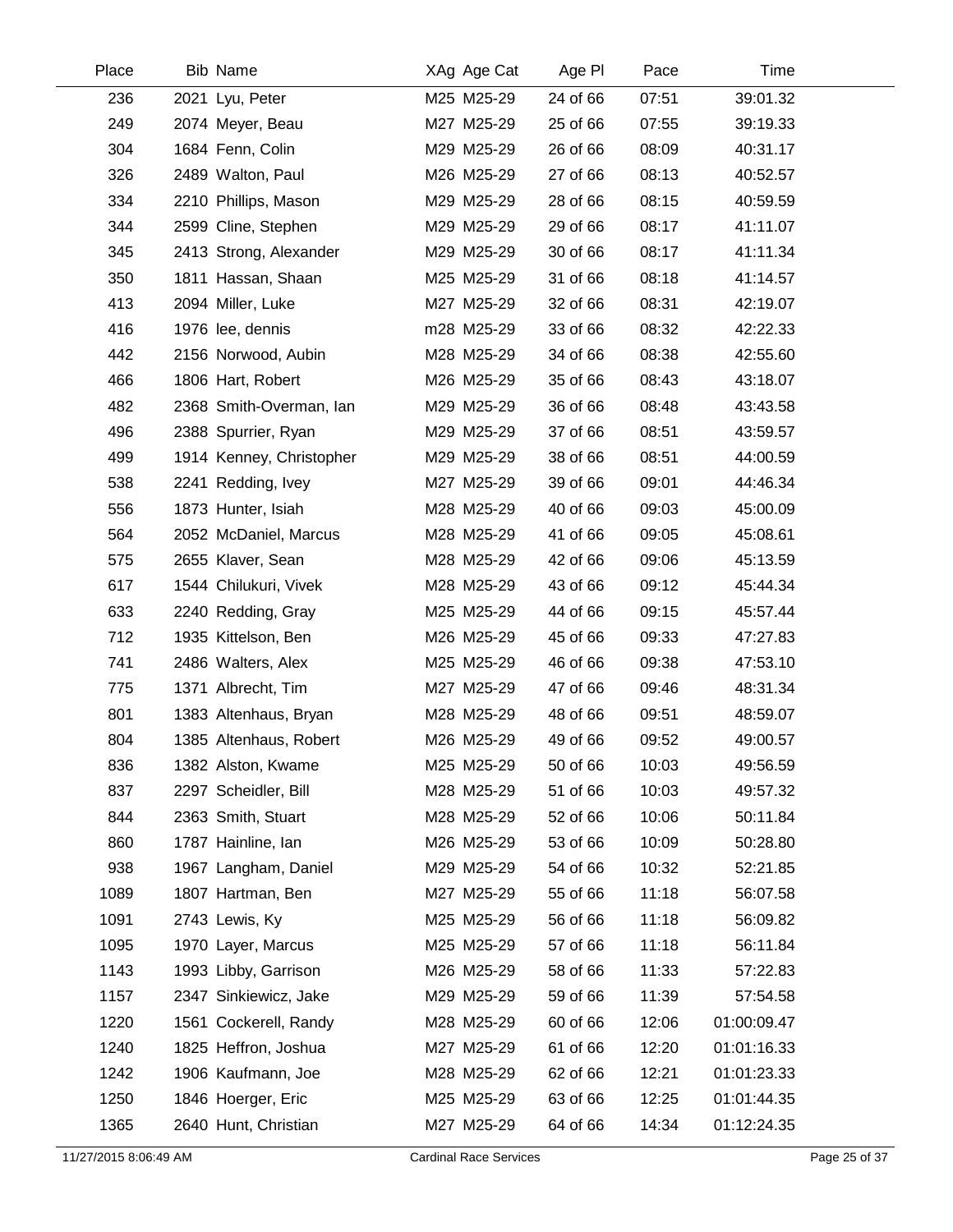| Place    | <b>Bib Name</b>           | XAg Age Cat | Age PI   | Pace  | Time        |
|----------|---------------------------|-------------|----------|-------|-------------|
| 1397     | 2930 Silvius, Jeff        | M27 M25-29  | 65 of 66 | 15:27 | 01:16:47.59 |
| 1462     | 2725 Zhang, James         | M28 M25-29  | 66 of 66 | 19:03 | 01:34:42.86 |
| 30 to 34 |                           |             |          |       |             |
| 8        | 2519 White, Malcolm       | M30 M30-34  | 1 of 64  | 05:42 | 28:21.07    |
| 10       | 2682 Pearson, Alex        | M30 M30-34  | 2 of 64  | 05:47 | 28:45.82    |
| 40       | 2609 Doran, Kyle          | m31 M30-34  | 3 of 64  | 06:30 | 32:16.32    |
| 41       | 1535 Chambliss, Jeff      | M30 M30-34  | 4 of 64  | 06:30 | 32:18.32    |
| 44       | 2891 Kososla, Travis      | M31 M30-34  | 5 of 64  | 06:32 | 32:28.32    |
| 56       | 1499 Butterick, Chris     | M32 M30-34  | 6 of 64  | 06:38 | 32:55.82    |
| 90       | 1405 Bader, Matthew       | M32 M30-34  | 7 of 64  | 06:56 | 34:28.32    |
| 96       | 2355 Smith, Jeremy        | M30 M30-34  | 8 of 64  | 06:59 | 34:44.10    |
| 97       | 2061 McLane, Joshua       | M31 M30-34  | 9 of 64  | 07:00 | 34:45.08    |
| 118      | 1942 Knepper, Wes         | M32 M30-34  | 10 of 64 | 07:06 | 35:15.32    |
| 124      | 1548 Chu, David           | M33 M30-34  | 11 of 64 | 07:09 | 35:33.72    |
| 131      | 1680 Faulkner, Hunter     | M33 M30-34  | 12 of 64 | 07:11 | 35:41.82    |
| 159      | 2043 Matamoros, Mike      | M34 M30-34  | 13 of 64 | 07:20 | 36:26.08    |
| 175      | 2460 Tsang, Dustin        | M30 M30-34  | 14 of 64 | 07:25 | 36:53.32    |
| 193      | 2873 clark, geoffrey      | m30 M30-34  | 15 of 64 | 07:35 | 37:41.33    |
| 194      | 2863 McGinnis, Jarrett    | M31 M30-34  | 16 of 64 | 07:35 | 37:41.57    |
| 226      | 2459 travars, phil        | M30 M30-34  | 17 of 64 | 07:48 | 38:45.08    |
| 247      | 1614 Dall, Pat            | M32 M30-34  | 18 of 64 | 07:55 | 39:18.84    |
| 261      | 2064 Mealer, Robert       | M30 M30-34  | 19 of 64 | 08:00 | 39:43.32    |
| 320      | 1887 Jeck, William        | M32 M30-34  | 20 of 64 | 08:12 | 40:46.82    |
| 337      | 2308 schoenherr, jay      | M31 M30-34  | 21 of 64 | 08:16 | 41:05.58    |
| 340      | 2877 Filer, Will          | M32 M30-34  | 22 of 64 | 08:17 | 41:09.08    |
| 351      | 2691 Roberts, Shawn       | M34 M30-34  | 23 of 64 | 08:18 | 41:15.34    |
| 359      | 1989 Lewis, William       | M30 M30-34  | 24 of 64 | 08:20 | 41:24.83    |
| 370      | 1721 Gaitor, Bradley      | M32 M30-34  | 25 of 64 | 08:22 | 41:37.07    |
| 380      | 1903 Karpinos, Justin     | M34 M30-34  | 26 of 64 | 08:26 | 41:53.32    |
| 436      | 2273 Rojas Hacker, Martin | M34 M30-34  | 27 of 64 | 08:37 | 42:48.34    |
| 438      | 2432 Taub, Gideon         | M30 M30-34  | 28 of 64 | 08:37 | 42:50.57    |
| 448      | 1462 Breito, Nathan       | M33 M30-34  | 29 of 64 | 08:40 | 43:03.82    |
| 453      | 2478 vorhaus, dan         | M34 M30-34  | 30 of 64 | 08:41 | 43:08.43    |
| 455      | 2479 vorhaus, david       | M31 M30-34  | 31 of 64 | 08:41 | 43:09.82    |
| 464      | 2656 Kluger, Drew         | M32 M30-34  | 32 of 64 | 08:42 | 43:16.07    |
| 467      | 2634 Harsh, Pranay        | M30 M30-34  | 33 of 64 | 08:43 | 43:18.83    |
| 473      | 2597 Caraway, David       | M31 M30-34  | 34 of 64 | 08:44 | 43:24.57    |
| 477      | 2465 Tyler, Jonathan      | M31 M30-34  | 35 of 64 | 08:45 | 43:28.82    |
| 488      | 2684 Poncz, Adam          | M33 M30-34  | 36 of 64 | 08:50 | 43:55.08    |
| 504      | 1583 Cook, James          | M30 M30-34  | 37 of 64 | 08:53 | 44:10.57    |
| 512      | 1411 Baker, James         | M32 M30-34  | 38 of 64 | 08:55 | 44:20.83    |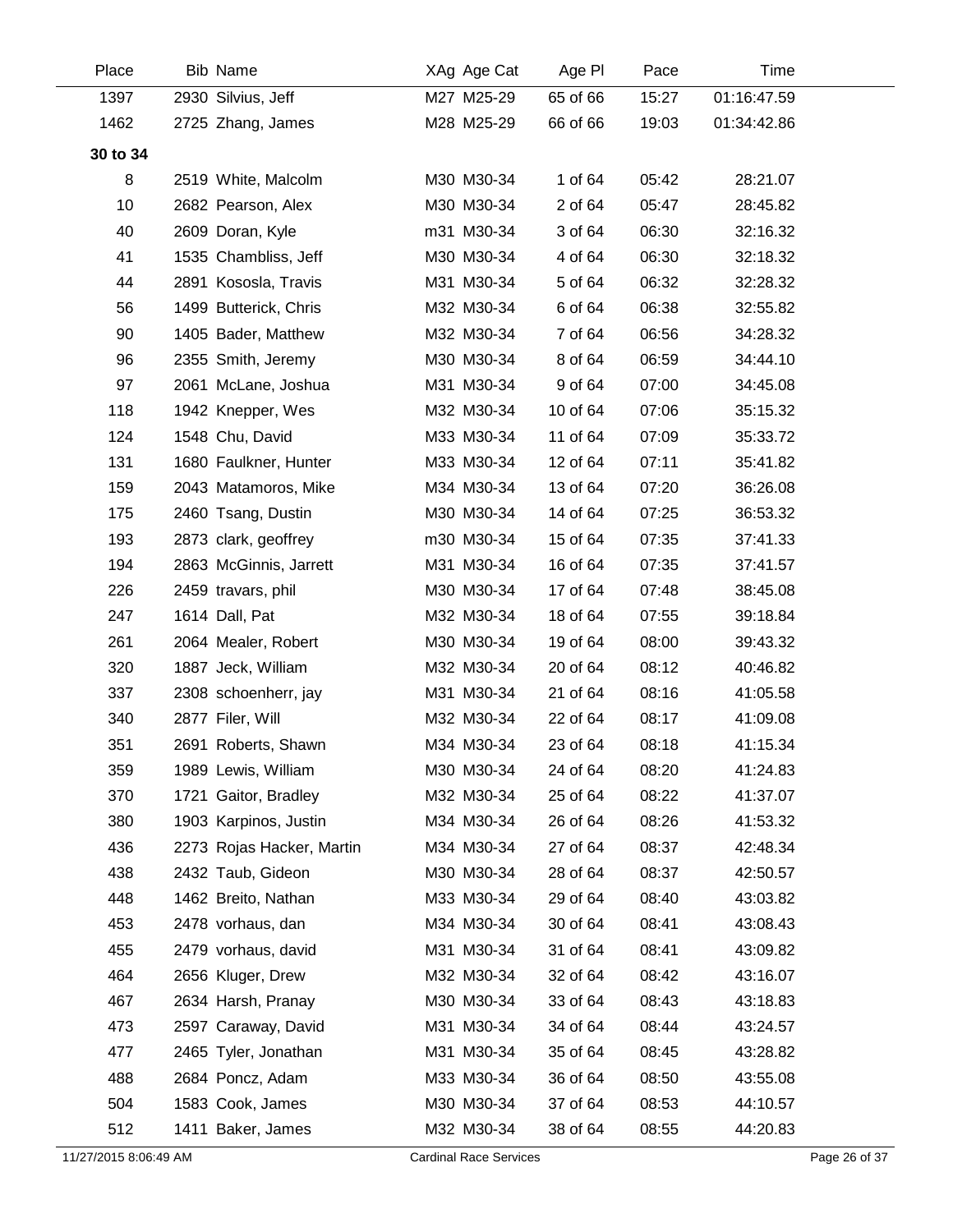| Place    | Bib Name                       | XAg Age Cat | Age PI   | Pace  | Time        |  |
|----------|--------------------------------|-------------|----------|-------|-------------|--|
| 528      | 1558 Clemons, Jeffrey          | M33 M30-34  | 39 of 64 | 08:59 | 44:39.09    |  |
| 572      | 2664 Lercher, Daniel           | M31 M30-34  | 40 of 64 | 09:06 | 45:12.10    |  |
| 595      | 2645 Jewitt, James             | M31 M30-34  | 41 of 64 | 09:09 | 45:27.12    |  |
| 614      | 2699 Staley, David             | M31 M30-34  | 42 of 64 | 09:12 | 45:41.61    |  |
| 626      | 2492 Wannamaker, Charlie       | M32 M30-34  | 43 of 64 | 09:14 | 45:52.84    |  |
| 627      | 2172 Ortolano III, Nicholas    | M31 M30-34  | 44 of 64 | 09:14 | 45:53.11    |  |
| 644      | 2516 Wherry, Travis            | M31 M30-34  | 45 of 64 | 09:18 | 46:12.83    |  |
| 664      | 2639 Hu, Shijia                | M32 M30-34  | 46 of 64 | 09:23 | 46:36.58    |  |
| 685      | 1752 Gorsage, Justin           | M34 M30-34  | 47 of 64 | 09:27 | 46:57.58    |  |
| 690      | 2128 Murphy, Ricky             | M34 M30-34  | 48 of 64 | 09:28 | 47:04.58    |  |
| 778      | 2204 Perlmutt, Lars            | M34 M30-34  | 49 of 64 | 09:46 | 48:33.09    |  |
| 780      | 2261 Roberts, Jason            | m31 M30-34  | 50 of 64 | 09:47 | 48:35.82    |  |
| 799      | 2012 Luca, John                | M32 M30-34  | 51 of 64 | 09:50 | 48:54.37    |  |
| 827      | 2375 Son, Huy                  | M31 M30-34  | 52 of 64 | 09:59 | 49:34.85    |  |
| 845      | 1995 Liles, Corey              | M32 M30-34  | 53 of 64 | 10:07 | 50:16.34    |  |
| 937      | 2390 stanley, will             | m30 M30-34  | 54 of 64 | 10:32 | 52:21.84    |  |
| 1006     | 2578 Barnes, Houston           | M33 M30-34  | 55 of 64 | 10:49 | 53:46.84    |  |
| 1041     | 1770 green, david              | m33 M30-34  | 56 of 64 | 10:58 | 54:28.10    |  |
| 1061     | 2463 Tutwiler, Jonathan        | M31 M30-34  | 57 of 64 | 11:01 | 54:45.33    |  |
| 1068     | 2474 Venutolo-Mantovani, Micha | M33 M30-34  | 58 of 64 | 11:06 | 55:09.07    |  |
| 1070     | 1710 Freel, Keith              | M34 M30-34  | 59 of 64 | 11:06 | 55:10.61    |  |
| 1075     | 2070 Menefee, Matt             | M33 M30-34  | 60 of 64 | 11:10 | 55:30.09    |  |
| 1133     | 2570 Amjad, Robert             | M33 M30-34  | 61 of 64 | 11:31 | 57:15.23    |  |
| 1192     | 1669 Erickson, Christopher     | M31 M30-34  | 62 of 64 | 11:50 | 58:46.83    |  |
| 1215     | 2872 Harbour, Beau             | M33 M30-34  | 63 of 64 | 12:04 | 59:59.60    |  |
| 1304     | 2552 Woodward, Kyle            | M31 M30-34  | 64 of 64 | 13:12 | 01:05:36.32 |  |
| 35 to 39 |                                |             |          |       |             |  |
| 3        | 1889 Jeuland, Marc             | M36 M35-39  | 1 of 73  | 05:13 | 25:58.08    |  |
| 18       | 1841 hill, evan                | m37 M35-39  | 2 of 73  | 06:12 | 30:50.57    |  |
| 21       | 2036 Marshall, Jason           | M38 M35-39  | 3 of 73  | 06:14 | 30:59.58    |  |
| 24       | 1966 Lam, Yik                  | M35 M35-39  | 4 of 73  | 06:16 | 31:09.32    |  |
| 26       | 2812 Jones, Mike               | M39 M35-39  | 5 of 73  | 06:17 | 31:14.08    |  |
| 54       | 1745 Gisler, Geoff             | M35 M35-39  | 6 of 73  | 06:37 | 32:54.09    |  |
| 58       | 2739 Higgins, Joshua           | M38 M35-39  | 7 of 73  | 06:39 | 33:05.07    |  |
| 59       | 2215 Pointer, Joey             | M37 M35-39  | 8 of 73  | 06:40 | 33:07.07    |  |
| 63       | 1691 Fisher, Brian             | M35 M35-39  | 9 of 73  | 06:41 | 33:12.57    |  |
| 66       | 2712 Villegas, Isaac           | M35 M35-39  | 10 of 73 | 06:42 | 33:20.33    |  |
| 70       | 1812 Hassin, Bryan             | M36 M35-39  | 11 of 73 | 06:46 | 33:36.32    |  |
| 80       | 1582 Cook, Gordon              | M36 M35-39  | 12 of 73 | 06:52 | 34:08.07    |  |
| 88       | 2838 Vinas, Gabriel            | M36 M35-39  | 13 of 73 | 06:55 | 34:22.82    |  |
| 117      | 2788 Crawford, Jason           | M39 M35-39  | 14 of 73 | 07:06 | 35:15.07    |  |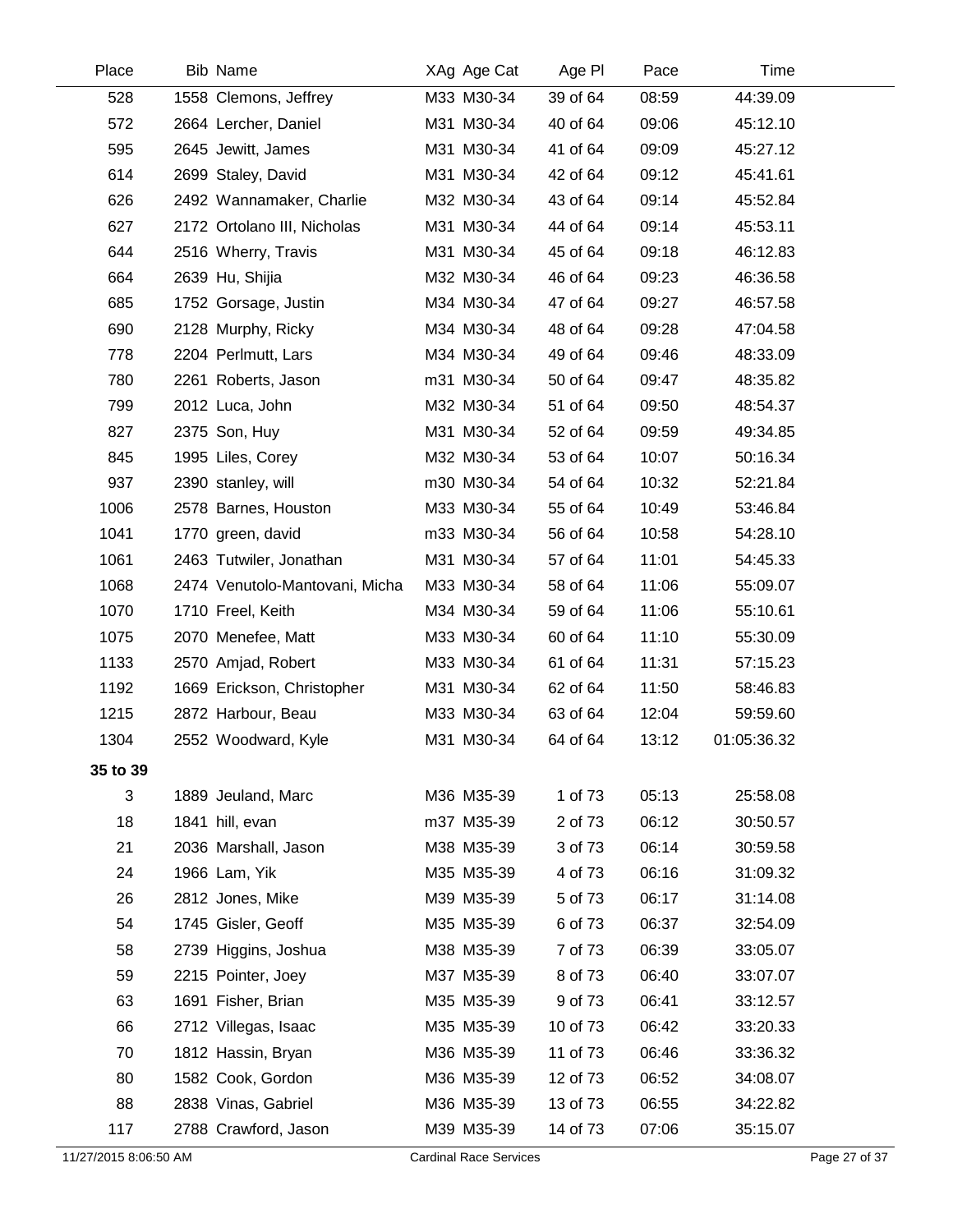| Place | <b>Bib Name</b>          | XAg Age Cat | Age PI   | Pace  | Time     |  |
|-------|--------------------------|-------------|----------|-------|----------|--|
| 127   | 2011 Lowry, Joshua       | M38 M35-39  | 15 of 73 | 07:10 | 35:37.33 |  |
| 128   | 1933 Kim, David          | M39 M35-39  | 16 of 73 | 07:10 | 35:37.34 |  |
| 135   | 1845 Hochstetler, Eric   | M36 M35-39  | 17 of 73 | 07:12 | 35:45.58 |  |
| 143   | 1524 Carpinteyro, Carlos | M37 M35-39  | 18 of 73 | 07:14 | 35:55.83 |  |
| 146   | 1431 Beyerlein, Aaron    | M39 M35-39  | 19 of 73 | 07:15 | 35:59.57 |  |
| 164   | 2728 Bulleri, Michael    | M38 M35-39  | 20 of 73 | 07:22 | 36:35.57 |  |
| 166   | 2198 Pavelsky, Tamlin    | M36 M35-39  | 21 of 73 | 07:22 | 36:38.57 |  |
| 174   | 2726 Schueler, Mark      | M36 M35-39  | 22 of 73 | 07:25 | 36:51.84 |  |
| 178   | 1546 Christman, Randall  | M38 M35-39  | 23 of 73 | 07:27 | 37:01.57 |  |
| 182   | 2313 Scott, Alan         | M37 M35-39  | 24 of 73 | 07:29 | 37:12.57 |  |
| 200   | 1494 Burbridge, Michael  | M39 M35-39  | 25 of 73 | 07:38 | 37:55.82 |  |
| 202   | 1473 Brown, Corey        | M37 M35-39  | 26 of 73 | 07:39 | 38:02.07 |  |
| 222   | 2360 Smith, Mike         | M39 M35-39  | 27 of 73 | 07:47 | 38:41.08 |  |
| 223   | 2195 patchett, james     | M36 M35-39  | 28 of 73 | 07:47 | 38:41.57 |  |
| 257   | 2027 Malzahn, Scott      | M39 M35-39  | 29 of 73 | 07:58 | 39:33.57 |  |
| 266   | 2464 Tweedy, Jonathan    | M37 M35-39  | 30 of 73 | 08:00 | 39:45.82 |  |
| 274   | 1368 Adler, Evan         | M37 M35-39  | 31 of 73 | 08:01 | 39:50.83 |  |
| 292   | 2701 Staunton, Kieran    | M35 M35-39  | 32 of 73 | 08:07 | 40:18.57 |  |
| 293   | 2270 roedema, mike       | M35 M35-39  | 33 of 73 | 08:07 | 40:19.07 |  |
| 296   | 2260 Roberts, Jason      | M39 M35-39  | 34 of 73 | 08:07 | 40:22.32 |  |
| 302   | 2678 Morris, Neal        | M36 M35-39  | 35 of 73 | 08:09 | 40:28.09 |  |
| 314   | 2445 Thomas, Courtney    | M39 M35-39  | 36 of 73 | 08:11 | 40:41.10 |  |
| 385   | 2143 Neal, Samuel        | M37 M35-39  | 37 of 73 | 08:27 | 42:01.33 |  |
| 388   | 1910 Kelley, Drew        | M35 M35-39  | 38 of 73 | 08:28 | 42:04.83 |  |
| 399   | 2148 Nevins, Kyle        | M36 M35-39  | 39 of 73 | 08:29 | 42:10.76 |  |
| 403   | 1726 Gauger, Matthew     | M38 M35-39  | 40 of 73 | 08:30 | 42:13.84 |  |
| 428   | 2897 Elkins, Chris       | M36 M35-39  | 41 of 73 | 08:35 | 42:38.57 |  |
| 434   | 2431 Taub, Daniel        | M35 M35-39  | 42 of 73 | 08:36 | 42:44.33 |  |
| 468   | 2630 Guiteras, Andrew    | M37 M35-39  | 43 of 73 | 08:43 | 43:19.83 |  |
| 506   | 1908 Kay, Kevin          | M38 M35-39  | 44 of 73 | 08:54 | 44:13.08 |  |
| 518   | 2158 Norwood, Hollin     | M35 M35-39  | 45 of 73 | 08:57 | 44:28.09 |  |
| 521   | 1803 harris, william     | m39 M35-39  | 46 of 73 | 08:58 | 44:33.82 |  |
| 544   | 2571 Andrews, David      | M39 M35-39  | 47 of 73 | 09:01 | 44:49.60 |  |
| 546   | 1652 Dwyer, Andrew       | M37 M35-39  | 48 of 73 | 09:02 | 44:51.83 |  |
| 577   | 2698 Spiniello, Phil     | M35 M35-39  | 49 of 73 | 09:06 | 45:15.82 |  |
| 580   | 2921 Umber, Aaron        | M38 M35-39  | 50 of 73 | 09:06 | 45:16.08 |  |
| 630   | 2834 Bowers, Albert      | M37 M35-39  | 51 of 73 | 09:14 | 45:55.33 |  |
| 650   | 1709 Freel, Greg         | M36 M35-39  | 52 of 73 | 09:20 | 46:21.57 |  |
| 666   | 2332 Shoemaker, Jason    | M36 M35-39  | 53 of 73 | 09:23 | 46:37.58 |  |
| 667   | 2592 Boyle, Robert       | M36 M35-39  | 54 of 73 | 09:23 | 46:39.08 |  |
| 675   | 2045 Matthews, David     | M39 M35-39  | 55 of 73 | 09:25 | 46:50.08 |  |
|       |                          |             |          |       |          |  |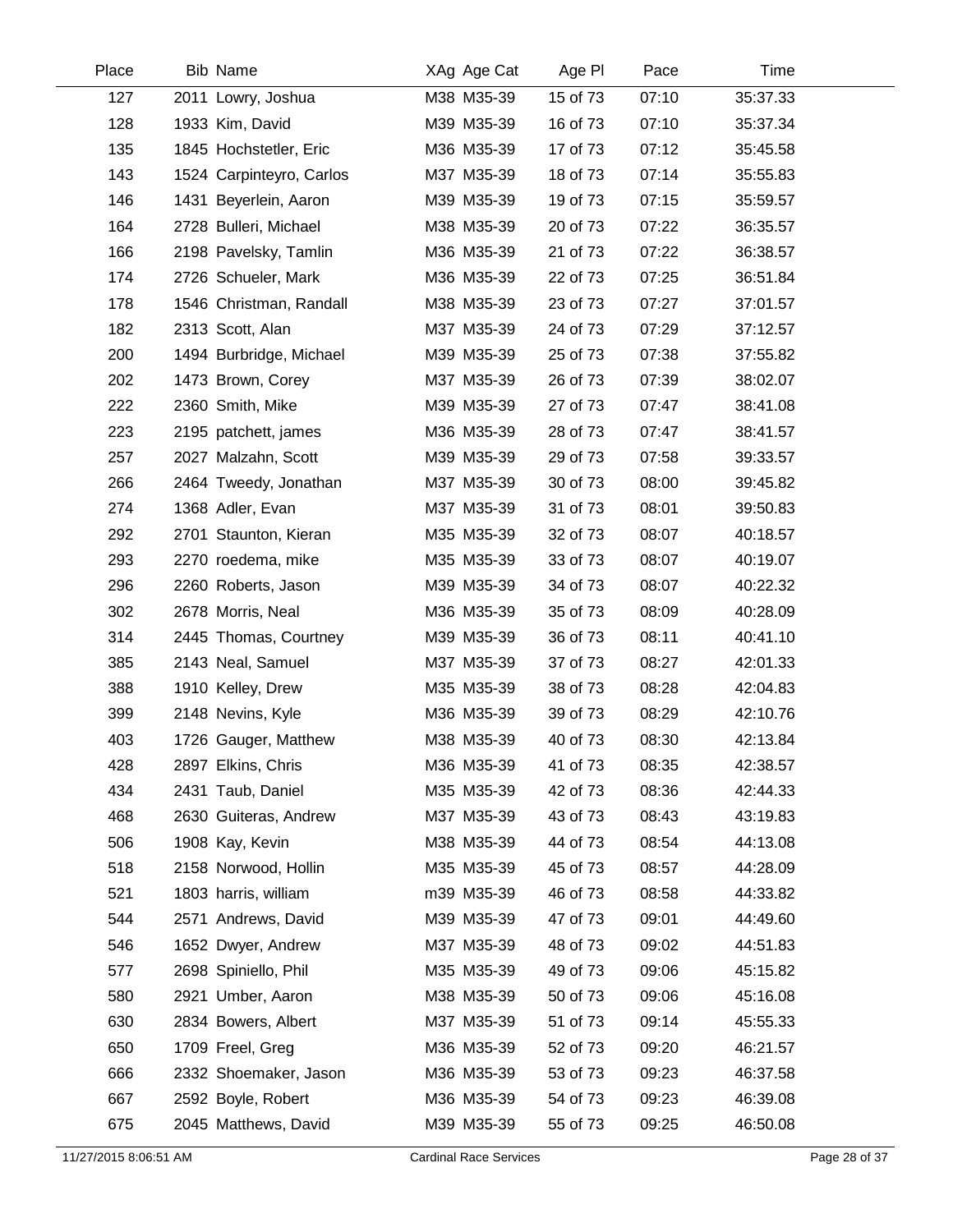| Place          | <b>Bib Name</b>            | XAg Age Cat | Age PI   | Pace  | Time        |
|----------------|----------------------------|-------------|----------|-------|-------------|
| 689            | 2059 McHenry, Troy         | M36 M35-39  | 56 of 73 | 09:28 | 47:04.58    |
| 705            | 2163 O'Brien, Richard      | M35 M35-39  | 57 of 73 | 09:31 | 47:15.56    |
| 707            | 2880 Wolf, Kevin           | M38 M35-39  | 58 of 73 | 09:32 | 47:20.58    |
| 742            | 2787 Zielazinski, Joey     | M39 M35-39  | 59 of 73 | 09:38 | 47:53.10    |
| 757            | 2434 Tawil, Peter          | M36 M35-39  | 60 of 73 | 09:42 | 48:11.34    |
| 865            | 2523 Wightman, David       | M38 M35-39  | 61 of 73 | 10:11 | 50:38.82    |
| 872            | 1603 Crockett, Jason       | M39 M35-39  | 62 of 73 | 10:14 | 50:49.35    |
| 909            | 2643 Hunter, Brian         | M36 M35-39  | 63 of 73 | 10:23 | 51:36.57    |
| 988            | 2152 Nieman, Jeff          | M38 M35-39  | 64 of 73 | 10:44 | 53:21.86    |
| 1058           | 2765 Jewitt, Scott         | M35 M35-39  | 65 of 73 | 11:00 | 54:41.09    |
| 1078           | 2380 Sparrow, Will         | M35 M35-39  | 66 of 73 | 11:11 | 55:34.05    |
| 1111           | 2815 Murray, Adam          | M37 M35-39  | 67 of 73 | 11:22 | 56:30.85    |
| 1120           | 1369 Alaspa, Curtis        | M36 M35-39  | 68 of 73 | 11:25 | 56:45.78    |
| 1144           | 1981 Lee, Richard          | M37 M35-39  | 69 of 73 | 11:33 | 57:23.08    |
| 1306           | 2329 Shapoval, Sergei      | M36 M35-39  | 70 of 73 | 13:12 | 01:05:36.35 |
| 1339           | 1492 Bunn, Paul            | M37 M35-39  | 71 of 73 | 13:57 | 01:09:18.36 |
| 1410           | 2902 Von Hoene, Nicholas   | M38 M35-39  | 72 of 73 | 15:46 | 01:18:19.33 |
| 1417           | 2242 Redmond, Judson       | M35 M35-39  | 73 of 73 | 16:11 | 01:20:24.33 |
| 40 to 44       |                            |             |          |       |             |
| 4              | 2667 Mabe, Dave            | M40 M40-44  | 1 of 79  | 05:21 | 26:37.31    |
| 5              | 1894 Jones, Paul           | M40 M40-44  | 2 of 79  | 05:26 | 27:01.57    |
| $\overline{7}$ | 2575 Baddour, Allen        | M44 M40-44  | 3 of 79  | 05:38 | 27:59.97    |
| 19             | 2469 Vanberg, Georg        | M44 M40-44  | 4 of 79  | 06:13 | 30:55.37    |
| 34             | 2892 Platts-Mills, Tim     | M41 M40-44  | 5 of 79  | 06:25 | 31:51.32    |
| 49             | 1822 Hecker, Brad          | M44 M40-44  | 6 of 79  | 06:33 | 32:34.32    |
| 52             | 2859 Mendez Giraldez, Raul | M41 M40-44  | 7 of 79  | 06:35 | 32:44.32    |
| 61             | 2187 Papazoglou, Michael   | M44 M40-44  | 8 of 79  | 06:40 | 33:08.83    |
| 72             | 2566 Zhang, Baoxin         | M43 M40-44  | 9 of 79  | 06:48 | 33:45.82    |
| 78             | 2293 Sanoff, Scott         | M43 M40-44  | 10 of 79 | 06:51 | 34:04.33    |
| 84             | 1863 Hoover, Chris         | M44 M40-44  | 11 of 79 | 06:54 | 34:18.30    |
| 92             | 2259 Robers, Marshall      | M42 M40-44  | 12 of 79 | 06:58 | 34:38.58    |
| 94             | 1482 Bryan, Cotton         | M42 M40-44  | 13 of 79 | 06:59 | 34:40.07    |
| 121            | 2484 walker, craig         | m42 M40-44  | 14 of 79 | 07:07 | 35:23.57    |
| 123            | 2888 Hensel, Douglas       | M42 M40-44  | 15 of 79 | 07:09 | 35:32.32    |
| 139            | 2756 Godfrey, Jake         | M42 M40-44  | 16 of 79 | 07:13 | 35:51.07    |
| 152            | 2013 luck, mitchell        | m42 M40-44  | 17 of 79 | 07:16 | 36:07.58    |
| 154            | 2235 Rahn, Blake           | M43 M40-44  | 18 of 79 | 07:17 | 36:10.58    |
| 155            | 1452 Boyce, Christopher    | M41 M40-44  | 19 of 79 | 07:18 | 36:16.32    |
| 161            | 1722 Gale, w. Patrick      | M41 M40-44  | 20 of 79 | 07:21 | 36:29.32    |
| 176            | 2631 guiteras, raymond     | m40 M40-44  | 21 of 79 | 07:26 | 36:56.08    |
| 186            | 1963 LaDue, Ken            | M41 M40-44  | 22 of 79 | 07:32 | 37:27.46    |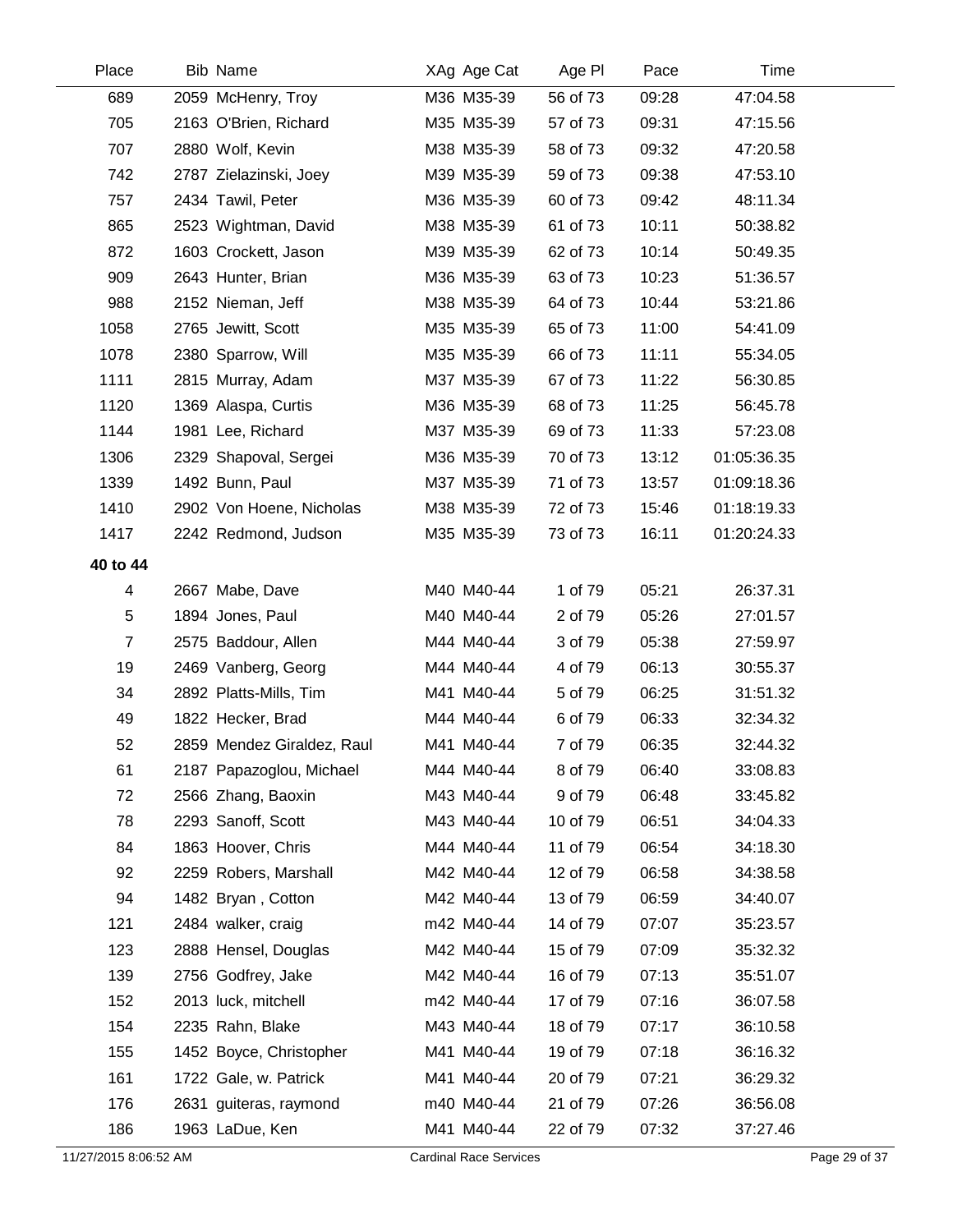| Place | <b>Bib Name</b>            | XAg Age Cat | Age PI   | Pace  | Time     |  |
|-------|----------------------------|-------------|----------|-------|----------|--|
| 191   | 2669 MacKinnon, Matthew    | M43 M40-44  | 23 of 79 | 07:34 | 37:35.57 |  |
| 196   | 2253 Rhoads, Donald        | M43 M40-44  | 24 of 79 | 07:35 | 37:42.08 |  |
| 197   | 2060 McKay, Daniel         | M40 M40-44  | 25 of 79 | 07:36 | 37:45.59 |  |
| 215   | 1554 Clark, Kevin          | M41 M40-44  | 26 of 79 | 07:44 | 38:28.09 |  |
| 218   | 1809 Harvey, Grant         | M44 M40-44  | 27 of 79 | 07:45 | 38:33.32 |  |
| 234   | 1768 Graham, Nicholas      | M43 M40-44  | 28 of 79 | 07:50 | 38:57.58 |  |
| 237   | 1692 Fisher, Joel          | M40 M40-44  | 29 of 79 | 07:51 | 39:01.83 |  |
| 242   | 1915 Kenney, Nicholas      | M40 M40-44  | 30 of 79 | 07:52 | 39:07.32 |  |
| 245   | 1475 brown, nathan         | M43 M40-44  | 31 of 79 | 07:54 | 39:14.08 |  |
| 246   | 1835 Herrick, Jeffrey      | M42 M40-44  | 32 of 79 | 07:54 | 39:18.09 |  |
| 253   | 2899 Grooms, Todd          | m42 M40-44  | 33 of 79 | 07:55 | 39:22.57 |  |
| 256   | 2323 Seils, Damon          | M42 M40-44  | 34 of 79 | 07:57 | 39:31.07 |  |
| 285   | 1687 Fiorito, Agustin      | M44 M40-44  | 35 of 79 | 08:05 | 40:09.07 |  |
| 286   | 1507 Calderini, Adelqui    | M41 M40-44  | 36 of 79 | 08:05 | 40:09.33 |  |
| 315   | 1498 Butt, Craig           | M40 M40-44  | 37 of 79 | 08:11 | 40:41.32 |  |
| 341   | 2122 Mu   oz-Hermoso, Abel | M41 M40-44  | 38 of 79 | 08:17 | 41:09.57 |  |
| 356   | 1660 Egbert, Neeraj        | M43 M40-44  | 39 of 79 | 08:20 | 41:22.57 |  |
| 363   | 2120 moses, christopher    | M44 M40-44  | 40 of 79 | 08:20 | 41:27.33 |  |
| 393   | 1702 Foster, Brandon       | M43 M40-44  | 41 of 79 | 08:28 | 42:06.58 |  |
| 404   | 2427 Szabo, Steven         | M41 M40-44  | 42 of 79 | 08:30 | 42:13.85 |  |
| 418   | 2615 Fee, Rick             | M43 M40-44  | 43 of 79 | 08:32 | 42:24.57 |  |
| 423   | 2826 Dayton, Paul          | M42 M40-44  | 44 of 79 | 08:34 | 42:34.58 |  |
| 424   | 2923 Engelland, Justin     | M40 M40-44  | 45 of 79 | 08:34 | 42:35.58 |  |
| 431   | 1418 Barnes, Edward        | M42 M40-44  | 46 of 79 | 08:35 | 42:39.60 |  |
| 437   | 1532 Cavanaugh, Mark       | m42 M40-44  | 47 of 79 | 08:37 | 42:48.84 |  |
| 486   | 1959 Kulp, Steve           | M41 M40-44  | 48 of 79 | 08:49 | 43:49.07 |  |
| 487   | 1804 Harrison, Stuart      | M43 M40-44  | 49 of 79 | 08:49 | 43:50.59 |  |
| 507   | 1712 Freeman, Mark         | M41 M40-44  | 50 of 79 | 08:54 | 44:15.39 |  |
| 508   | 2447 Thomas, Jody          | M44 M40-44  | 51 of 79 | 08:54 | 44:16.12 |  |
| 526   | 1977 Lee, Greg             | M42 M40-44  | 52 of 79 | 08:59 | 44:38.08 |  |
| 640   | 1974 Lee, Christopher      | M42 M40-44  | 53 of 79 | 09:17 | 46:10.57 |  |
| 670   | 2175 Ott, Billy            | M42 M40-44  | 54 of 79 | 09:24 | 46:43.09 |  |
| 671   | 2831 Camarati, Jeffrey     | M41 M40-44  | 55 of 79 | 09:24 | 46:45.09 |  |
| 717   | 1520 Caren, Neal           | M42 M40-44  | 56 of 79 | 09:34 | 47:31.33 |  |
| 754   | 2002 Lissy, Greg           | M44 M40-44  | 57 of 79 | 09:41 | 48:06.58 |  |
| 763   | 1389 Andersson, Mark       | M40 M40-44  | 58 of 79 | 09:43 | 48:17.08 |  |
| 771   | 1898 Judd, Matt            | M43 M40-44  | 59 of 79 | 09:44 | 48:24.10 |  |
| 834   | 1529 Carter, J.J.          | M41 M40-44  | 60 of 79 | 10:02 | 49:50.59 |  |
| 934   | 2649 Joyner, Benny         | M43 M40-44  | 61 of 79 | 10:32 | 52:19.83 |  |
| 959   | 2924 Steinberg, Michael    | M42 M40-44  | 62 of 79 | 10:36 | 52:43.32 |  |
| 972   | 1968 Lapham, Brian         | M43 M40-44  | 63 of 79 | 10:39 | 52:55.82 |  |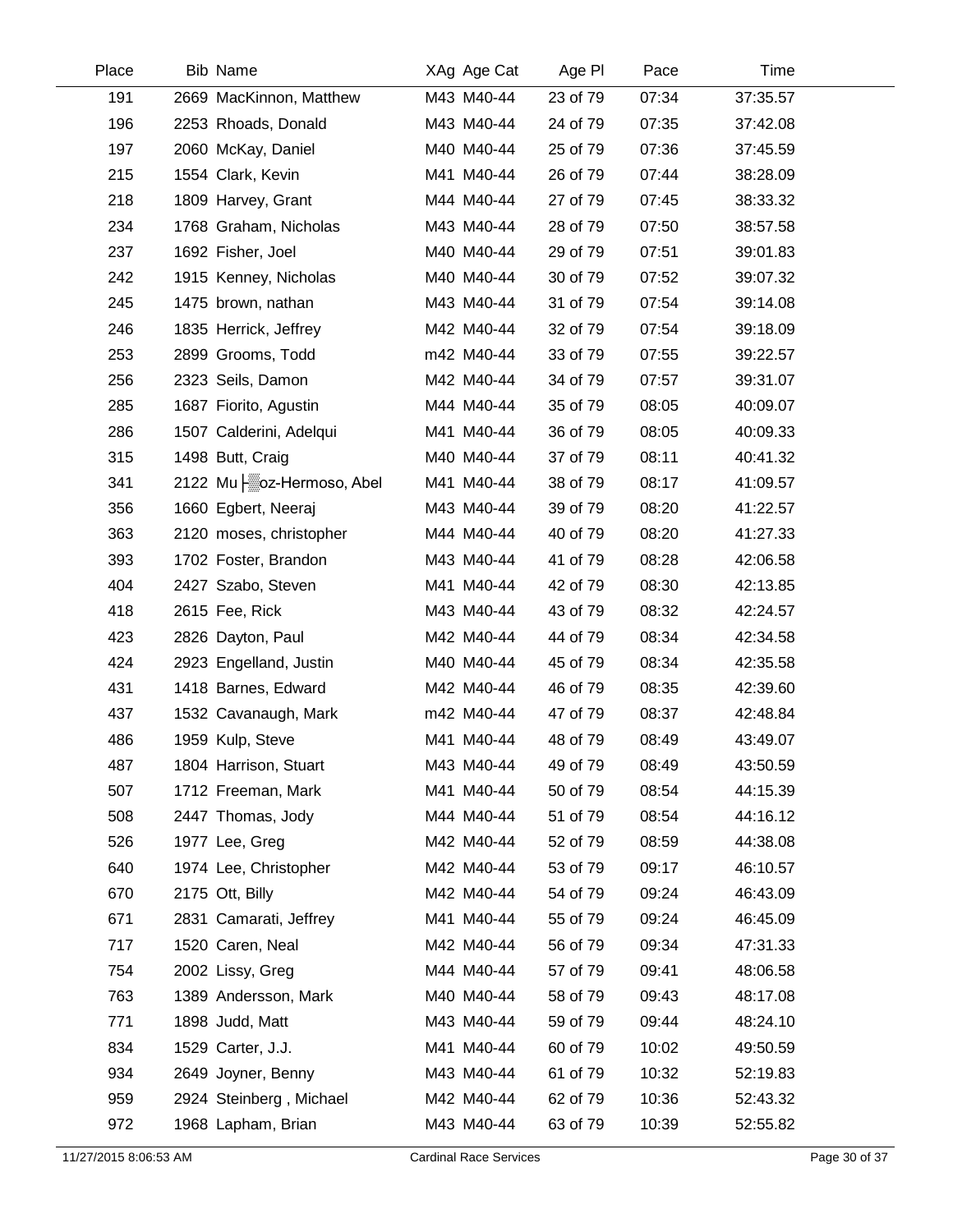| Place    | <b>Bib Name</b>          | XAg Age Cat | Age PI   | Pace  | Time        |
|----------|--------------------------|-------------|----------|-------|-------------|
| 978      | 2647 Johnson, Michael    | M41 M40-44  | 64 of 79 | 10:39 | 52:57.83    |
| 1020     | 2731 Gibson, Scott       | M42 M40-44  | 65 of 79 | 10:53 | 54:03.34    |
| 1034     | 2396 Steffens, Tyson     | M42 M40-44  | 66 of 79 | 10:56 | 54:22.58    |
| 1039     | 1600 Coyle, Thomas       | M40 M40-44  | 67 of 79 | 10:57 | 54:27.35    |
| 1043     | 2386 Spock, Alex         | M41 M40-44  | 68 of 79 | 10:58 | 54:28.82    |
| 1090     | 1648 Dougherty, James    | M43 M40-44  | 69 of 79 | 11:18 | 56:08.20    |
| 1129     | 2109 Morgan, Brian       | M40 M40-44  | 70 of 79 | 11:31 | 57:13.09    |
| 1178     | 1629 Dean, Brad          | M44 M40-44  | 71 of 79 | 11:45 | 58:25.07    |
| 1209     | 1367 Adams, Ned          | M42 M40-44  | 72 of 79 | 12:00 | 59:37.33    |
| 1238     | 2430 Tarpley, Mike       | M41 M40-44  | 73 of 79 | 12:19 | 01:01:12.58 |
| 1256     | 2443 Thomas, Brett       | M44 M40-44  | 74 of 79 | 12:26 | 01:01:48.10 |
| 1275     | 2621 Fish, Eric          | M43 M40-44  | 75 of 79 | 12:44 | 01:03:18.08 |
| 1312     | 2629 Gregory, Tommy      | M44 M40-44  | 76 of 79 | 13:16 | 01:05:58.08 |
| 1329     | 1926 kerr, matthew       | m40 M40-44  | 77 of 79 | 13:43 | 01:08:12.09 |
| 1345     | 1760 Grabowski, Chuck    | M41 M40-44  | 78 of 79 | 14:05 | 01:09:57.34 |
| 1404     | 2408 Strassel, Keith     | M42 M40-44  | 79 of 79 | 15:33 | 01:17:18.57 |
| 45 to 49 |                          |             |          |       |             |
| 17       | 1636 Desormeau, Marc     | M45 M45-49  | 1 of 73  | 06:11 | 30:43.88    |
| 22       | 2866 Oldham, Phil        | M47 M45-49  | 2 of 73  | 06:15 | 31:05.00    |
| 46       | 1880 Iverson, William    | M47 M45-49  | 3 of 73  | 06:32 | 32:30.57    |
| 50       | 1549 Ciavatta, Dominic   | M48 M45-49  | 4 of 73  | 06:33 | 32:35.57    |
| 62       | 2294 Sawyer, Simon       | M48 M45-49  | 5 of 73  | 06:41 | 33:10.57    |
| 75       | 1728 Gay, Glenn          | M49 M45-49  | 6 of 73  | 06:49 | 33:54.58    |
| 83       | 1447 Bolon, Todd         | M49 M45-49  | 7 of 73  | 06:54 | 34:15.32    |
| 89       | 1776 Grill, Warren       | M48 M45-49  | 8 of 73  | 06:56 | 34:28.08    |
| 99       | 2561 Younts, Kenneth     | M49 M45-49  | 9 of 73  | 07:00 | 34:47.82    |
| 102      | 1896 Jordy, Matthew      | M45 M45-49  | 10 of 73 | 07:01 | 34:51.83    |
| 145      | 1890 jhaveri, ravi       | M45 M45-49  | 11 of 73 | 07:14 | 35:58.82    |
| 151      | 2919 Dobson, Raymond     | M45 M45-49  | 12 of 73 | 07:16 | 36:06.07    |
| 169      | 1428 Benjamin, Robert    | M46 M45-49  | 13 of 73 | 07:25 | 36:50.84    |
| 188      | 1483 Bryan, Mike         | M45 M45-49  | 14 of 73 | 07:33 | 37:30.82    |
| 199      | 1717 Funk, John          | M45 M45-49  | 15 of 73 | 07:36 | 37:46.82    |
| 231      | 1618 Danner, Jeff        | M49 M45-49  | 16 of 73 | 07:50 | 38:53.82    |
| 239      | 2405 Stern, Richard      | M48 M45-49  | 17 of 73 | 07:52 | 39:04.57    |
| 244      | 1637 DeSue, John         | M45 M45-49  | 18 of 73 | 07:53 | 39:12.82    |
| 262      | 2694 Shakib, Christopher | M48 M45-49  | 19 of 73 | 08:00 | 39:43.82    |
| 265      | 2889 McDonald, Brian     | M47 M45-49  | 20 of 73 | 08:00 | 39:45.82    |
| 277      | 2907 Bocko, Allan        | M48 M45-49  | 21 of 73 | 08:03 | 39:58.33    |
| 283      | 1851 Holaday, Chris      | M48 M45-49  | 22 of 73 | 08:04 | 40:06.08    |
| 306      | 1564 Coffee, Glenn       | M49 M45-49  | 23 of 73 | 08:10 | 40:34.32    |
| 309      | 2289 Salemson, Jeremy    | M46 M45-49  | 24 of 73 | 08:10 | 40:36.83    |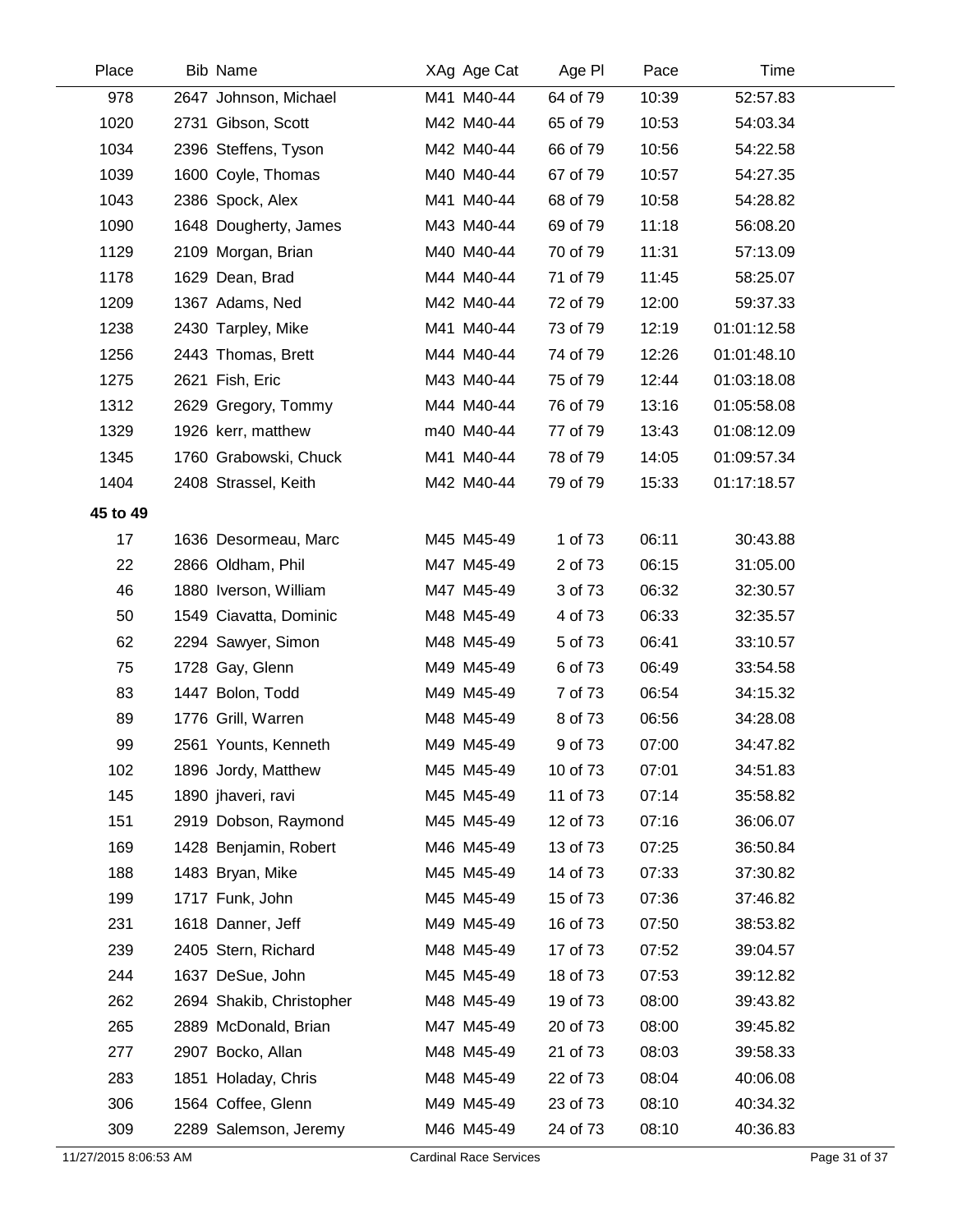| Place | <b>Bib Name</b>          | XAg Age Cat | Age PI   | Pace  | Time     |  |
|-------|--------------------------|-------------|----------|-------|----------|--|
| 323   | 1756 Gotelli, John       | M46 M45-49  | 25 of 73 | 08:13 | 40:49.82 |  |
| 349   | 1437 Blue, Christopher   | M47 M45-49  | 26 of 73 | 08:18 | 41:14.10 |  |
| 377   | 2326 Sept, Doug          | M46 M45-49  | 27 of 73 | 08:25 | 41:49.09 |  |
| 382   | 2392 Steele, Andy        | M46 M45-49  | 28 of 73 | 08:26 | 41:56.58 |  |
| 384   | 2088 Miller, Chris       | M48 M45-49  | 29 of 73 | 08:27 | 41:58.07 |  |
| 402   | 1422 Baucom, Martin      | M47 M45-49  | 30 of 73 | 08:30 | 42:12.59 |  |
| 408   | 2505 Werden, Andrew      | M49 M45-49  | 31 of 73 | 08:30 | 42:15.57 |  |
| 440   | 2861 Jepsen, Claus       | M47 M45-49  | 32 of 73 | 08:38 | 42:52.34 |  |
| 452   | 1928 Kieser, Dwight      | M47 M45-49  | 33 of 73 | 08:41 | 43:08.09 |  |
| 461   | 2296 Schaal, Michael     | M47 M45-49  | 34 of 73 | 08:42 | 43:14.82 |  |
| 491   | 2762 Stone, Pete         | M49 M45-49  | 35 of 73 | 08:50 | 43:56.09 |  |
| 493   | 1733 Gershon, Timothy    | M48 M45-49  | 36 of 73 | 08:51 | 43:58.33 |  |
| 500   | 2607 Dellinger, Hampton  | M48 M45-49  | 37 of 73 | 08:51 | 44:00.82 |  |
| 523   | 1512 Calhoun, William    | M47 M45-49  | 38 of 73 | 08:59 | 44:36.60 |  |
| 559   | 2805 Smyth, David        | M45 M45-49  | 39 of 73 | 09:04 | 45:04.33 |  |
| 561   | 1701 Foster, Andrew      | M47 M45-49  | 40 of 73 | 09:04 | 45:05.61 |  |
| 562   | 2536 Willis, Monte       | M46 M45-49  | 41 of 73 | 09:05 | 45:07.07 |  |
| 592   | 2252 Rhoades, Mark       | M47 M45-49  | 42 of 73 | 09:08 | 45:23.58 |  |
| 612   | 2721 Windham, Scott      | M45 M45-49  | 43 of 73 | 09:11 | 45:39.32 |  |
| 615   | 2097 Min, John           | M45 M45-49  | 44 of 73 | 09:12 | 45:42.33 |  |
| 648   | 2116 Morrison, Bill      | M48 M45-49  | 45 of 73 | 09:19 | 46:17.08 |  |
| 659   | 2910 Hoogervorst, Doug   | M45 M45-49  | 46 of 73 | 09:22 | 46:30.85 |  |
| 693   | 2197 Paul, Michael       | M47 M45-49  | 47 of 73 | 09:29 | 47:07.09 |  |
| 704   | 2328 Shaffer, Gary       | M49 M45-49  | 48 of 73 | 09:30 | 47:15.34 |  |
| 750   | 2191 Parker, Jon         | M49 M45-49  | 49 of 73 | 09:40 | 48:00.35 |  |
| 787   | 2857 Lackey, Steve       | M45 M45-49  | 50 of 73 | 09:48 | 48:42.57 |  |
| 824   | 2231 Prinzhorn, Brad     | M47 M45-49  | 51 of 73 | 09:58 | 49:33.83 |  |
| 855   | 1397 asaro, andrew       | M48 M45-49  | 52 of 73 | 10:08 | 50:22.85 |  |
| 859   | 2806 Dallesandro, James  | M46 M45-49  | 53 of 73 | 10:09 | 50:28.21 |  |
| 863   | 2017 Lutz, Peter         | M49 M45-49  | 54 of 73 | 10:11 | 50:34.59 |  |
| 873   | 1477 Brown, Robert       | M49 M45-49  | 55 of 73 | 10:14 | 50:50.10 |  |
| 891   | 2340 Simmons, Chris      | M45 M45-49  | 56 of 73 | 10:16 | 51:03.83 |  |
| 892   | 2660 laatz, mike         | m47 M45-49  | 57 of 73 | 10:17 | 51:04.11 |  |
| 894   | 2914 sharpless, norman   | m49 M45-49  | 58 of 73 | 10:17 | 51:05.85 |  |
| 895   | 2797 Bowers, Robert      | M46 M45-49  | 59 of 73 | 10:17 | 51:07.57 |  |
| 897   | 2031 Manns, John         | M47 M45-49  | 60 of 73 | 10:19 | 51:14.60 |  |
| 899   | 2177 Overman, Jerry      | M49 M45-49  | 61 of 73 | 10:20 | 51:22.59 |  |
| 912   | 1635 DePeal, Thomas      | M48 M45-49  | 62 of 73 | 10:24 | 51:40.58 |  |
| 913   | 2482 Wahlstrom, Erik     | M46 M45-49  | 63 of 73 | 10:24 | 51:41.86 |  |
| 928   | 2065 Mendllovitz, Howard | M47 M45-49  | 64 of 73 | 10:29 | 52:06.59 |  |
| 975   | 1539 childers, dean      | m46 M45-49  | 65 of 73 | 10:39 | 52:57.12 |  |
|       |                          |             |          |       |          |  |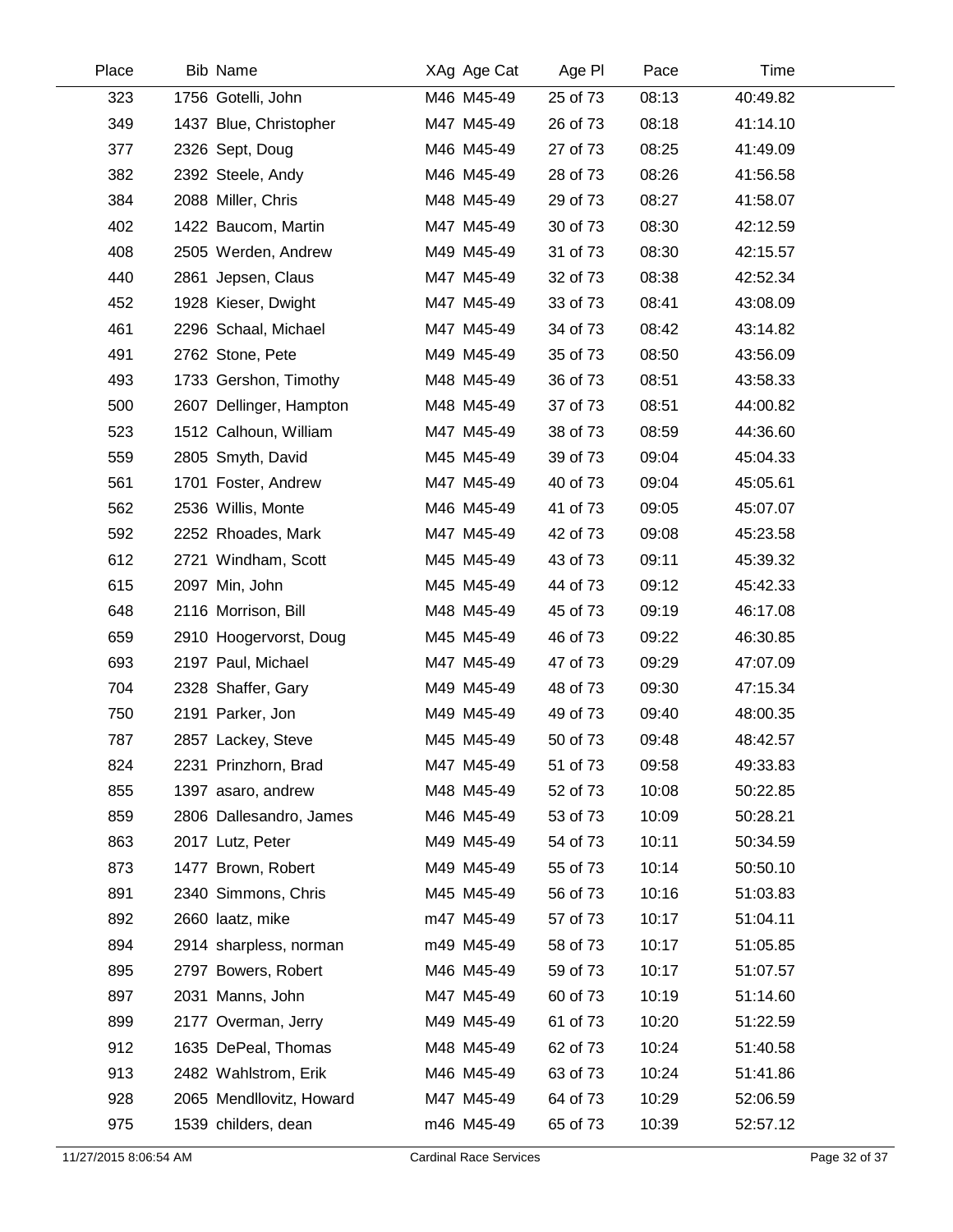| Place                 | <b>Bib Name</b>        | XAg Age Cat                   | Age PI   | Pace  | Time        |               |
|-----------------------|------------------------|-------------------------------|----------|-------|-------------|---------------|
| 1000                  | 2086 Millar, Jamey     | M47 M45-49                    | 66 of 73 | 10:49 | 53:44.10    |               |
| 1010                  | 2581 Benjamin, Matthew | M47 M45-49                    | 67 of 73 | 10:50 | 53:50.34    |               |
| 1017                  | 2916 Brown, Mike       | M49 M45-49                    | 68 of 73 | 10:51 | 53:54.59    |               |
| 1191                  | 1919 Kern, Eric        | M46 M45-49                    | 69 of 73 | 11:49 | 58:45.08    |               |
| 1314                  | 2862 Soler, Rolo       | M45 M45-49                    | 70 of 73 | 13:18 | 01:06:06.33 |               |
| 1320                  | 1965 Lake, James       | M48 M45-49                    | 71 of 73 | 13:24 | 01:06:38.10 |               |
| 1333                  | 1958 Kulkarni, Tanuj   | M49 M45-49                    | 72 of 73 | 13:46 | 01:08:23.57 |               |
| 1460                  | 1623 Davis, Mike       | M49 M45-49                    | 73 of 73 | 18:57 | 01:34:10.35 |               |
| 50 to 54              |                        |                               |          |       |             |               |
| 12                    | 1550 Clabuesch, Jim    | M50 M50-54                    | 1 of 61  | 06:00 | 29:50.32    |               |
| 38                    | 1742 Gilland, Wendell  | M51 M50-54                    | 2 of 61  | 06:29 | 32:14.57    |               |
| 42                    | 2382 Spencer, Jeff     | M53 M50-54                    | 3 of 61  | 06:30 | 32:20.77    |               |
| 55                    | 1945 Knight, Rodney    | M54 M50-54                    | 4 of 61  | 06:37 | 32:54.82    |               |
| 73                    | 2076 Meyer, David      | M52 M50-54                    | 5 of 61  | 06:48 | 33:49.58    |               |
| 74                    | 2185 Pane, John        | M52 M50-54                    | 6 of 61  | 06:49 | 33:54.07    |               |
| 81                    | 2680 Murtagh, Rory     | M52 M50-54                    | 7 of 61  | 06:53 | 34:11.08    |               |
| 82                    | 1444 Boggess, John     | M51 M50-54                    | 8 of 61  | 06:53 | 34:13.83    |               |
| 85                    | 2055 McDonnell, Donald | M54 M50-54                    | 9 of 61  | 06:54 | 34:19.20    |               |
| 86                    | 1878 Hussey, Jon       | M53 M50-54                    | 10 of 61 | 06:54 | 34:19.54    |               |
| 125                   | 2501 Weeks, Kevin      | M52 M50-54                    | 11 of 61 | 07:09 | 35:33.82    |               |
| 149                   | 2019 Lux, Robert       | M50 M50-54                    | 12 of 61 | 07:16 | 36:04.82    |               |
| 198                   | 1650 Duronio, Bob      | M51 M50-54                    | 13 of 61 | 07:36 | 37:45.82    |               |
| 219                   | 1436 Blake, Sean       | M51 M50-54                    | 14 of 61 | 07:46 | 38:37.07    |               |
| 230                   | 1952 Kopczynski, Casey | M54 M50-54                    | 15 of 61 | 07:49 | 38:52.11    |               |
| 238                   | 1924 Kern, Randy       | M50 M50-54                    | 16 of 61 | 07:51 | 39:03.07    |               |
| 243                   | 2617 Filene, Benjamin  | M50 M50-54                    | 17 of 61 | 07:53 | 39:08.58    |               |
| 270                   | 1677 Fanning, Alan     | M51 M50-54                    | 18 of 61 | 08:01 | 39:48.33    |               |
| 284                   | 2366 Smith, Tim        | M54 M50-54                    | 19 of 61 | 08:04 | 40:06.32    |               |
| 294                   | 1426 Beatty, Brian     | M52 M50-54                    | 20 of 61 | 08:07 | 40:19.08    |               |
| 301                   | 2256 Riek, Jim         | M50 M50-54                    | 21 of 61 | 08:09 | 40:27.85    |               |
| 318                   | 2423 Swartz, Troy      | M52 M50-54                    | 22 of 61 | 08:12 | 40:45.08    |               |
| 355                   | 2775 Kayye, Gary       | M50 M50-54                    | 23 of 61 | 08:19 | 41:22.33    |               |
| 365                   | 1689 Firestine, Dwight | M50 M50-54                    | 24 of 61 | 08:21 | 41:31.33    |               |
| 368                   | 2436 Taylor, Ken       | M52 M50-54                    | 25 of 61 | 08:22 | 41:33.85    |               |
| 396                   | 1575 Conder, Tim       | M54 M50-54                    | 26 of 61 | 08:29 | 42:08.07    |               |
| 409                   | 2049 Mayo, Rodney      | M51 M50-54                    | 27 of 61 | 08:30 | 42:16.82    |               |
| 417                   | 2258 Rives, Don        | M54 M50-54                    | 28 of 61 | 08:32 | 42:23.32    |               |
| 445                   | 1814 Hawkins, Alex     | M51 M50-54                    | 29 of 61 | 08:39 | 42:59.32    |               |
| 449                   | 2819 Chesser, William  | M52 M50-54                    | 30 of 61 | 08:40 | 43:03.83    |               |
| 454                   | 1872 Hunter, Ian       | M52 M50-54                    | 31 of 61 | 08:41 | 43:08.82    |               |
| 465                   | 1586 Copeland, Henry   | M53 M50-54                    | 32 of 61 | 08:43 | 43:16.83    |               |
| 11/27/2015 8:06:55 AM |                        | <b>Cardinal Race Services</b> |          |       |             | Page 33 of 37 |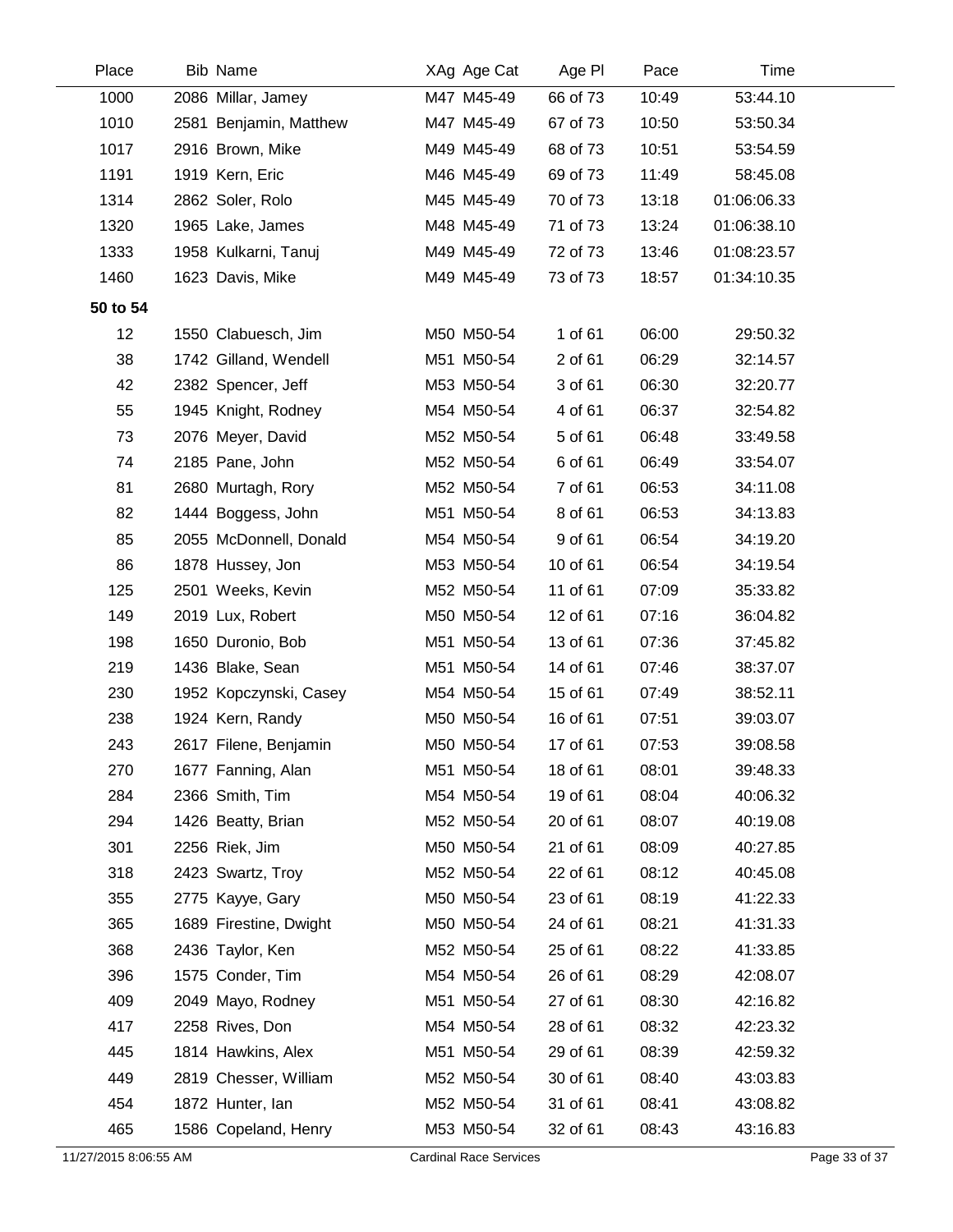| Place    | <b>Bib Name</b>           | XAg Age Cat | Age PI   | Pace  | Time        |  |
|----------|---------------------------|-------------|----------|-------|-------------|--|
| 563      | 2494 Warner, Todd         | M51 M50-54  | 33 of 61 | 09:05 | 45:08.10    |  |
| 566      | 2039 Martin, Robert       | M54 M50-54  | 34 of 61 | 09:05 | 45:09.83    |  |
| 573      | 1956 kopczynski, todd     | M51 M50-54  | 35 of 61 | 09:06 | 45:12.84    |  |
| 590      | 1419 Barnett, Eddie       | M53 M50-54  | 36 of 61 | 09:08 | 45:22.84    |  |
| 597      | 2849 Kraut, Marty         | M50 M50-54  | 37 of 61 | 09:09 | 45:27.82    |  |
| 620      | 2101 Monahan, Paul        | m52 M50-54  | 38 of 61 | 09:13 | 45:48.85    |  |
| 637      | 1429 bennett, brett       | m53 M50-54  | 39 of 61 | 09:17 | 46:07.83    |  |
| 642      | 1861 Holt, Paul           | M52 M50-54  | 40 of 61 | 09:18 | 46:11.82    |  |
| 649      | 1656 Edwards, Don         | M53 M50-54  | 41 of 61 | 09:20 | 46:21.34    |  |
| 719      | 1901 Kapsaskis, Tony      | M50 M50-54  | 42 of 61 | 09:34 | 47:32.33    |  |
| 739      | 2738 White, Leonard       | M52 M50-54  | 43 of 61 | 09:38 | 47:50.34    |  |
| 740      | 1593 Cotton, John         | M50 M50-54  | 44 of 61 | 09:38 | 47:51.11    |  |
| 756      | 1620 Davis, Greg          | M54 M50-54  | 45 of 61 | 09:41 | 48:09.59    |  |
| 807      | 2744 Fields, Scott        | M50 M50-54  | 46 of 61 | 09:52 | 49:03.10    |  |
| 883      | 2354 Smith, James         | M51 M50-54  | 47 of 61 | 10:15 | 50:57.61    |  |
| 886      | 2534 Williams, Joel       | M54 M50-54  | 48 of 61 | 10:15 | 50:58.35    |  |
| 1040     | 1875 Hunter, Jon          | M54 M50-54  | 49 of 61 | 10:57 | 54:27.36    |  |
| 1050     | 2188 Pardington, Joseph   | M52 M50-54  | 50 of 61 | 10:59 | 54:37.11    |  |
| 1054     | 2785 Carter, Jim          | M51 M50-54  | 51 of 61 | 11:00 | 54:39.34    |  |
| 1123     | 2307 Schneider, Eric      | m51 M50-54  | 52 of 61 | 11:27 | 56:53.07    |  |
| 1185     | 2130 Musso, Alan          | M51 M50-54  | 53 of 61 | 11:47 | 58:34.85    |  |
| 1201     | 2140 nanney, joe          | m54 M50-54  | 54 of 61 | 11:55 | 59:13.84    |  |
| 1205     | 2387 Spores, Kenneth      | M52 M50-54  | 55 of 61 | 11:59 | 59:31.33    |  |
| 1268     | 2226 Prabucki, Bernard    | M54 M50-54  | 56 of 61 | 12:39 | 01:02:50.08 |  |
| 1309     | 2855 Kimrey, Jeff         | M54 M50-54  | 57 of 61 | 13:13 | 01:05:40.86 |  |
| 1315     | 2406 Stone, Mark          | M51 M50-54  | 58 of 61 | 13:20 | 01:06:14.84 |  |
| 1399     | 1516 Cappelletti, Christy | M52 M50-54  | 59 of 61 | 15:28 | 01:16:54.64 |  |
| 1405     | 2546 Wolf, William        | M52 M50-54  | 60 of 61 | 15:33 | 01:17:18.59 |  |
| 1429     | 2124 Murphy, Brendan      | M51 M50-54  | 61 of 61 | 16:37 | 01:22:34.07 |  |
| 55 to 59 |                           |             |          |       |             |  |
| 15       | 2351 Slade, Gary          | M56 M55-59  | 1 of 46  | 06:09 | 30:35.57    |  |
| 20       | 2652 Kelley, Mike         | m56 M55-59  | 2 of 46  | 06:14 | 30:56.33    |  |
| 98       | 2336 Shur, Jim            | M55 M55-59  | 3 of 46  | 07:00 | 34:47.80    |  |
| 100      | 2245 Rees, John           | M56 M55-59  | 4 of 46  | 07:00 | 34:48.59    |  |
| 104      | 1399 Astrachan, Owen      | M59 M55-59  | 5 of 46  | 07:01 | 34:53.82    |  |
| 113      | 1799 Hardy, David         | M55 M55-59  | 6 of 46  | 07:03 | 35:04.08    |  |
| 140      | 2530 Will, Roch           | M59 M55-59  | 7 of 46  | 07:13 | 35:53.08    |  |
| 150      | 1849 Hoerger, Tom         | M56 M55-59  | 8 of 46  | 07:16 | 36:05.82    |  |
| 157      | 2657 Kopec, Doug          | M58 M55-59  | 9 of 46  | 07:19 | 36:22.07    |  |
| 201      | 2330 Shelton, Ken         | M59 M55-59  | 10 of 46 | 07:39 | 38:00.83    |  |
| 232      | 2529 wilkinson, michael   | m55 M55-59  | 11 of 46 | 07:50 | 38:54.83    |  |
|          |                           |             |          |       |             |  |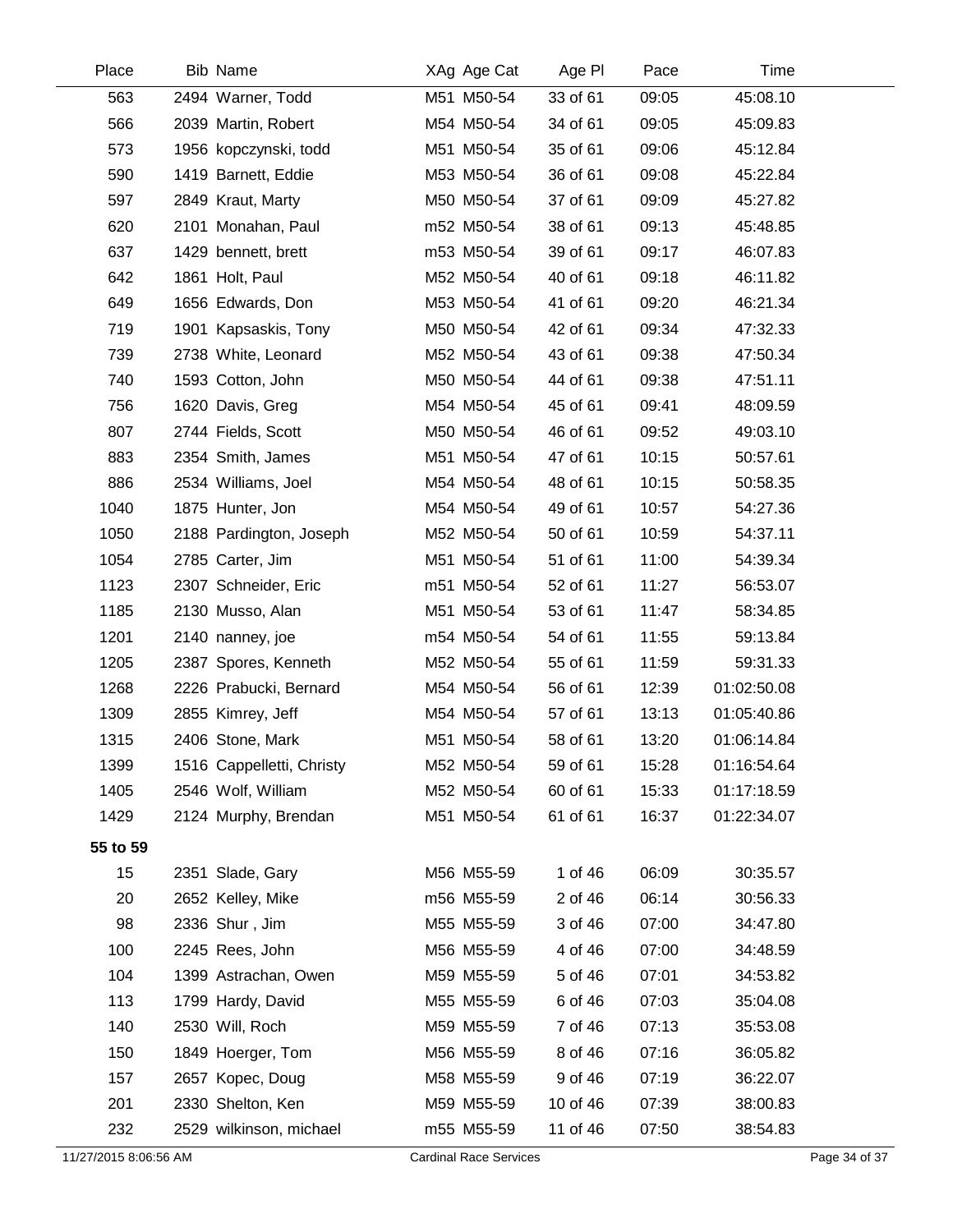| Place                 | <b>Bib Name</b>           | XAg Age Cat                   | Age PI   | Pace  | Time        |               |
|-----------------------|---------------------------|-------------------------------|----------|-------|-------------|---------------|
| 268                   | 1504 CAIRNS, CHARLES      | M55 M55-59                    | 12 of 46 | 08:00 | 39:47.32    |               |
| 269                   | 1828 Helms, Craig         | M55 M55-59                    | 13 of 46 | 08:01 | 39:48.09    |               |
| 327                   | 1794 Hamilton, Mike       | M57 M55-59                    | 14 of 46 | 08:14 | 40:53.82    |               |
| 342                   | 1459 Branton, Mike        | M55 M55-59                    | 15 of 46 | 08:17 | 41:09.86    |               |
| 348                   | 1646 Dohlman, Henrik      | M55 M55-59                    | 16 of 46 | 08:18 | 41:12.82    |               |
| 427                   | 1400 Atchison, Gregory    | M59 M55-59                    | 17 of 46 | 08:35 | 42:37.58    |               |
| 435                   | 1589 Corsi-OConnor, Gary  | M56 M55-59                    | 18 of 46 | 08:37 | 42:47.07    |               |
| 476                   | 1501 Byerly, Wesley       | M58 M55-59                    | 19 of 46 | 08:45 | 43:27.85    |               |
| 490                   | 2220 Pottenger, David     | M57 M55-59                    | 20 of 46 | 08:50 | 43:55.84    |               |
| 519                   | 1595 Coulter, Mark        | M57 M55-59                    | 21 of 46 | 08:57 | 44:30.59    |               |
| 554                   | 1830 Henriquez, Craig     | M56 M55-59                    | 22 of 46 | 09:03 | 44:57.32    |               |
| 783                   | 1643 Dixon, Bob           | M56 M55-59                    | 23 of 46 | 09:47 | 48:39.10    |               |
| 794                   | 1675 Ervin, Michael       | M57 M55-59                    | 24 of 46 | 09:50 | 48:49.82    |               |
| 798                   | 1699 Flynn, Tim           | M56 M55-59                    | 25 of 46 | 09:50 | 48:53.32    |               |
| 811                   | 2015 Lutz, Michael        | M57 M55-59                    | 26 of 46 | 09:54 | 49:12.58    |               |
| 812                   | 2034 Margolis, David      | M56 M55-59                    | 27 of 46 | 09:55 | 49:15.32    |               |
| 832                   | 2770 Petrin, Pete         | M59 M55-59                    | 28 of 46 | 10:01 | 49:46.84    |               |
| 843                   | 2112 Morgan, Joseph       | M55 M55-59                    | 29 of 46 | 10:06 | 50:10.84    |               |
| 877                   | 1471 Broscious, Steven    | M58 M55-59                    | 30 of 46 | 10:14 | 50:51.83    |               |
| 915                   | 1542 Chilukuri, Mohan     | m58 M55-59                    | 31 of 46 | 10:26 | 51:51.34    |               |
| 982                   | 1461 Brecher, Mark        | M59 M55-59                    | 32 of 46 | 10:42 | 53:11.84    |               |
| 1099                  | 2887 Fowler, Matt         | M57 M55-59                    | 33 of 46 | 11:19 | 56:15.59    |               |
| 1107                  | 2532 Willcox, Bill        | M58 M55-59                    | 34 of 46 | 11:20 | 56:19.33    |               |
| 1116                  | 1440 Board, John          | M55 M55-59                    | 35 of 46 | 11:24 | 56:40.82    |               |
| 1139                  | 2513 WHALEN, CHARLES      | M58 M55-59                    | 36 of 46 | 11:32 | 57:19.82    |               |
| 1162                  | 2282 Rotenberry, Mark     | M56 M55-59                    | 37 of 46 | 11:40 | 57:59.86    |               |
| 1166                  | 2674 Mckenna, Mark        | M57 M55-59                    | 38 of 46 | 11:42 | 58:07.82    |               |
| 1175                  | 2222 Powell, Bill         | M56 M55-59                    | 39 of 46 | 11:45 | 58:22.33    |               |
| 1222                  | 1707 Frazier, Michael     | M59 M55-59                    | 40 of 46 | 12:06 | 01:00:10.08 |               |
| 1269                  | 1663 Eischen, Jeffrey     | M59 M55-59                    | 41 of 46 | 12:40 | 01:02:57.57 |               |
| 1281                  | 2236 Randolph, Jon        | M55 M55-59                    | 42 of 46 | 12:49 | 01:03:41.09 |               |
| 1285                  | 2895 Weintritt, Charles   | M57 M55-59                    | 43 of 46 | 12:55 | 01:04:11.33 |               |
| 1358                  | 2894 Bailey, Ken          | M58 M55-59                    | 44 of 46 | 14:15 | 01:10:51.35 |               |
| 1362                  | 2299 Scheidler, David     | M58 M55-59                    | 45 of 46 | 14:33 | 01:12:17.58 |               |
| 1401                  | 1517 Cappelletti, Richard | M59 M55-59                    | 46 of 46 | 15:29 | 01:16:55.08 |               |
| 60 to 64              |                           |                               |          |       |             |               |
| 68                    | 1596 Couper, David        | M61 M60-64                    | 1 of 30  | 06:45 | 33:32.32    |               |
| 192                   | 2876 Darduini, Emilio     | M60 M60-64                    | 2 of 30  | 07:34 | 37:37.57    |               |
| 213                   | 2540 Wipper, Dennis       | M61 M60-64                    | 3 of 30  | 07:44 | 38:25.83    |               |
| 367                   | 1962 Lachiewicz, Paul     | M64 M60-64                    | 4 of 30  | 08:22 | 41:33.83    |               |
| 381                   | 2005 long, robert         | m64 M60-64                    | 5 of 30  | 08:26 | 41:55.57    |               |
| 11/27/2015 8:06:57 AM |                           | <b>Cardinal Race Services</b> |          |       |             | Page 35 of 37 |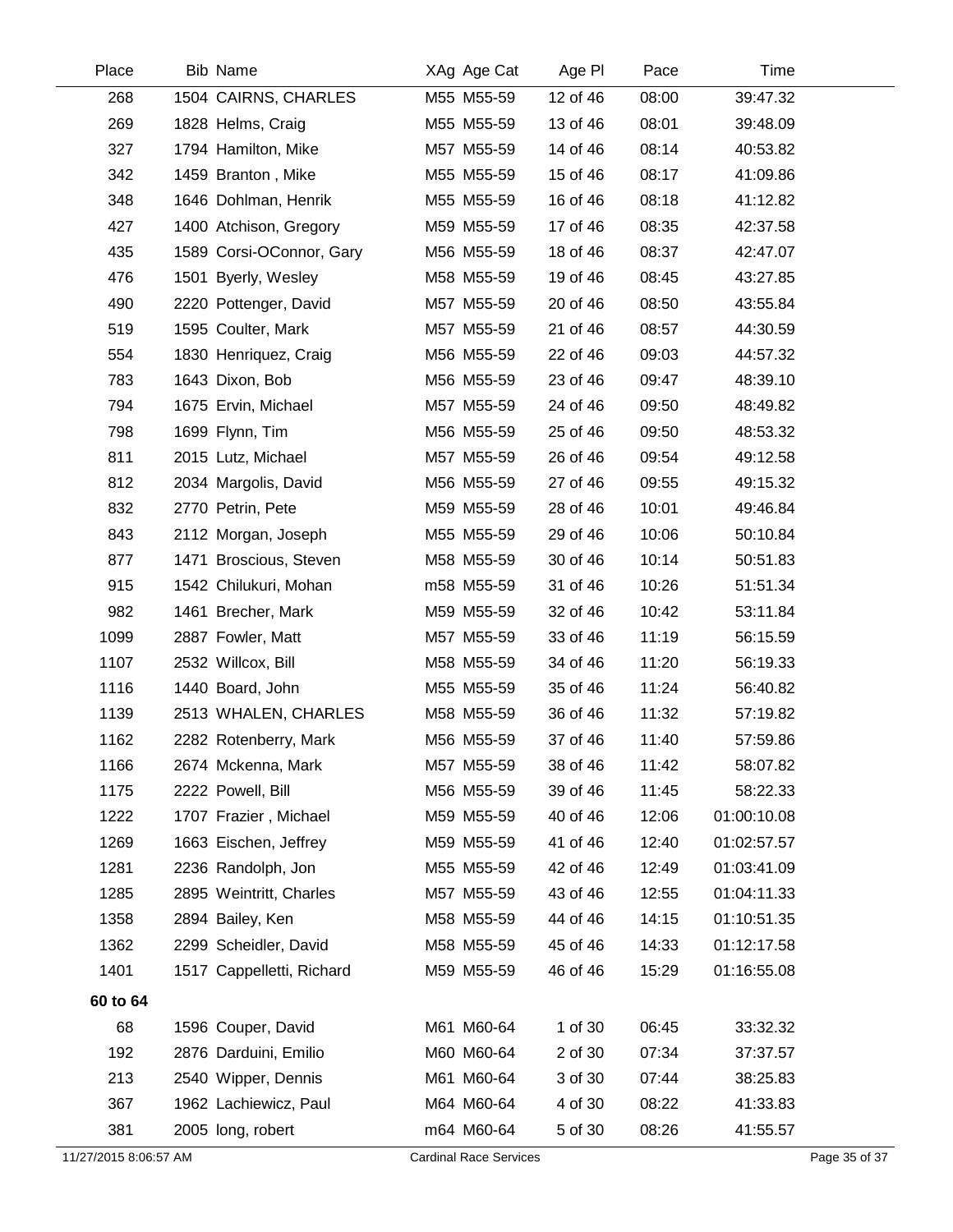| Place                 | <b>Bib Name</b>          | XAg Age Cat                   | Age PI   | Pace  | Time        |               |
|-----------------------|--------------------------|-------------------------------|----------|-------|-------------|---------------|
| 400                   | 1785 Hadler, Wayne       | M61 M60-64                    | 6 of 30  | 08:29 | 42:12.07    |               |
| 485                   | 2766 Rankin, Bob         | M62 M60-64                    | 7 of 30  | 08:49 | 43:47.83    |               |
| 542                   | 1735 Ghio, Andrew        | M60 M60-64                    | 8 of 30  | 09:01 | 44:48.82    |               |
| 599                   | 2279 Rosen, Norm         | m62 M60-64                    | 9 of 30  | 09:09 | 45:30.34    |               |
| 660                   | 1391 Anscher, Mitch      | M60 M60-64                    | 10 of 30 | 09:22 | 46:33.32    |               |
| 841                   | 1938 Kleinhammes, Alfred | M64 M60-64                    | 11 of 30 | 10:05 | 50:06.83    |               |
| 842                   | 2549 Woodward, Brian     | M60 M60-64                    | 12 of 30 | 10:05 | 50:07.59    |               |
| 876                   | 1832 Herbert, Joseph     | M62 M60-64                    | 13 of 30 | 10:14 | 50:51.12    |               |
| 898                   | 1414 Baker, Raleigh      | M63 M60-64                    | 14 of 30 | 10:19 | 51:15.33    |               |
| 947                   | 1527 Carson, Lewis       | M63 M60-64                    | 15 of 30 | 10:34 | 52:33.09    |               |
| 965                   | 2218 Pooley, Paul        | m60 M60-64                    | 16 of 30 | 10:38 | 52:52.35    |               |
| 985                   | 2107 Morelock, Robert    | M61 M60-64                    | 17 of 30 | 10:44 | 53:20.34    |               |
| 1011                  | 2526 Wilcosky, Tim       | M63 M60-64                    | 18 of 30 | 10:50 | 53:51.83    |               |
| 1047                  | 2168 Oliver, Ted         | M63 M60-64                    | 19 of 30 | 10:59 | 54:35.83    |               |
| 1085                  | 1805 Hart, Robert        | M62 M60-64                    | 20 of 30 | 11:14 | 55:51.11    |               |
| 1088                  | 2014 Ludlow, John        | M63 M60-64                    | 21 of 30 | 11:17 | 56:03.08    |               |
| 1093                  | 2633 Haney, Rich         | M62 M60-64                    | 22 of 30 | 11:18 | 56:11.34    |               |
| 1168                  | 2452 Thorn, Michael      | M60 M60-64                    | 23 of 30 | 11:42 | 58:11.34    |               |
| 1172                  | 1786 Hails, Dick         | M63 M60-64                    | 24 of 30 | 11:44 | 58:18.08    |               |
| 1174                  | 1592 Cotton, David       | M60 M60-64                    | 25 of 30 | 11:45 | 58:22.32    |               |
| 1291                  | 2885 Walker, Jesse       | M64 M60-64                    | 26 of 30 | 13:07 | 01:05:11.34 |               |
| 1334                  | 1387 Altenhaus, Stu      | M61 M60-64                    | 27 of 30 | 13:47 | 01:08:31.33 |               |
| 1375                  | 1563 Cocowitch, Vic      | M62 M60-64                    | 28 of 30 | 14:40 | 01:12:51.57 |               |
| 1386                  | 1836 Hess, Michael       | M63 M60-64                    | 29 of 30 | 15:08 | 01:15:12.32 |               |
| 1448                  | 2751 Jelley, David       | M60 M60-64                    | 30 of 30 | 17:45 | 01:28:14.07 |               |
| 65 to 69              |                          |                               |          |       |             |               |
| 138                   | 2100 Mitchell, Roger     | M65 M65-69                    | 1 of 21  | 07:12 | 35:48.83    |               |
| 210                   | 2325 sellers, don        | M65 M65-69                    | 2 of 21  | 07:42 | 38:16.33    |               |
| 227                   | 2155 Northen, John       | M65 M65-69                    | 3 of 21  | 07:48 | 38:47.06    |               |
| 307                   | 1950 Kohrman, Richard    | M67 M65-69                    | 4 of 21  | 08:10 | 40:35.57    |               |
| 529                   | 2182 paisner, james      | M67 M65-69                    | 5 of 21  | 08:59 | 44:40.08    |               |
| 600                   | 1569 Colaianni, William  | M66 M65-69                    | 6 of 21  | 09:09 | 45:30.35    |               |
| 605                   | 1700 Forcina, Martin     | M66 M65-69                    | 7 of 21  | 09:10 | 45:34.58    |               |
| 662                   | 1627 De Jong, John       | M68 M65-69                    | 8 of 21  | 09:22 | 46:35.32    |               |
| 698                   | 2586 Bixler, William     | M67 M65-69                    | 9 of 21  | 09:30 | 47:11.59    |               |
| 826                   | 2136 Nadolski, Keith     | M66 M65-69                    | 10 of 21 | 09:59 | 49:34.61    |               |
| 847                   | 2022 MacLean, Douglas    | m69 M65-69                    | 11 of 21 | 10:07 | 50:18.83    |               |
| 854                   | 2604 Crawford, Jeff      | M67 M65-69                    | 12 of 21 | 10:08 | 50:22.35    |               |
| 932                   | 1904 Karpinos, Ralph     | M65 M65-69                    | 13 of 21 | 10:30 | 52:12.83    |               |
| 950                   | 2089 Miller, Jim         | M67 M65-69                    | 14 of 21 | 10:35 | 52:35.60    |               |
| 1018                  | 2525 Wightman, Mark      | M68 M65-69                    | 15 of 21 | 10:52 | 54:01.08    |               |
| 11/27/2015 8:06:58 AM |                          | <b>Cardinal Race Services</b> |          |       |             | Page 36 of 37 |